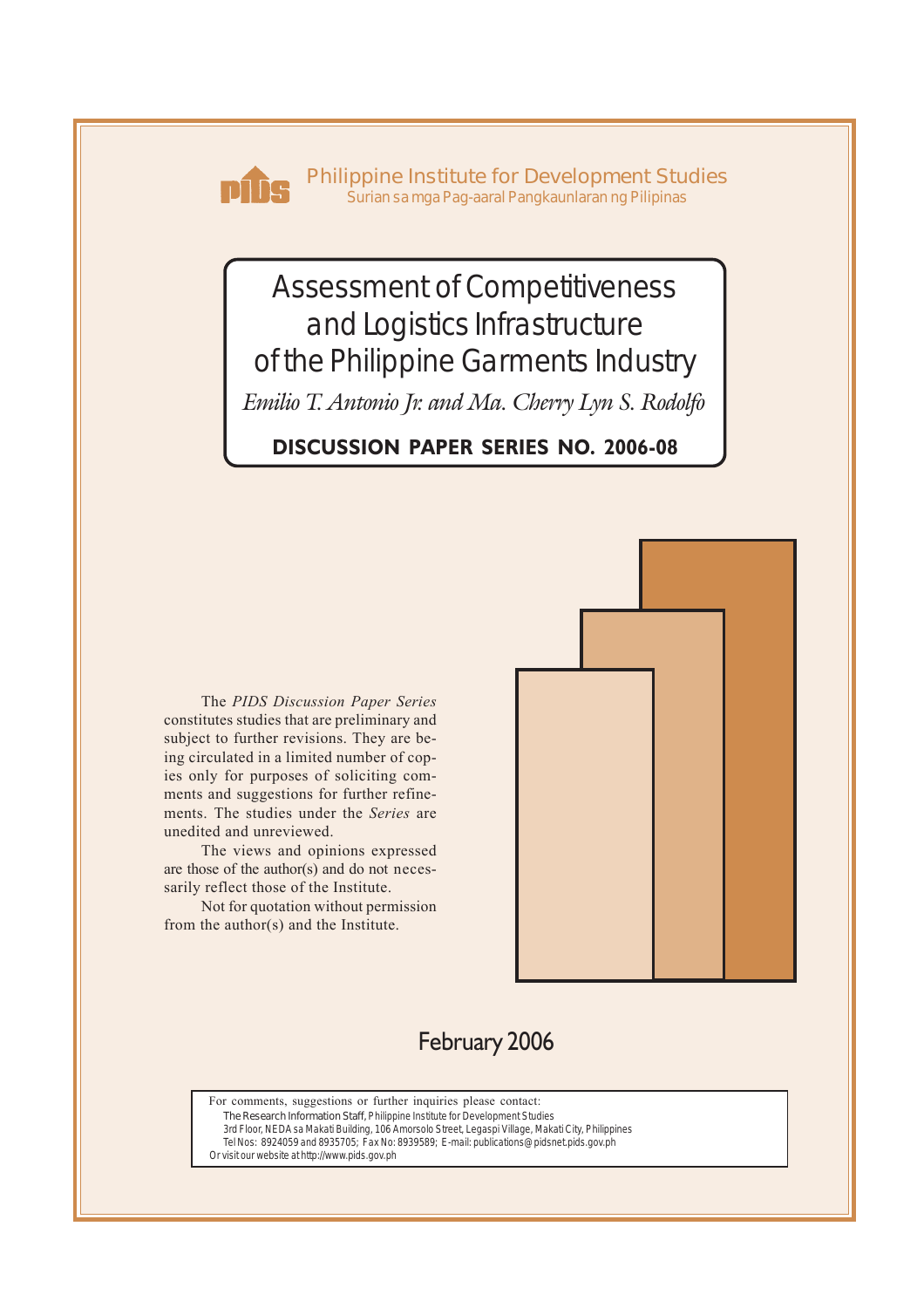#### **Assessment of Competitiveness and Logistics Infrastructure of the Philippine Garments Industry**

*Dr. Emilio T. Antonio Jr Maria Cherry Lyn S. Rodolfo* 

#### **Abstract**

The paper discusses the state of the Philippine Garments Industry, with specific focus on its competitiveness and logistics infrastructure, and how the industry can make use of the prospective Free Trade Agreement with the US. With the signing of the Agreement on Textiles and Clothing on January 1, 2005 which called for the removal of all quotas over a 10-year phase-out period, textiles and apparels had been integrated into the mainstream of trade. The question, therefore, is how the Philippines should position itself into this new era of trade in garments. For the Philippines to compete, the industry needs to move up in the value chain, significantly improve its supply chain and seek preferential access to the US. Consolidation of resources among firms and investments generation for productivity enhancement are greatly needed. An FTA can likely increase the Philippines' competitiveness in the US market but the long-term solutions should be focused on industrial upgrading. Logistics must be improved and investments on physical and human capital must be made to improve the clustering programs between garments producers and textile firms.

*Key Words: WTO, garments quota, phase-out, tariff, preferential access, competitiveness, logistics infrastructure, supply chain, Rules of Origin, Change in Tariff Classification (CTC), local value content (LVC), tariff preferential levels (TPL), Customs Trade Partnership Against Terrorism (C-TPAT), non-tariff barrier, Free Trade Agreements.*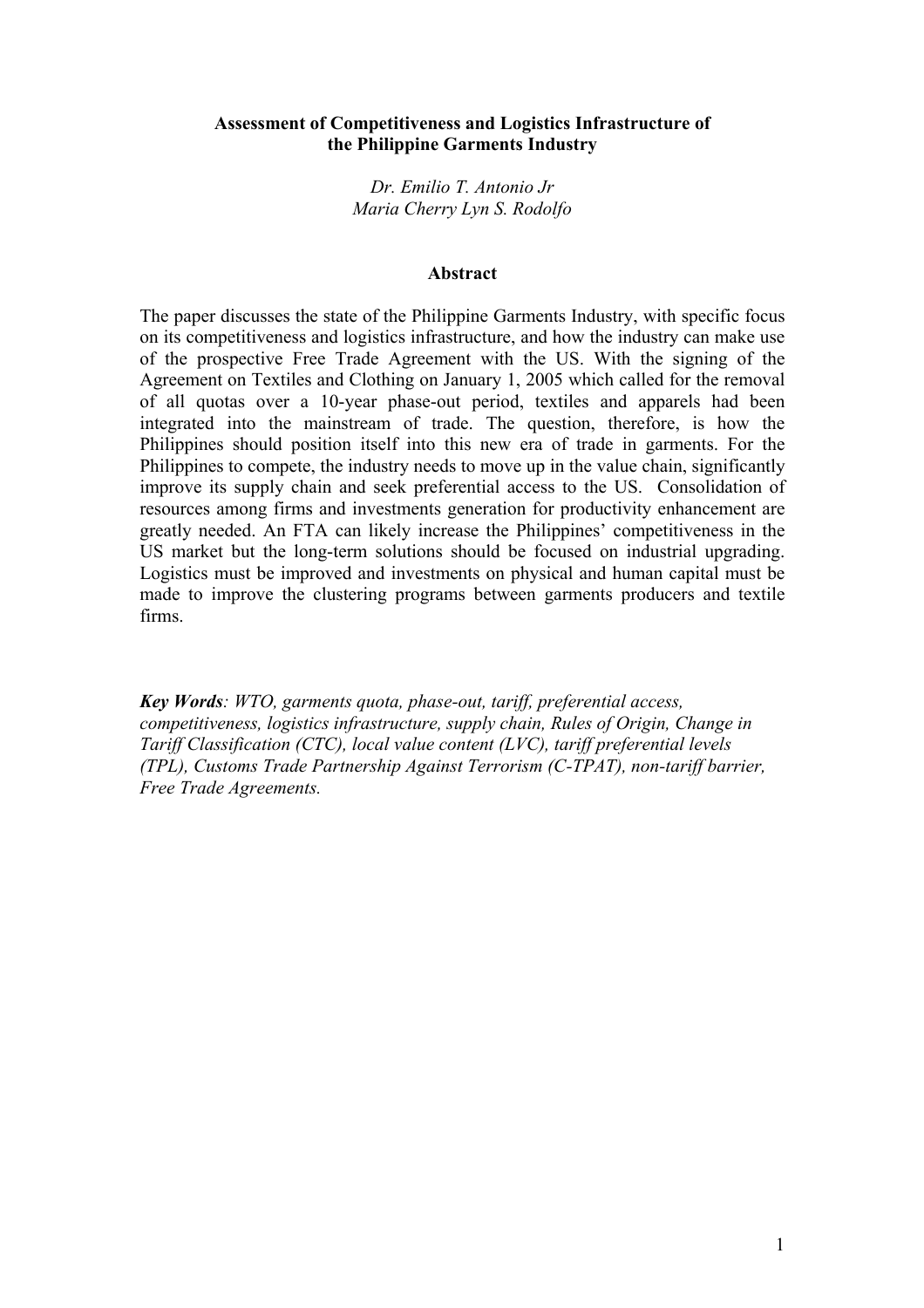## **Assessment of Competitiveness and Logistics Infrastructure of the Philippine Garments Industry**

*Dr. Emilio T. Antonio Jr Maria Cherry Lyn S. Rodolfo1*

Submitted to

PASCN

<sup>&</sup>lt;sup>1</sup> This study was made possible under the grant from the APEC-PASCN. The views solely belong to the authors and do not represent the views of the APEC-PASCN. The authors would like to acknowledge the valuable assistance provided by Ms. Jezzamine Andaquig, Mr. Henry Roy Abella III and Mr. Kris Oliver Juma-os. Comments and suggestions are highly appreciated for the finalization of the report.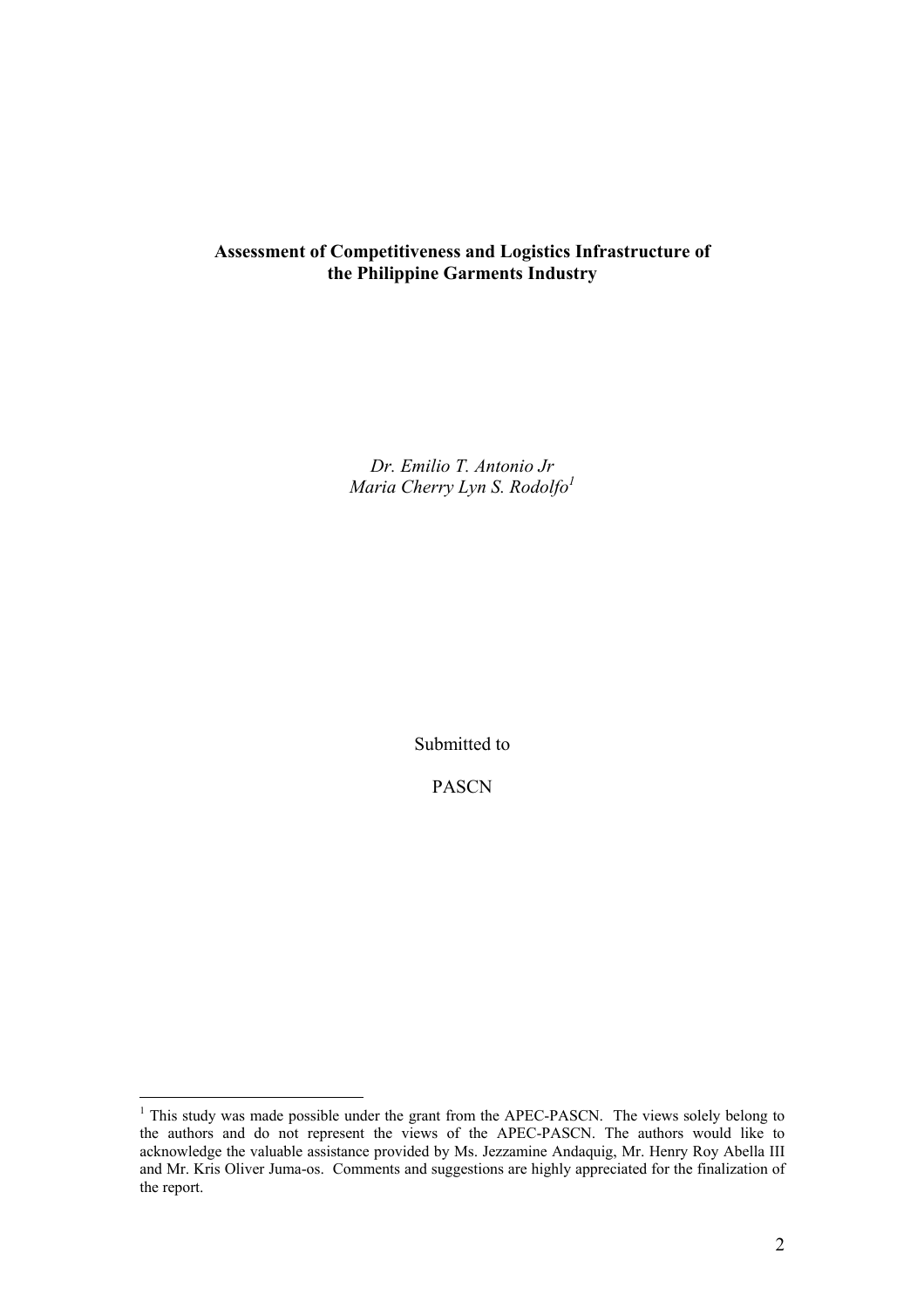## **1 Background**

From 1974-1994, trade in textile and clothing with the United States, European Union and Canada has been governed by the quota system under the MultiFibre Agreement (MFA). In 1995, the Uruguay Round under the World Trade Organization came into effect and integrated textiles and apparel into the mainstream by removing all quotas over a ten-year phase-out. The Agreement on Textiles and Clothing (ATC) was signed and covered the modality of phasing-out of quotas over a 10-year period and under four phases (Table 1).

| <b>Stages of Phase-Description</b><br>Out |                                                                                      |
|-------------------------------------------|--------------------------------------------------------------------------------------|
| January 1995                              | Integration of at least 16% of the import volume of 1990 for<br>textile and clothing |
| January 1998                              | Integration of another 17% of the 1990 import volume                                 |
| January 2002                              | Integration of another 18%                                                           |
| January 2005                              | Total integration of all textile and clothing                                        |

Table 1. The Agreement on Textile and Clothing: Stages of Quota Phase-Out

Source:

The quota phase-out has significant implications to the Philippines given that 89 percent of all garments and textile exports are bound to quota countries. By January 2005, all remaining quotas have been completely phased-out.

Apart from the declining market shares in the US, exporters have been concerned about the employment impact of the phase-out, considering that the two industries combined employ around 320,000 workers, mostly women. Historical records reveal that the changes in sourcing behavior of buyers, financial and economic difficulties and the lack of competitiveness have led to closure of firms and workforce reduction (Table 2). Based on the report of the Bureau of Labor and Employment Statistics, a total of 121 firms have closed down while 231 reduced their workforce from 1998- 2003. That is equivalent to an average of 5,000 workers displaced per year. Main economic reasons cited for closure and displacement were uncompetitive demand and financial constraints.

Table 2. Establishments Resorting to Permanent Closure/Retrenchment Due to Economic Reasons and Workers Displaced in Wearing Apparel: 1998-2003

| <b>Indicator</b>            | 1998   | 1999  | 2000            | 2001  | 2002  | 2003            |
|-----------------------------|--------|-------|-----------------|-------|-------|-----------------|
| A. Establishment Reporting  | 46 $a$ | 43    | 50 <sup>a</sup> | 52    | 66    | 90 <sup>a</sup> |
| - Closure                   | 19     | 13    | 17              | 24    | 20    | 28              |
| - Reduction of Workforce    | 29     | 30    | 35              | 28    | 46    | 63              |
| <b>B. Workers Displaced</b> | 4,873  | 3,965 | 4,465           | 3,023 | 6,856 | 9,443           |
| - Closure                   | 2,512  | 2,063 | 3,088           | 1,998 | 3,083 | 3,389           |
| - Reduction of Workforce    | 2,361  | 1,902 | 1,377           | 1,025 | 3.773 | 6,054           |

*a Details may not add up to total due to multiple reporting.*

*Source: Establishment Termination Reports submitted by employers to DOLE Regional Offices.*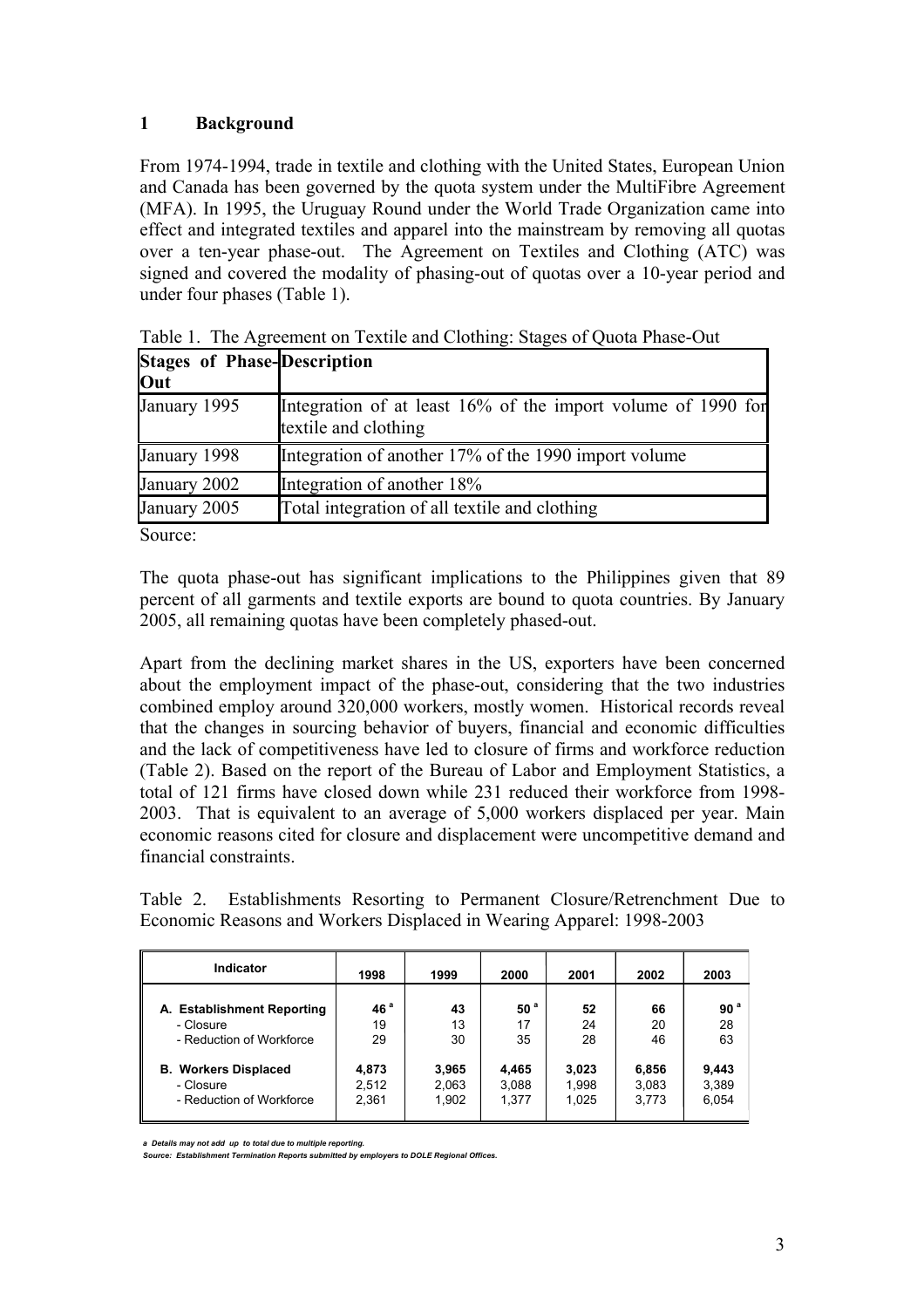Based on the recent data from BLES, the garments industry accounted for 11 percent of nation employment during the period 1998-2003 compared to 16.5 percent in 1994- 1998.

How can the Philippines cope with the restructuring induced by the phase-out? Can the Philippines still be competitive in the US market, its major market? Answers to these questions require an assessment of the participation of the Philippines in the global apparel value chain, the trade facilitation processes and cost competitiveness. In 2002, the Garments and Textile Export Board (GTEB) gathered the industry stakeholders to prepare the industry transformation plan. Under that plan, there were three policy interventions identified and implemented. These were:

- **Development assistance programs** designed to improve productivity through investments in technology and skills upgrading, to address speed-to-market concerns, develop and promote diversified markets and products, and provide access to financing;
- **Lowering of business costs** through reduction in quota fees by 30% to help exporters compete with other low-cost countries;
- **Ouota incentives** to encourage exporters to undertake productivity and growth enhancing activities that are necessary to be competitive.

Today, exporters seek for the acceleration of institutional reforms to enhance reliability and productivity, to lower costs of trade facilitation and to create value. The industry is advocating for the Philippines to gain preferential access to the US market in order to become cost and price competitive.

Given this background, this paper aims to:

- Assess the development of the Philippine garments industry as part of the global apparel chain
- Evaluate the ability of the industry to compete under a quota-free environment
- Examine the implications of a free trade agreement with the US on the competitiveness of the garments industry

To address these objectives, this paper will first present the current state of Philippine garments exports and discusses the performance under the quota regime. The second section examines the effects of the quota phase-out and the evolving business models. The third section analyzes the issues related to the value chain of the Philippine garments industry, focusing on logistics infrastructure. The fourth section is an assessment of the implications of the RP-US free trade agreement on the industry and raises issues in negotiating duty or preferential access to the US market. Lastly, the paper concludes with a brief summary of the findings and points for negotiations and presents recommendations.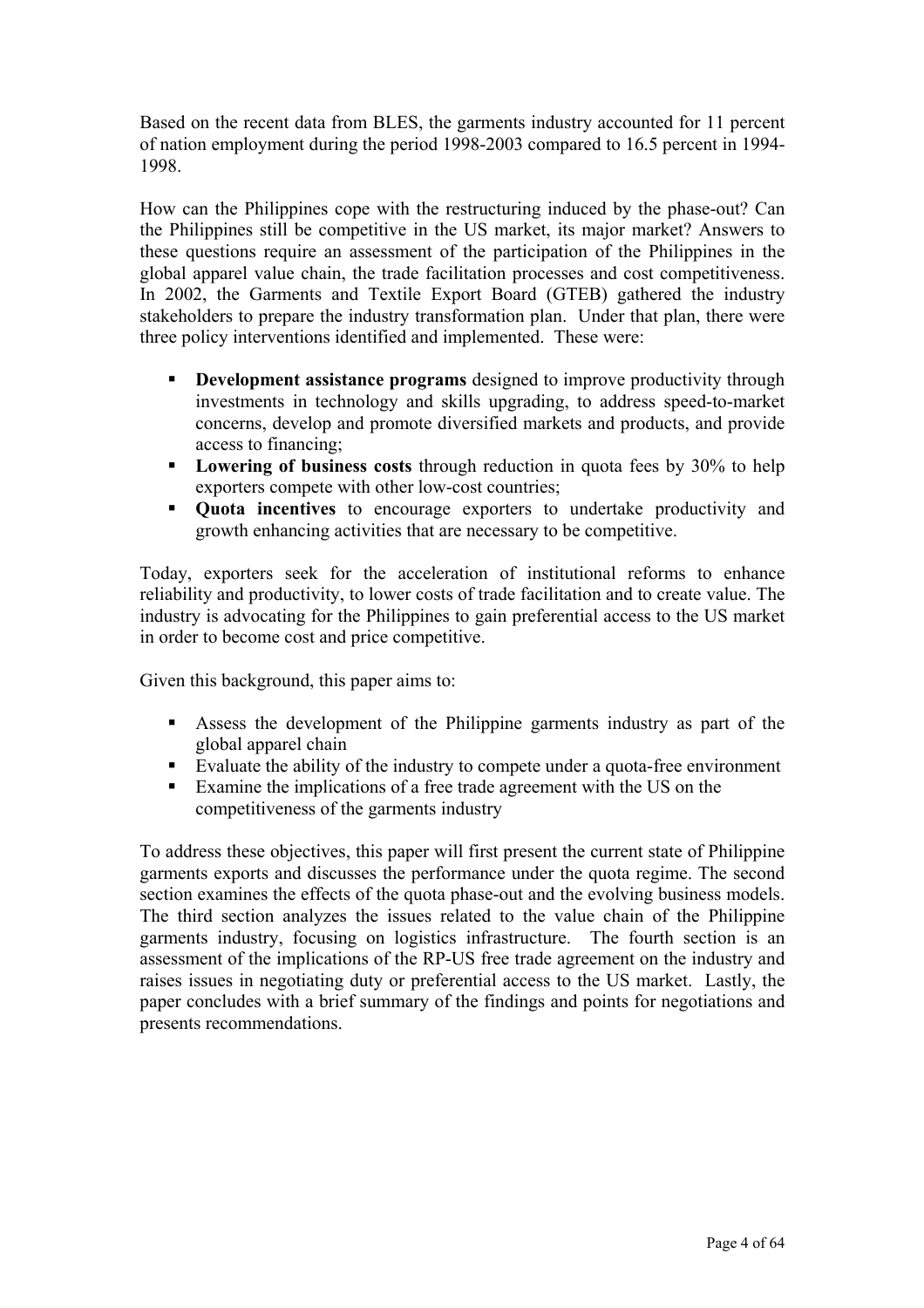## **2 Development of the Philippine Garments and Textile Industries**

In 2003, the Philippines exported US\$2.4 B worth of garments and textiles products to both quota and non-quota countries and contributed 6.3% to the country's US\$36 B export earnings<sup>2</sup>. The garments industry alone generated US\$2.1 B. Based on GTEB data, there are 945 active manufacturers, 106 traders and 854 subcontractors employing around  $320,000^3$  workers, mostly women. These firms are located mostly in Luzon and inside industrial parks or economic processing zones.

The current structure and performance of the garments industry has been shaped by past industrial policies. From a cottage-based industry in the late 1950s, small enterprises emerged to replace the traditional home sewing and custom tailoring and dressmaking shops. The industry started to grow rapidly in the 60's through the Embroidery Act (RA 3137) of 1961. Garment firms under the Act enjoyed privilege duty-free importation of textiles. The industry was also covered under the Basic Industries Act (RA 3127) and the Investment Incentives Act (RA 5186) that extended tax exemptions, credit and deductions to critical industries.

In the 1970s, restructuring was forced by the foreign exchange crisis, the weak domestic consumption and the general industry glut. From an inward-looking strategy, the government adopted an export-oriented industrialization strategy. It was at this time when the MFA took effect and opened windows of opportunity for Philippine firms to access the growing US market for clothing and textiles. The government supported the industry further through the Export Incentives Act (RA 6135) and the Export Processing Act (PD 1966). In the 1990s, the Export Development Act was passed as another incentives framework.

The quota allocations under the MFA therefore enabled the garments industry to become export-oriented and the second largest exporter, next to electronics. In 1971, the Philippines exported onlyUS\$2M garments products. This increased to US\$94 M in 1974, hit the US\$1 B mark in 1987 and peaked in 1995 when the industry grossed US\$2.6B (see Figure 1). Growth of garment exports gradually slowed starting in the early 1990s.

 $\overline{a}$ <sup>2</sup> See Appendix 1 for breakdown.

<sup>&</sup>lt;sup>3</sup> The figure is 110,000 using the 1998 Annual Survey of Establishments of the National Statistics Office. This survey covers only those firms with more than 10 employees.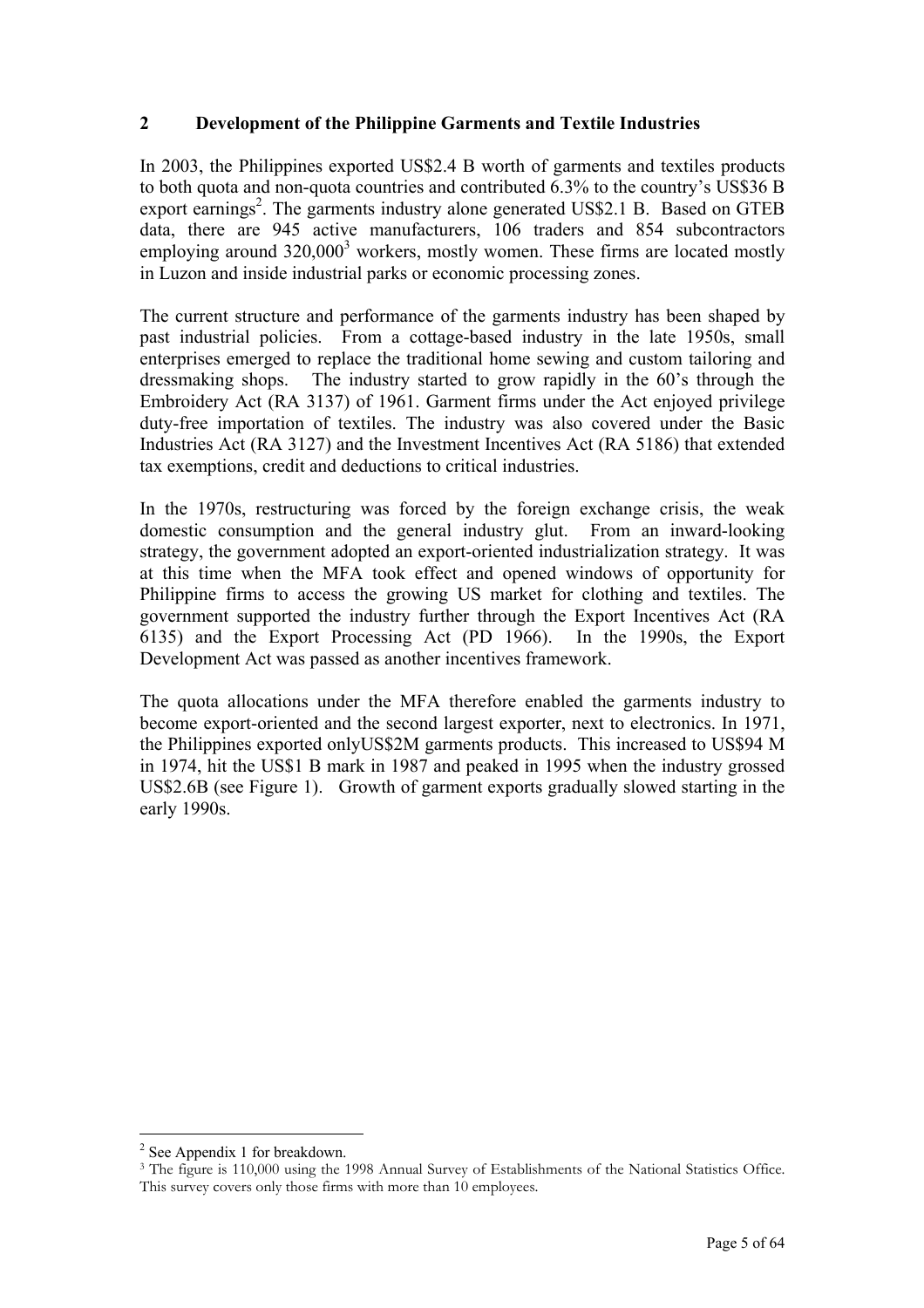



In 1974, it accounted for only 5 percent of total Philippine exports. Under the MFA, the industry's share dramatically increased in the 1980s and early 1990s. However, the intense competition in the mid 1990s (i.e. emergence of low cost suppliers and preferential trading arrangements), and the lack of competitiveness of the industry contributed to the decline in export revenues and shares of garments exports to total export earnings (see Figure 2).



**Figure 2. Declining Share of Garments to total Philippine Exports.** 

Most of the competitors of the Philippines in the mass market enjoy the benefits of an integrated textile and garments industry. High production costs relative to world prices confined the industry to the domestic market and enjoyed protection (import and foreign exchange controls, had liberal access to dollar allocations for the importation of machinery and raw materials, and had easy access to loans and tax concessions) against imported textiles up to the 1980s. The textile producers operated below "best practices" standards (Cororaton and Austria 1997) thereby leading to their technical inefficiency. The industry suffered from the rapid expansion due to the incentives packages coupled with domestic market saturation and rampant smuggling.

Source: GTEB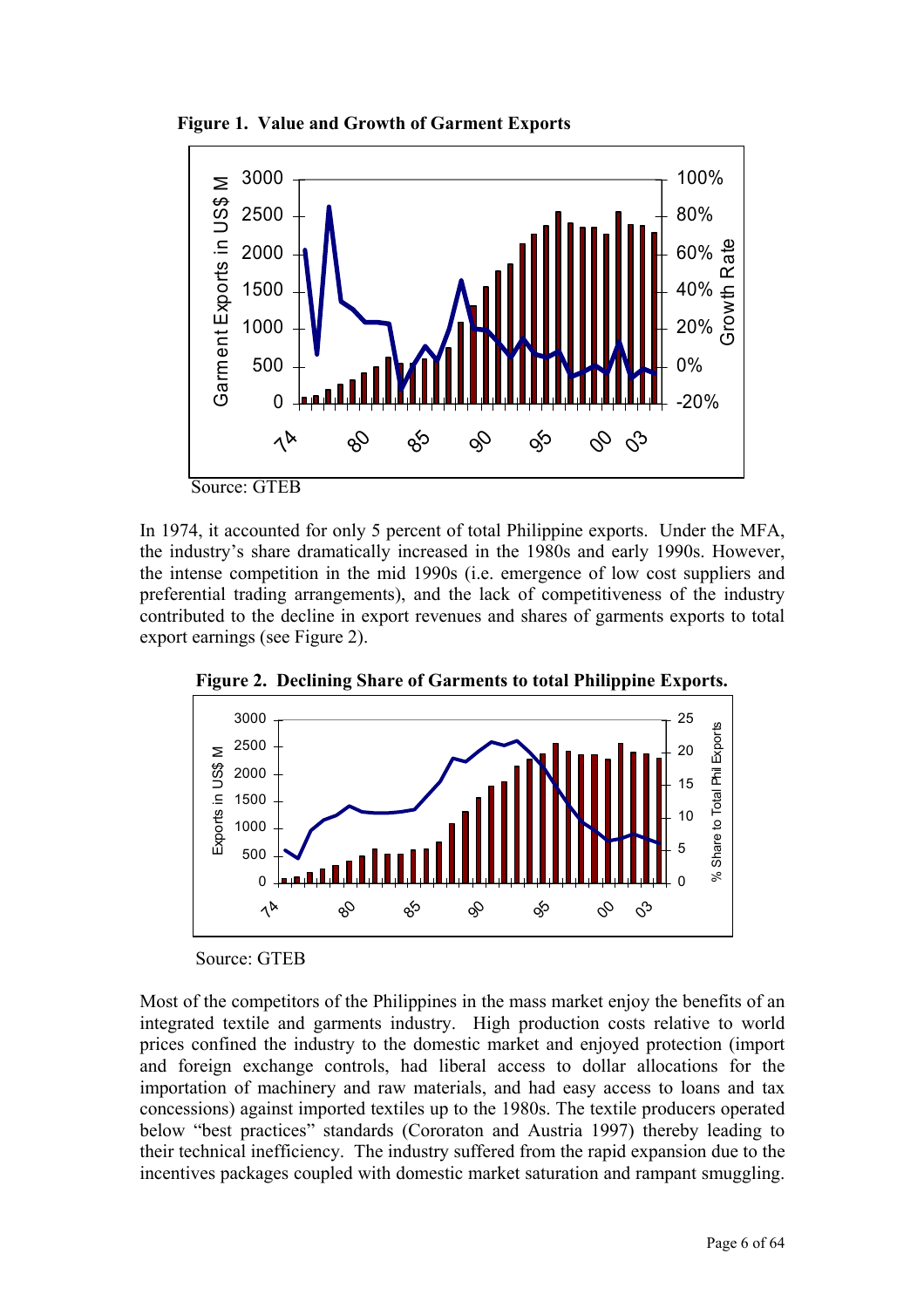The protection given to the textile industry penalized the downstream garments production. Before the end of the 70's the industry was adjudged not competitive and thus needed a rehabilitation program. Studies had revealed severe operating and structural problems because of obsolete machines and equipment, lack of specialization, poor technical processes and high cost of production. The Textile Rehabilitation Program of the late 70's was aimed to rehabilitate the industry using World Bank funds to be implemented in the early 80's. However, the Import Liberalization Program of the 80's effectively reduced the tariff rates making it even tougher for the textile industry, which then was undergoing intensive care. It was too late. The textile industry accelerated its decline in the latter 80's and the early 90's as the domestic market shifted to imports.

## *Export Markets*

The major markets for garments and textiles are the quota countries. Based on 2003 data, they accounted for 89 percent of the US\$2.4 B exports. For garments, quota markets received 91 percent of the total shipments. The United States was the biggest market with a share of 75 percent of all apparel exports (to quota and non-quota markets) and 83 percent of all quota exports (Tables 3a and 3b).

## *Market Shares*

Focusing on the US market, the Philippines's market share increased from 1.8 percent in 1990 to about 5 percent in 1995 but declined to 2.8 percent in 2004 (Figure 3). Producers such as Mexico and China, however, significantly increased their shares over time. In 2004, China's share has reached 14 percent in terms of volume and 12 percent in value (Table 4).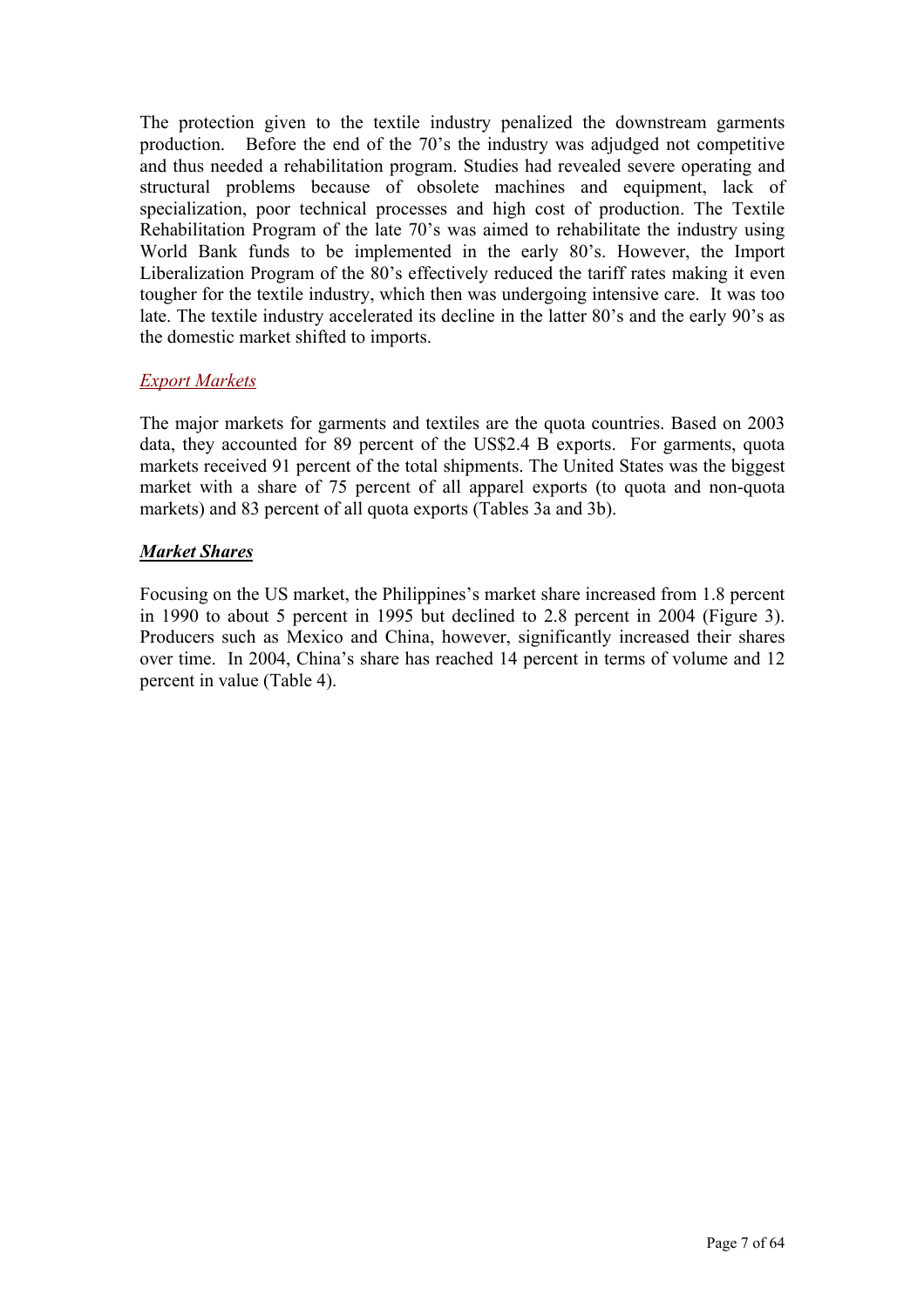|                      | 2000     |         |          | 2001                     |                |          |          | 2002    |                          |          | 2003    |          |
|----------------------|----------|---------|----------|--------------------------|----------------|----------|----------|---------|--------------------------|----------|---------|----------|
|                      | Apparel  | Textile | A&T      | Apparel                  | <b>Textile</b> | A&T      | Apparel  | Textile | A&T                      | Apparel  | Textile | A&T      |
| <b>Quota</b>         | 2,299.26 | 69.98   | 2.369.24 | 2.194.85                 | 45.89          | 2.240.75 | 2.161.73 | 61.33   | 2,223.06                 | 2,078.96 | 80.14   | 2,159.10 |
| <b>United States</b> | 926.25   | 58.03   | .984.28  | .862.24                  | 35.32          | .897.56  | 809.54 ا | 51.55   | .861.09                  | 1,718.93 | 69.95   | 1,788.89 |
| ΙEυ                  | 313.28   | 10.82   | 324.09   | 269.19                   | 9.70           | 278.90   | 288.75   | 8.76    | 297.51                   | 300.88   | 8.67    | 309.55   |
| Canada               | 59.73    | 1.13    | 60.87    | 63.42                    | 0.87           | 64.28    | 63.44    | 1.02    | 64.47                    | 59.15    | 1.52    | 60.66    |
|                      |          |         |          | $\overline{\phantom{0}}$ |                |          |          |         | $\overline{\phantom{0}}$ |          |         |          |
| Non-Quota            | 216.33   | 54.37   | 270.70   | 214.43                   | 51.22          | 265.65   | 211.54   | 61.05   | 272.59                   | 211.91   | 56.11   | 268.02   |
|                      |          |         |          |                          |                |          |          |         | $\overline{\phantom{0}}$ |          |         |          |
| Total                | 2,515.59 | 124.35  | 2,639.93 | 2,409.28                 | 97.11          | 2,506.39 | 2,373.28 | 122.37  | 2,495.65                 | 2,290.88 | 136.25  | 2,427.12 |

Table 3a. Destination of Garments and Textile Exports (in US\$ M)

Source: GTEB

Table 3b. Percent Share of Quota and Non-Quota Markets to Total Garments and Textile Exports

|                      |         | 2000           |        |         | 2001           |        |         | 2002    |        |         | 2003    |        |
|----------------------|---------|----------------|--------|---------|----------------|--------|---------|---------|--------|---------|---------|--------|
|                      | Apparel | <b>Textile</b> | A&T    | Apparel | <b>Textile</b> | A&T    | Apparel | Textile | A&T    | Apparel | Textile | A&T    |
| <b>Quota</b>         | 91.4%   | 56.3%          | 89.7%  | 91.1%   | 47.3%          | 89.4%  | 91.1%   | 50.1%   | 89.1%  | 90.7%   | 58.8%   | 89.0%  |
| <b>United States</b> | 76.6%   | 46.7%          | 75.2%  | 77.3%   | 36.4%          | 75.7%  | 76.2%   | 42.1%   | 74.6%  | 75.0%   | 51.3%   | 73.7%  |
| lE∪                  | 12.5%   | $8.7\%$        | 12.3%  | 11.2%   | 10.0%          | 11.1%  | 12.2%   | 7.2%    | 11.9%  | 13.1%   | 6.4%    | 12.8%  |
| Canada               | 2.4%    | 0.9%           | 2.3%   | 2.6%    | $0.9\%$        | 2.6%   | 2.7%    | 0.8%    | 2.6%   | 2.6%    | 1.1%    | 2.5%   |
| Non-Quota            | 8.6%    | 43.7%          | 10.3%  | 8.9%    | 52.7%          | 10.6%  | 8.9%    | 49.9%   | 10.9%  | 9.3%    | 41.2%   | 11.0%  |
| Total                | 100.0%  | 100.0%         | 100.0% | 100.0%  | 100.0%         | 100.0% | 100.0%  | 100.0%  | 100.0% | 100.0%  | 100.0%  | 100.0% |

Source: GTEB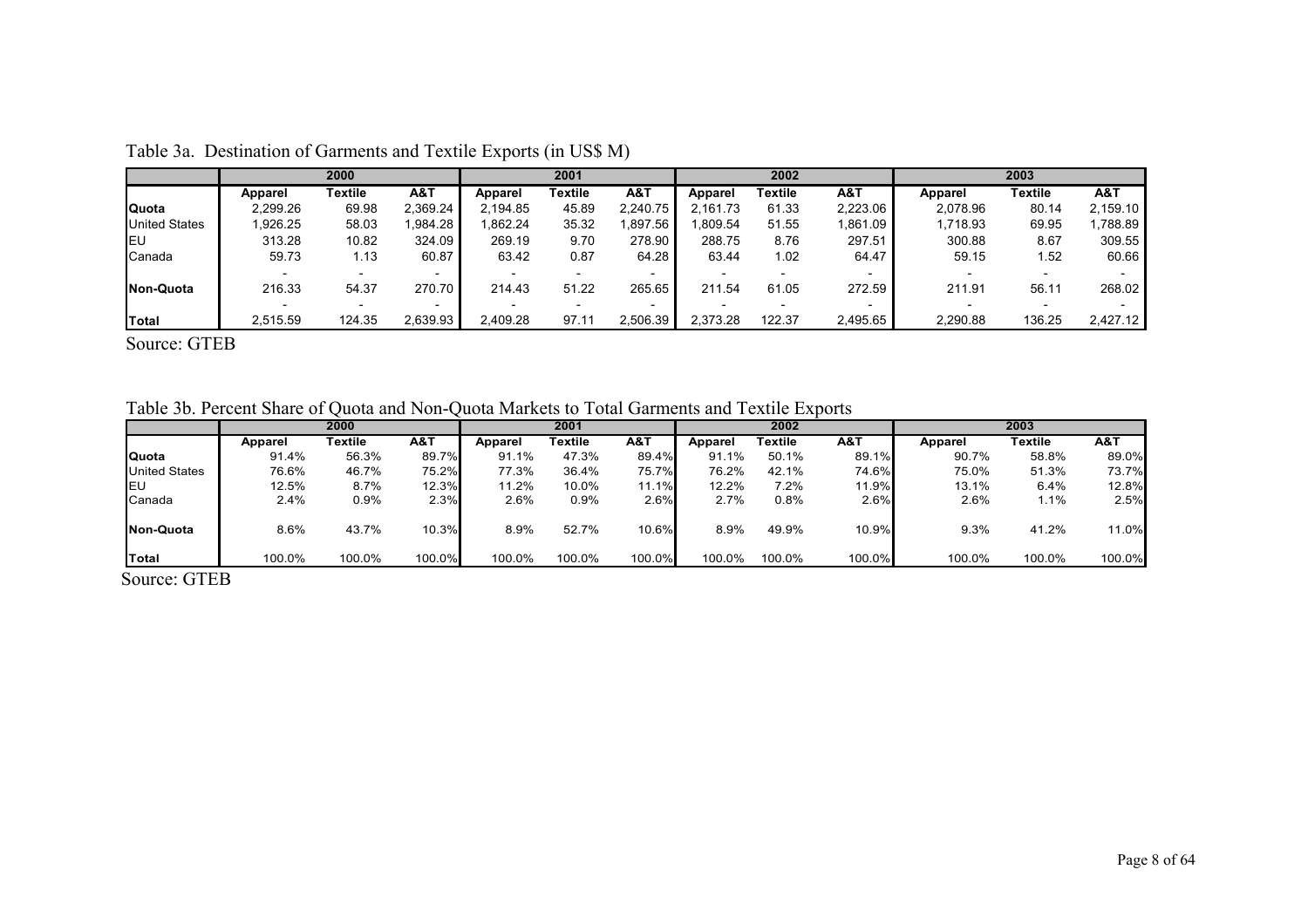

Figure 3. Shifts in the Regional Structure of U.S. Apparel Imports from 1990 to 20041

<sup>1</sup>The 1998 position corresponds to the ring where the country's name is located; the 1990 position, if different, is indicated by a small circle. The arrows represent the magnitude and direction of change over time.

Source: World Trade Analyzer, based on United Nations data for SITC 84 ("Article of apparel and clothing accessories, Gereffi (2002), updated by author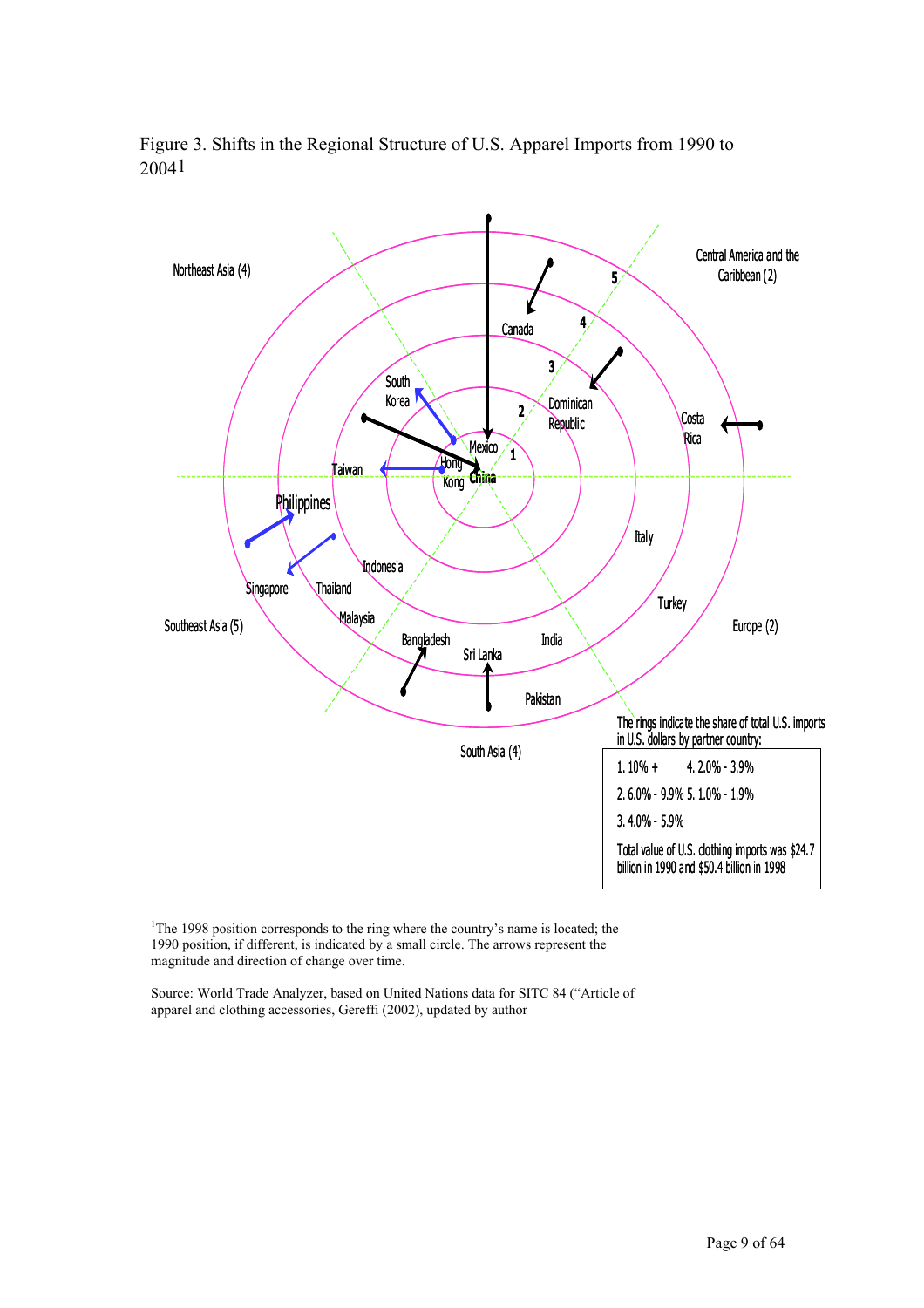|             | volume and value bilares, |                |       |                      |
|-------------|---------------------------|----------------|-------|----------------------|
|             | 2001                      | $1st$ Half '04 | 2001  | $1st$ half '04 value |
|             |                           | Volume Share   |       | share                |
| World       | 100                       | 100            | 100   | 100                  |
| China       | 6.06                      | 13.61          | 8.15  | 12.98                |
| Mexico      | 14.22                     | 10.47          | 13.83 | 11.20                |
| Honduras    | 6.34                      | 5.91           | 4.15  | 4.22                 |
| Bangladesh  | 6.00                      | 4.69           | 3.72  | 2.96                 |
| El Salvador | 4.49                      | 4.25           | 2.85  | 2.68                 |
| Indonesia   | 3.69                      | 3.85           | 3.92  | 3.95                 |
| Dominican   | 4.68                      | 3.80           | 3.99  | 3.18                 |
| Republic    |                           |                |       |                      |
| Vietnam     | 0.17                      | 3.77           | 0.08  | 4.0                  |
| Hong Kong   | 5.69                      | 3.52           | 7.46  | 5.27                 |
| India       | 2.50                      | 3.46           | 3.04  | 3.86                 |
| Cambodia    | 2.23                      | 2.92           | 1.66  | 2.2                  |
| S. Korea    | 3.92                      | 2.78           | 3.86  | 2.73                 |
| Guatemala   | 2.41                      | 2.76           | 2.84  | 3.15                 |
| Taiwan      | 3.81                      | 2.71           | 3.21  | 2.31                 |
| Philippines | 3.44                      | 2.63           | 3.35  | 2.82                 |
| Pakistan    | 2.15                      | 2.62           | 1.65  | 1.71                 |
| Thailand    | 2.81                      | 2.59           | 3.22  | 2.63                 |
| Macau       | 1.66                      | 2.11           | 2.0   | 2.1                  |
| Sri Lanka   | 2.50                      | 2.11           | 2.67  | 2.35                 |

Table 4. US Apparel Imports in 2001 and 1<sup>st</sup> half of 2004 (Volume and Value Shares)

Note: Sorted out by volume shares in 2004

Volume in square meters equivalent and value in US\$

Source: US Department of Commerce office of Textiles and Apparel and Emerging Textiles.com

There are a number of reasons behind the relatively poor performance of Philippine exports despite the rapid growth in the US imports of apparel and vis-à-vis other suppliers.

- Entry of more low-cost suppliers from South Asia, Eastern Europe and the regions which enjoyed preferential access to the US. The Caribbean economies, for instance, gained significant increases in market shares via the Caribbean Basin Initiative (CBI). Mexico's share jumped from less than 1 percent in 1991 to 7 percent in 1995 to 13 percent in 2004 due primarily to the NAFTA. US textile and clothing import prices have fallen continuously since 1996, as is the case in Europe, Japan and many other markets. In an oversupplied, liberalized market, this trend is likely to continue, potentially bringing about a deterioration in developing countries' terms of trade.
- Secondly, the Philippines was not competitive relative to other suppliers in terms of labor cost, logistics, turnaround time and reliability (This will be discussed in the next section). This became very evident in January 2002, when the third stage of the phase-out was implemented for certain categories in Table 5 (UNDP 2004). These products suffered from relatively huge losses in export values.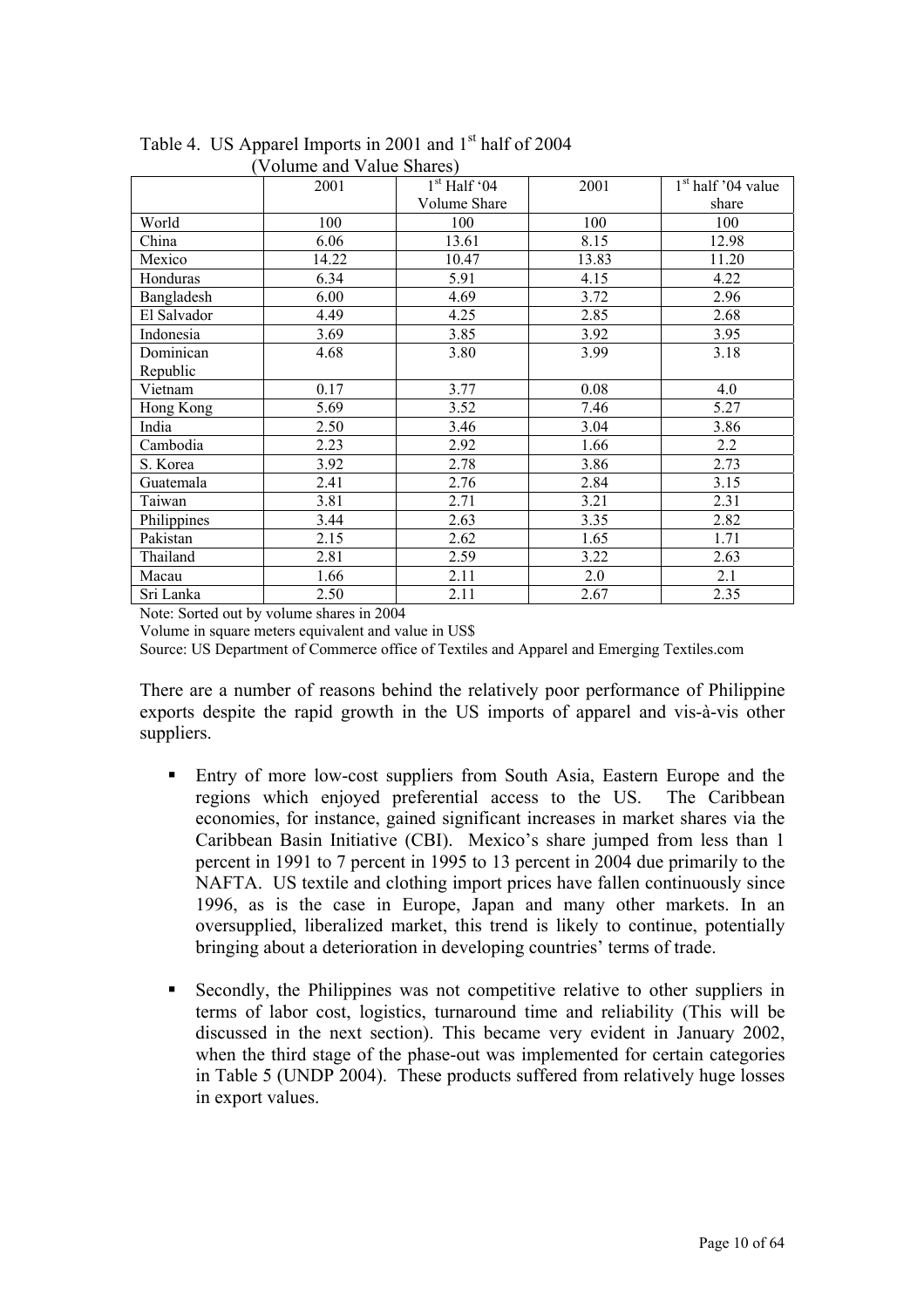| <b>CAT</b> | <b>UNIT</b> | <b>DESCRIPTION</b>                       | 2003       | 2002       | 2001      |
|------------|-------------|------------------------------------------|------------|------------|-----------|
| 350        | <b>DZN</b>  | DRESSING GOWNS/BATHROBES/MDE O           |            | $-100.0\%$ | $-0.6%$   |
| 844        | <b>NMB</b>  | <b>SUITS. WGLSILK BLENDS &amp; OTHER</b> |            | $-100.0\%$ | 1.4%      |
| 834        | <b>DZN</b>  | OTHER COATS, MB, SILK BLENDS & V         |            | $-100.0\%$ | $-9.6%$   |
| 859        | KGM         | OTHER APPAREL, SILK BLENDS & OT          | $-100.0\%$ | $-92.5%$   | 67.2%     |
| 330        | <b>DZN</b>  | HANDKERCHIEFS.COTTON                     | 478.4%     | $-88.2%$   | $-95.9\%$ |
| 3/631      | <b>DPR</b>  | GLOVES, OF COTTON/MANMADE FIBE           | $-6.0\%$   | -76.5%     | $-1.8%$   |
| 649        | <b>DZN</b>  | <b>BRASSIERES. OF MAN-MADE FIBER</b>     | 6.9%       | 1.0%       | 21.5%     |
| 349        | DZN         | <b>BRASSIERES APPAREL, COTTON</b>        | 57.8%      | 98.4%      | $-49.3\%$ |

Table 5. List of Selected Integrated Products in 2002

Source: GTEB

- Thirdly, the quotas restricted access to some exporters which were competitive in certain products.
- Fourthly, the Philippines was not able to utilize its quotas efficiently due to reasons such as poor logistics, slower turnaround time, lack of locally sourced raw materials and cost of quotas (Austria, 1994).



**Figure 4** Share of U.S. dressing gown imports after 2002 quota phase out

Source: US International Trade Commission

## *The Quota System and Allocation*

While the quotas gave business to many exporters, they worked against competitive producers. They were intended more for the domestic industries of the US, EEC and Canada to be competitive and to move to value-adding models. It provided access to developed markets for developing countries which would not have been able to sell to those markets under free competition.

Other effects of the system merit a closer review. First, the quotas led to a global dispersion of production in clothing and textile. Buyers moved from one country to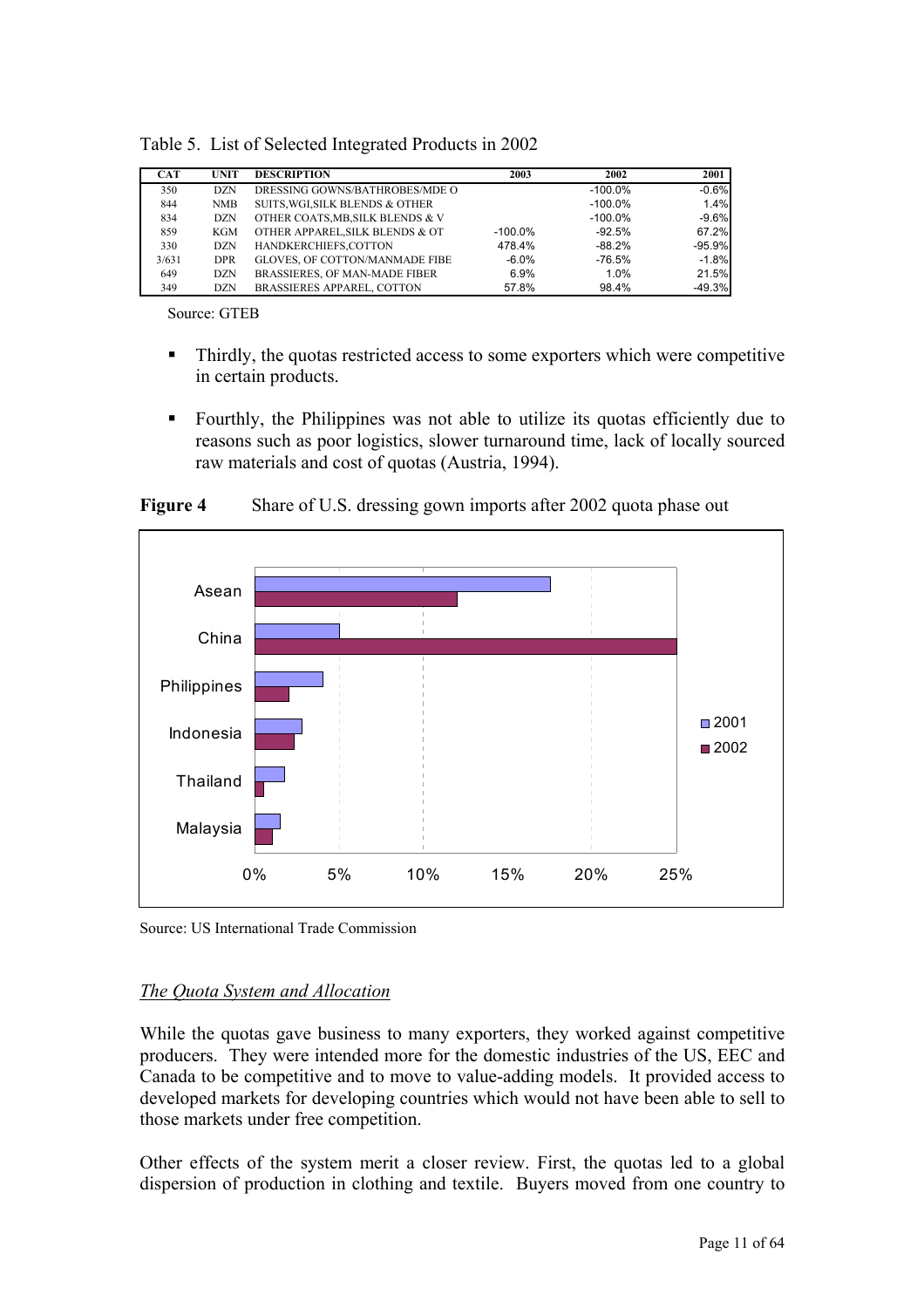another in search of quotas rather than manufacturing capabilities and of suppliers that can produce at the lowest cost possible. As a result, some firms in developing countries became complacent as they were assured of market access as long as they had quotas.

Second, jobs in developed countries were protected. However, the system did not provide incentives for domestic industries of importing countries to develop because of market share protection..

Third, quotas restricted access of exporters which – under market conditions - could have produced larger volumes because they are competitive. This has been the experience of East Asian countries such as Hong Kong, South Korea and Taiwan. They run out of quota allocations so they started investing in developing countries such as the Philippines which had the quotas. Furthermore, these restrictions forced them to upgrade, to move up the higher portion of the value chain by investing in design and developing efficient marketing and distribution networks.

Fourth, quotas added up to the costs of production and therefore raise prices. They are bought by firms from the allocating bodies, usually government. Some exporters who cannot fill up their quotas sell their quotas to others. Thus, the business of selling of quotas became prevalent in the industry.

Fifth, there is an issue related to the transparency of quota allocation. Quota allocations were usually based on historical performance creating an incentive for a firm to increase exports to unrestricted third markets even these are not directly profitable thus increasing losses accruing in unrestricted markets (Kathuria et al 2001). Exporters buy quotas and pass up the opportunity of selling quotas they already hold.

## *Quota Utilization*

Despite the rapid growth in garment exports in the 1980s, the Philippines had the lowest overall utilization rate among all major Asian exporting countries (World Bank 1987). In the 1970s and 1980s, they were a result of the anti-export bias of government policies on garments. Costs of doing business were also higher.

However, there are certain categories where utilization rates are very high, going beyond the 100 percent level. These products are the most saleable items in the US. Except for Cat 338/9, all their market shares to total US apparel imports in the year 2003 were higher relative to the overall market share of the Philippines (Table 6). Note that the market shares of Cat 3/641, 638/9 and 3/640 in 2003 were even higher compared to their 1995 shares. Exporters of these products were able to use the flexibility provisions of the MFA to respond to the rapid changes in the demand of their buyers.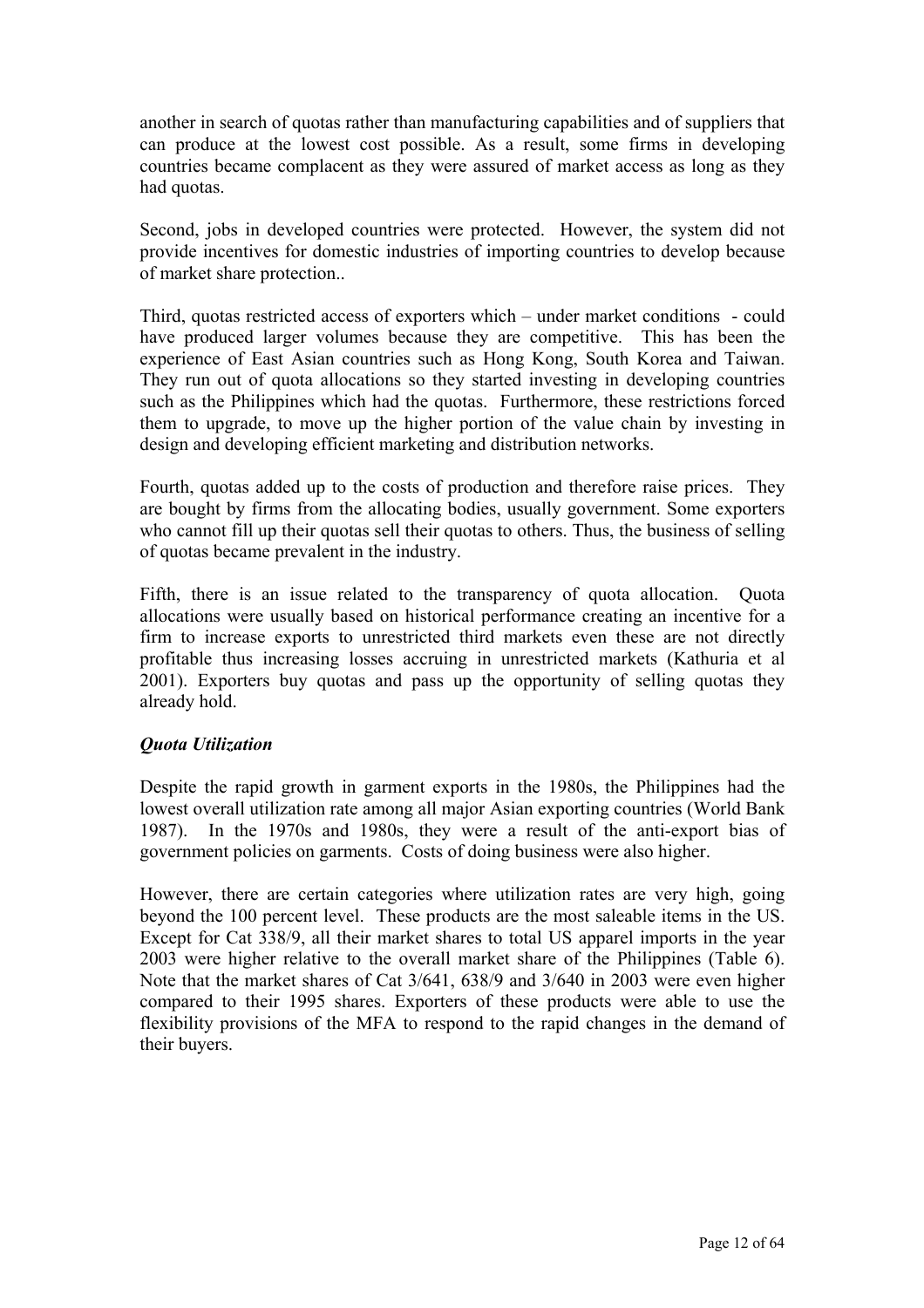| GCCO<br>DE | CAT   | <b>DESCRIPTION</b>                           | <b>Market Shares</b> |        | <b>TYPE</b> | Level of<br>Utilization |       |      | FOB Values in US\$ |         |         |         |
|------------|-------|----------------------------------------------|----------------------|--------|-------------|-------------------------|-------|------|--------------------|---------|---------|---------|
|            |       |                                              | 1995                 | 2002   | 2003        |                         | 2003  | 2002 | 2003               | 2002    | 2001    | 2000    |
| 10US       | 347/8 | TROUSERS/SLACKS/SHORTS MDE OF                | 2.91%                | 2.69%  | 2.72%       | Q                       | 100.0 | 94.1 | 285,156            | 292,274 | 242,081 | 257,763 |
| 10US       | 338/9 | SHIRTS & BLOUSES, KNIT TOPS OF               | 4.54%                | 2.49%  | 2.10%       | Q                       | 99.7  | 97.1 | 200,324            | 215,356 | 195,931 | 187,796 |
| 10US       | 638/9 | SHIRTS & BLOUSES, KNIT TOPS OF               | 2.72%                | 3.03%  | 3.58%       | Q                       | 98.0  | 86.7 | 120,660            | 126,846 | 94,833  | 116,126 |
| 9000       | 3/641 | BLOUSES, NOT KNIT, OF COTTON/MMF             | 1.72%                | 3.36%  | 4.14%       | Q                       | 89.4  | 78.8 | 95,457             | 74,118  | 62,631  | 71,604  |
| 10US       | 647/8 | TROUSERS, SLACKS, SHORTS, OF MANM            | 2.83%                | 2.64%  | 2.76%       | Q                       | 89.1  | 87.1 | 90,716             | 93,604  | 103,064 | 109,468 |
| 20CD       | 3/640 | SHIRTS, NOT KNIT, OF COTTON/MMF              | 2.60%                | 3.70%  | 3.79%       | Q                       | 61.2  | 67.1 | 89,749             | 91,561  | 104,144 | 126,818 |
| 10US       | 239   | <b>INFANTS SET</b>                           | 20.82%               | 12.77% | 9.59%       | $\mathbf{F}$            |       |      | 84,907             | 116,996 | 164,352 | 146,921 |
| 10US       | 3/642 | SKIRTS, OF COTTON OR MAN-MADE                | 6.75%                | 5.91%  | 5.93%       | Q                       | 89.1  | 87.1 | 71,235             | 69,959  | 47,096  | 60,799  |
| 10US       | 636   | DRESSES, OF MAN-MADE FIBER                   | $9.74\%$             | 6.36%  | $6.82\%$    | $\Omega$                | 21.9  | 25.2 | 60,116             | 54,962  | 80,799  | 93,749  |
|            |       | Market Share of Philippines in the US market | $3.52\%$             | 2.60%  | 2.41%       |                         |       |      |                    |         |         |         |

Table 6. Top Selling Apparel Items to the US, Quota Utilization and Market Shares in the US Market

Sources: GTEB, USITC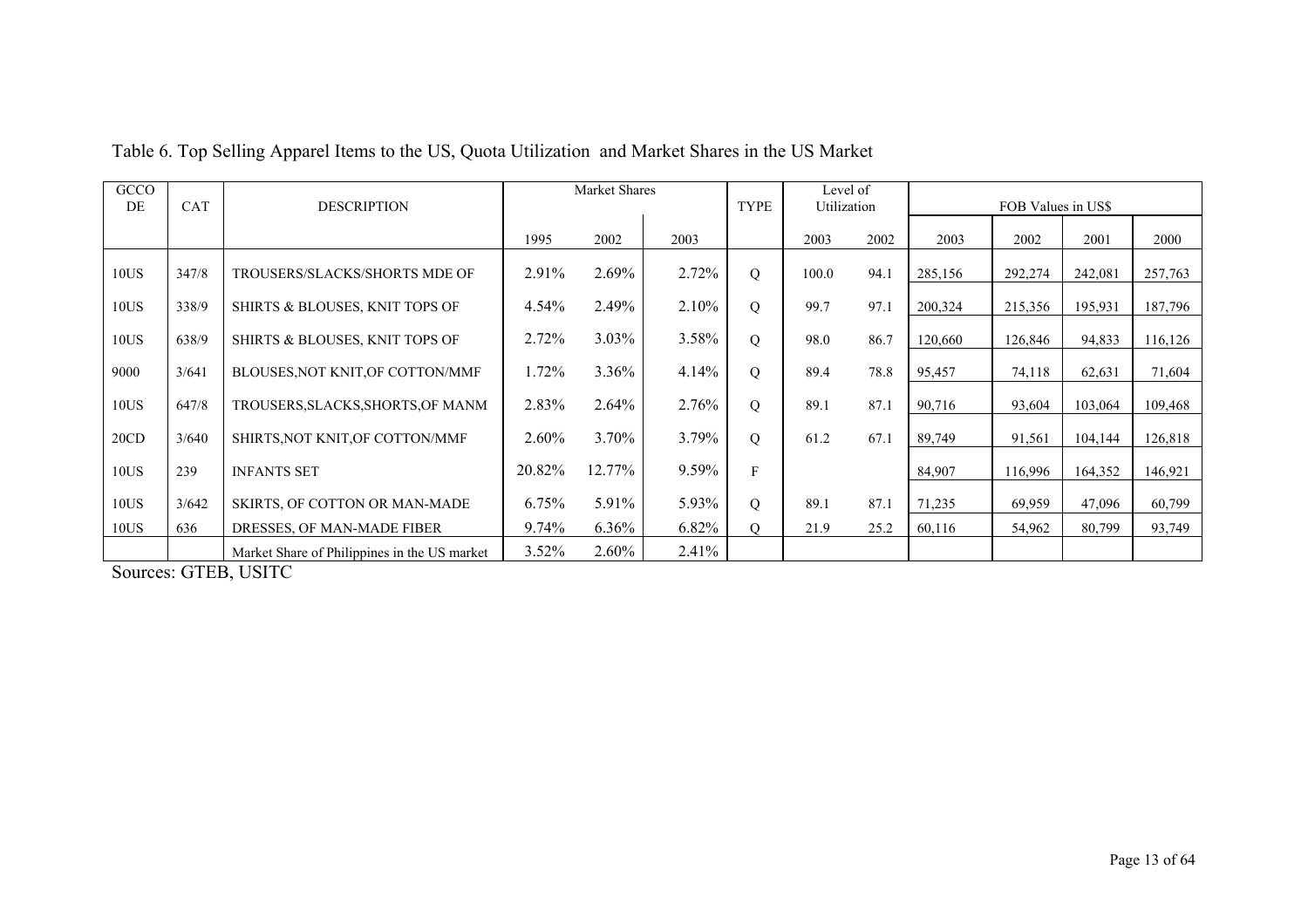## **3 The Quota Phase-Out: Issues and Challenges**

Given our dependence on the quotas, what is in store for the Philippines? Can we compete? If yes, how?

## **Effects of the Quota Phase-Out**

A number of studies have already been conducted to measure the economic impact of the phase-out. These studies argue that the immediate beneficiaries are the consumers who will experience lower prices as production shifts to the lowest-cost countries and quota rents are eliminated (Slater 2003). Price reductions of at least 50 cents to US\$2 are predicted (Speer 2002). For developing countries, they can gain market shares. Studies have shown that the import prices of garments and textiles in the MFA importing countries will decrease as a result of the removal of the MFA restrictions, thereby stimulating an increase in demand, increase in production for exports. Garments and textiles will benefit from increased market access in the developed country that will more than compensate for the loss in quota rents. Studies on South Asia revealed that they will become a beneficiary of the quota phase-out. The gains to the region are estimated to be around US\$2 Billion per year (Kathuria et al 2001). A recent survey undertaken by the OECD (2003) indicates that the estimates of welfare gains will depend originally highly on the scenario considered for the simulation and the simplifying assumptions taken, show a wide range of figures with the expected annual global benefits ranging fromUS\$6.5billion to US\$324 billion (Francois et al, 1994). Asia is expected to experience the greatest changes in the distribution of production. China has generally the highest predicted growth. The most extreme impact study revealed that China which holds about 1/5 of the global apparel market will have a 150% increase in their overall textile and clothing exports or nearly 50percent of the world market after the phase-outs (Ianchovichina and Martin 2001).

For the Philippines, net welfare gains have been estimated in the study of Trella and Whalley  $(1990)^4$  of US\$127 million if both quotas and tariffs are removed and US\$3 million if quotas alone are removed. The first estimate represents about 1.57 percent of the total gains of the developing countries and 0.54 percent of the gain of all countries while the second estimate represents 0.10 percent and 0.01 percent of the gain of all countries (Austria 1994). The market share of the Philippines is expected to decline from 4% to 2% as China and India combined will make up 65% of the US import market for apparel (Nordas 2004). All others will lose market shares and the largest losses will be incurred by the African countries and Mexico (market shares will decline by close to 70 percent) despite the fact that they already enjoy duty-free and quota free access to the US. This is explained by the fact that they are still not as cost competitive as China. These results are consistent with other GTAP simulations. However, Nordas (2004) cautions that the GTAP results are driven by changes in relative prices, rendering the previously restricted low cost products more competitive and this increasing their market share. The model simulations do not capture the changes in technology and possible increase in the relevance of time and distance as a trade barrier.

 $\overline{a}$ 

<sup>&</sup>lt;sup>4</sup> As presented in Austria (1994).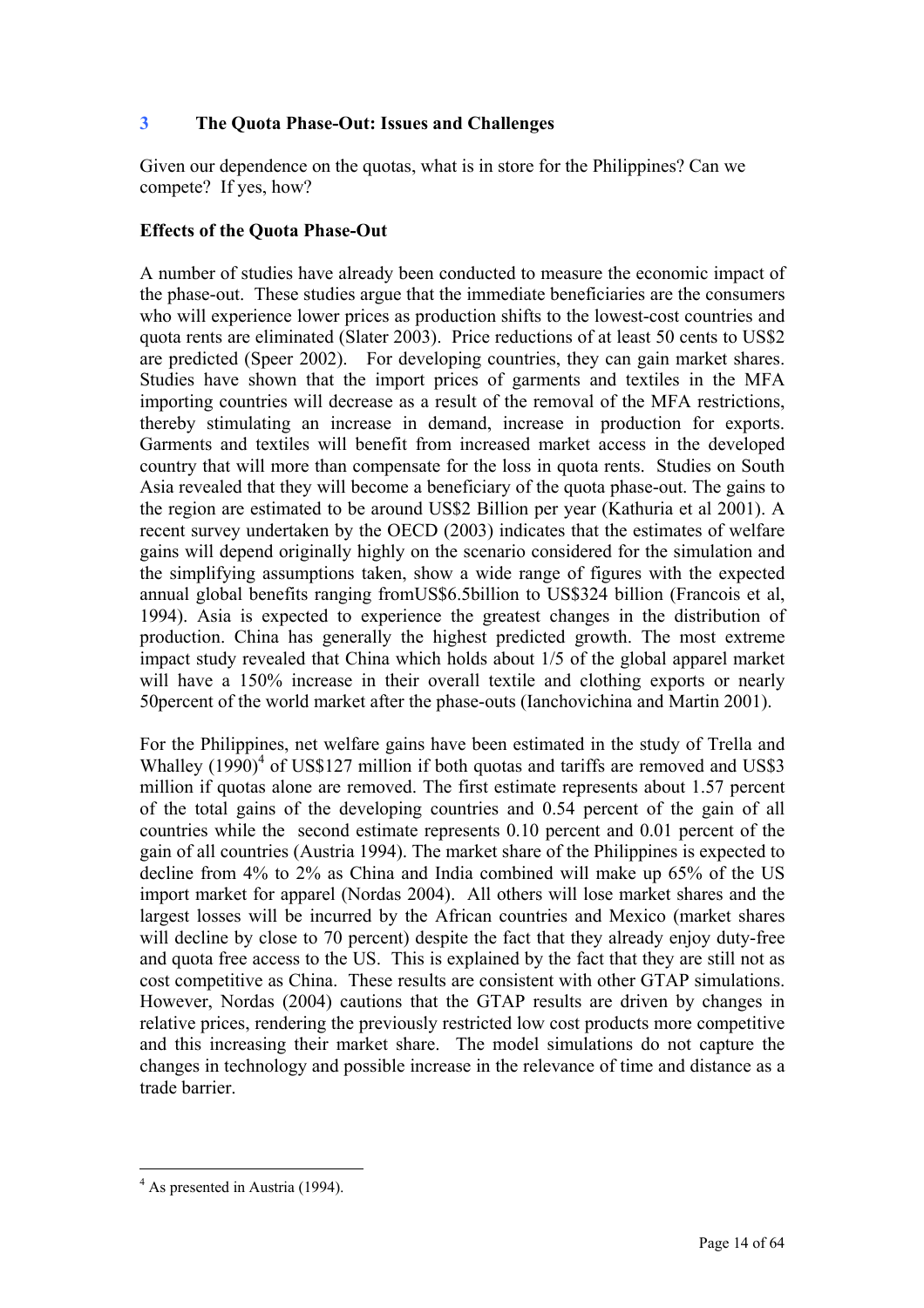

## Figure 5. Impact of Quota Phase-Out: US Market

Source: Nordas (2004)

 $\overline{a}$ 

Eliminating quotas will likely consolidate production into larger companies and a number of supplying countries because of the economies of scale that can be achieved (Speer 2002). Levis, for instance, has reduced its factories from 6 to 3 and in the Philippines it has reduced its contractors from 10 to 6. The likes of Gap, JC Penney, Liz Claiborne and Wal-mart, which used to source from 50 countries now sources from 30-40 and are expected to reduce the figures to 10-15 after quota eliminations (Appelbaum 2004). Therefore, the advantage of the quota phase out is that it now grants unrestricted access for business on highly utilized critical categories. The elimination of quota prices can increase profits and the limited capacities on many duty free countries can give the Philippines more time for the Philippines to explore advantages.<sup>5</sup>

<sup>&</sup>lt;sup>5</sup> Based on the presentation of Mr.Serafin Juliano, Executive Director of the GTEB during the Conference on FASHIONomics: Prospects in the Philippine Fashion Industry. September 1, 2004, University of Asia and the Pacific. Pasig City.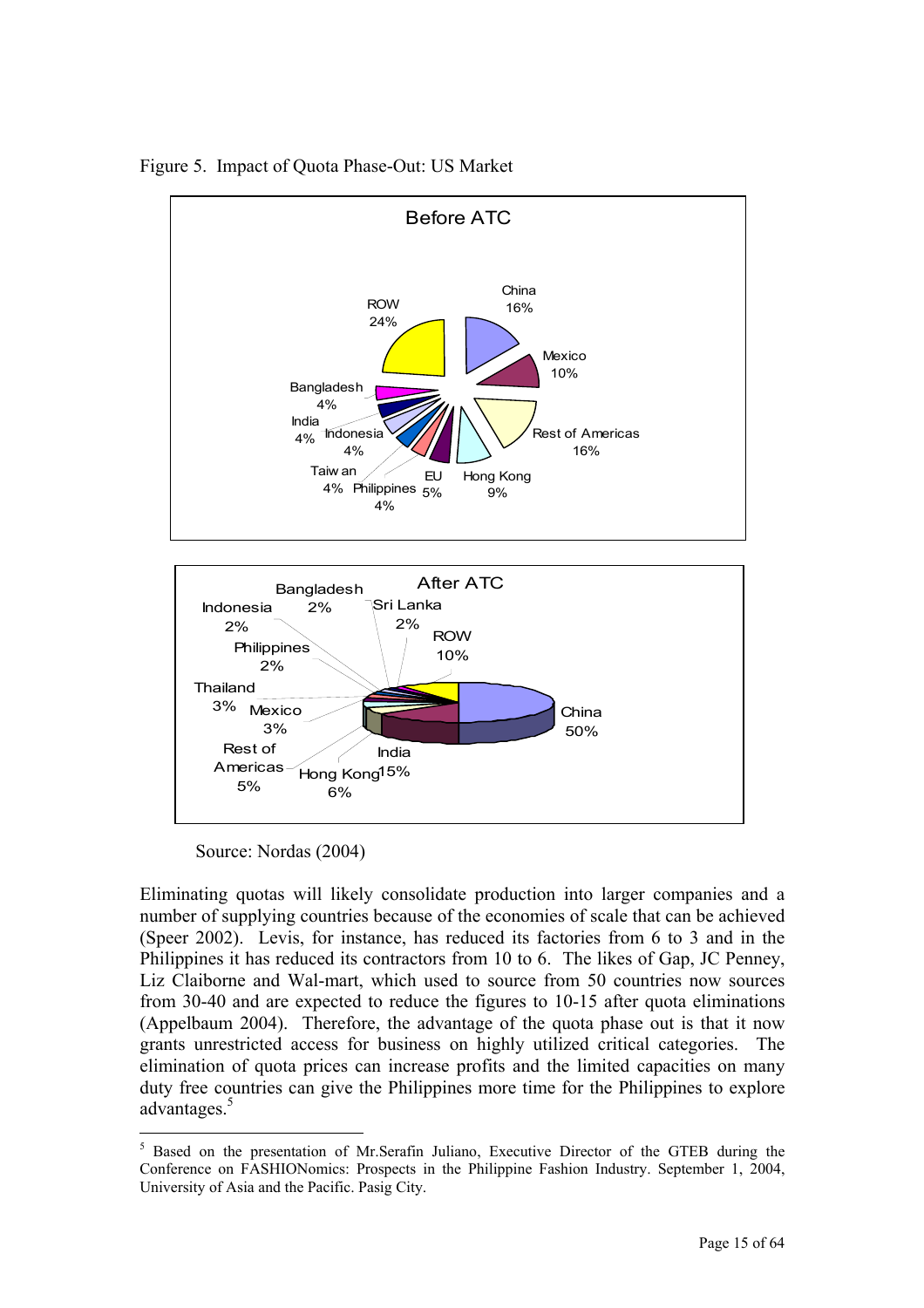More producers in more remote locations are at a disadvantage especially in producing fashion-oriented garments, even if they have some cost advantages. It was thus shown that the negative impact on countries like Mexico, Central and Eastern European countries and North Africa of quota elimination is smaller when proximity to markets is considered.

Evans and Harrigan (2003) argue that the shift from Asia to Mexico in the late 1990s was due to the lean retailing practices of most US retailers. They found evidence in the relevance of distance in "replenishment goods". They argue that distance matters because of its correlation with time and not necessarily transport costs. Nordas (2004) argues that vertical specialization implies that the inputs embodied in the final product cross borders several times and such trade is sensitive to tariff level. *Hence the outcome of the phasing out of quotas will depend much more on the prevailing tariff rates and the preference margins of countries receiving such preferences that are captured by conventional estimates.* The time to market is important particularly in the fashion clothing sector. Therefore countries close to their major markets have an advantage and likely to be less affected by competition from India and China. It is shown that having a common border with the importer and facing low or zero tariffs have a substantial impact on bilateral trade.

The effects of the quota phase-out are somehow weakened therefore by the existence of preferential trade agreements which have allowed selected developing countries to improve their competitive position. Given that the average tariff for apparel is 17% in the US, preferential treatment can make a large difference in the ability of a country to export to the US (Gibbon, 2003a). Quota elimination will remove a principal support from those countries that currently benefit from preferential trade agreements, since they will lose the competitive advantage previously conferred once highly-constrained exporters such as China are also freed from quota constraints. While such countries enjoy preferential tariff treatment, on the other hand, *tariffs are generally less costly to exporting countries than are quota restrictions.* Nathan Associates (2002) concludes that the tariff benefits are likely to be far less significant than quota benefits have been since US textile and apparel benefits are not prohibitive." The average tariff of 17% provides only a thin margin of preference over producers not receiving preferential access – a margin that in some cases may be less than the production cost advantages that large Asian suppliers may enjoy vis-a-vis preferential suppliers in the Caribbean Africa, and Mexico. Furthermore, tariff advantage may be short term as many try to seek greater market access. The USA has indicated total duty free by 2015.

## *Creating Niches as Business Models Evolve*

Furthermore, the global apparel market is a US\$320 billion industry. The Philippines can gain some advantage if our products, especially the competitive ones, can enter the US markets duty-free. On top of this, the industry needs to *accelerate efforts to reduce transaction costs* in order to cope with the evolving business models in the industry.

In the past, buyers sourced on the basis of cost and quota availability. Today, they have become more discriminating, focusing on costs, quality, reliability and shorter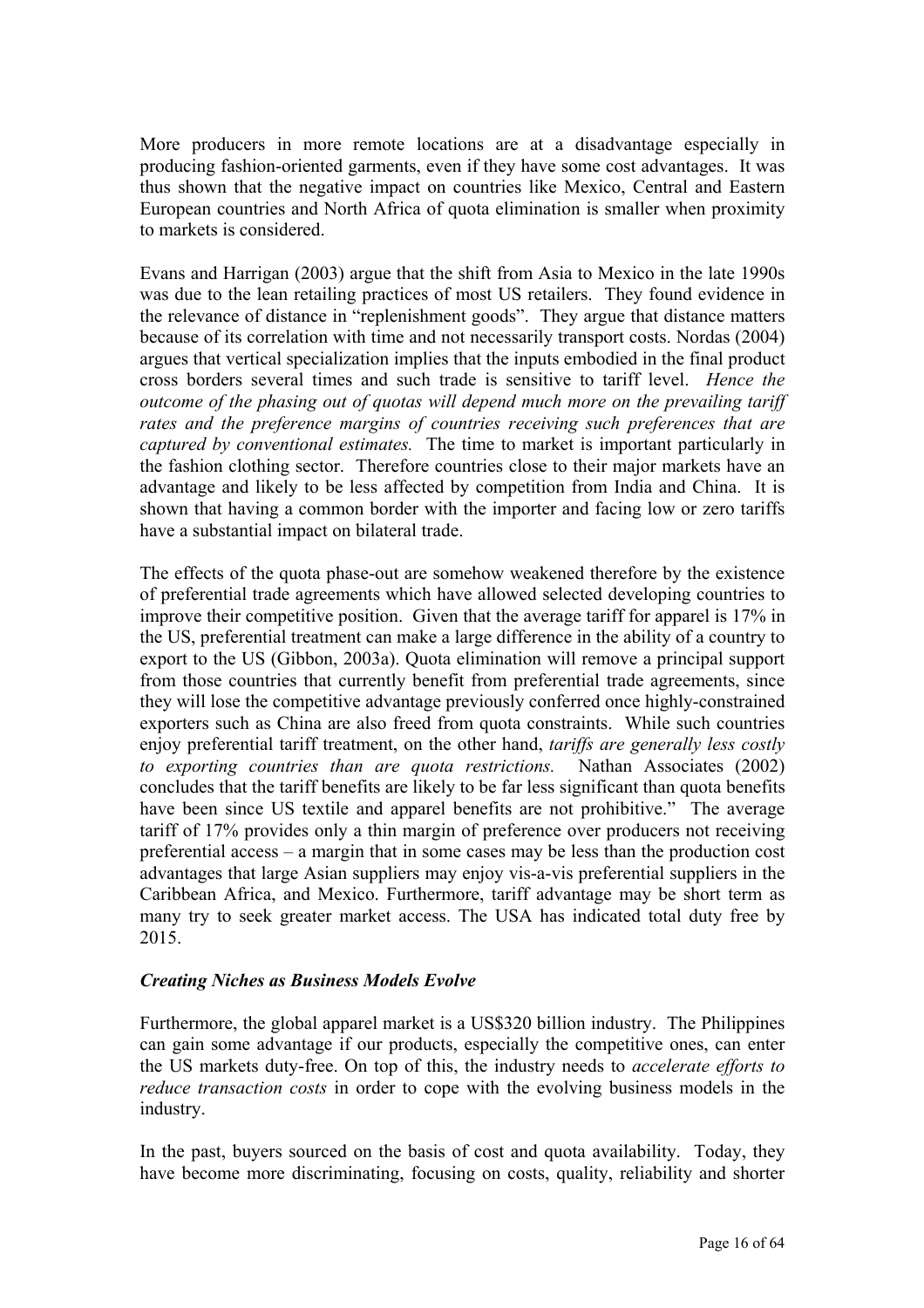lead time. Some buyers are aggressively sourcing suppliers who can manage the supply chain efficiently and create value-added services for them. Lean retailing practices have become more prevalent. It is important for today's exporters to be able to move up the value chain. Hence, business models need to change.

Gereffi (1994) refers to value chain as the whole range of activities involved in the design, production, and marketing of a product. Two types of value chain exist: buyer-driven and producer-driven. In the buyer-driven model, retailers generally design and/or market but do not make the branded products they order. They are manufacturers without factories, with the physical production of goods separated from the design and marketing. This pattern of trade-led industrialization has become common in labor-intensive, consumer goods industries such as garments, footwear, toys, handicrafts, and consumer electronics. Tiered networks of third world contractors that make finished goods for foreign buyers carry out production. Large retailers or marketers that order the goods supply the specifications. Producer-driven models on the other hand derive firm profits from scale, volume and technological advances and the manufacturers of key advanced products become the key agents in the development. This is characteristic of capital- and technology-intensive industries such as automobiles, aircraft, computers, semiconductors, and heavy machinery.

There are three types of lead firms in the apparel commodity chain: retailers, marketers, and branded manufacturers (Gereffi, 1999) that have evolved as a result of the policy environment on quotas. As apparel production has become globally dispersed and the competition between these types of firms intensified, each has developed extensive global sourcing capabilities (Figure 4). The lead firms in the global apparel chain are:

*Retailers.* In the past they were the manufacturer's major markets but now they have direct competitors and have resorted to imports due to growing consumer demands. Examples are Walmart, K-mart and JC Penney.

*Marketers.* These are manufacturers without factories and include companies such as Liz Claiborne, Donna Karan, Ralph Lauren, Tommy Hilfiger, Nautica and Nike (Gereffi, 1994; 1999, 2002). To deal with the influx of competition, marketers have adopted several strategic responses – they are shrinking their supply chains using fewer but more capable contractors and instructing contractors where to obtain needed components thus reducing their own purchase and redistribution activities; they are discounting certain support functions (such as pattern grading, market making and sample making) and reassigning them to contractors; they re adopting more stringent vendor certification systems to improve performance and the shifting geographic sourcing from Asia to the Western Hemisphere.

**Branded manufacturers.** The decisions are no longer whether to engage in foreign production but how to organize and manage it. These firms supply intermediate inputs to their extensive suppliers. This kind of international subcontracting exists in every region of the world. It is called the 807/9802 program in the US where the sourcing networks of the US are predominantly located in Mexico and Central America and the Caribbean. Examples of these firms are Sara Lee, Levis and Avon which also run their own facilities in other countries.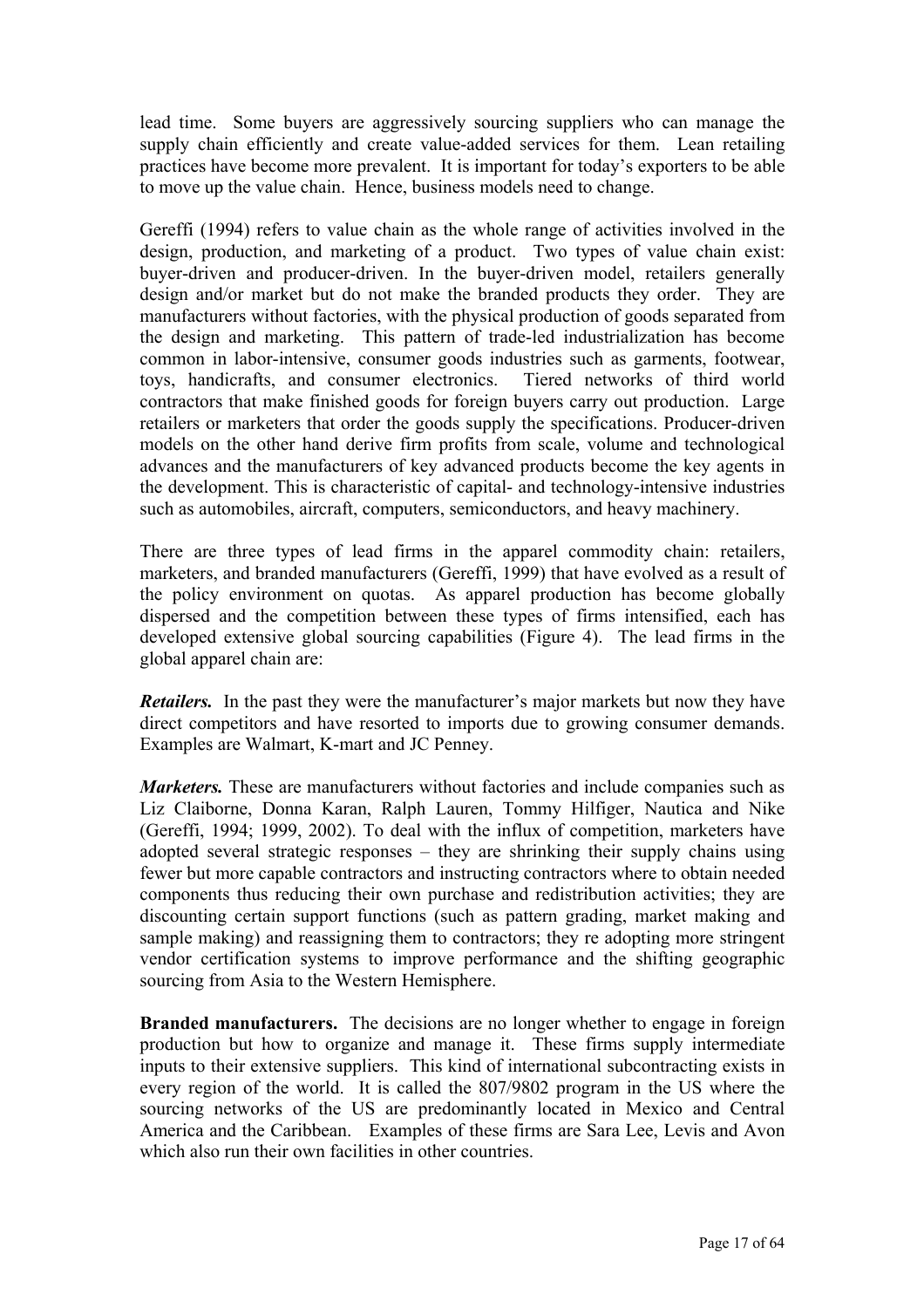The success of a country under a buyer driven commodity chain depends on its ability to move up from mere assembly to a more domestically integrated and higher valueadding form of production system known as original equipment manufacturing (OEM) and eventually original brand manufacturing (OBM). This is evidenced by the experiences of East Asian economies such as Japan in the 1950s and 1960s and China in the 1990s. Today, Japan, Taiwan, South Korea and Hong Kong have become OBMs by joining their production expertise with the design and sale of their own branded merchandise in domestic and overseas markets. Apparel thus embodies two contrasting production systems characteristic of buyer-driven chains: the assembly and the OEM models. Whereas the assembly model is a form of industrial subcontracting in which manufacturers provide the parts for simple assembly to garment sewing plants, the OEM model is a form of commercial subcontracting in which the buyer-seller linkage between foreign merchants and domestic manufacturers allows for a greater degree of local learning about the upstream and downstream segments of the apparel chain.

For the past decades, the Philippines has concentrated in the assembly portion of the production system with a relatively few firms such as Luen Thai, Eastland and recently Fil-Pacific Apparel providing full package supply or OEM. The industry is basically part of what is called the triangle manufacturing (Gereffi, 2002), where a foreign buyer deals with an agent in a newly industrialized economy which then outsources production in the Philippines. The triangle is completed when the Philippine supplier ships the products to the buyer. The competitive advantage of these firms lies in the existence of a large pool of human capital (and relatively low labor cost compared to Singapore, Taiwan and South Korea) and of the quota allocations from the United States and the European Union. In recent years, mass retailers have shifted from the Philippines to these low cost (primarily due to lower labor costs) exporters in Asia. The Northeast Asian economies of South Korea, Taiwan, Japan and Hong Kong have been able to move up the value chain to become OEMs and OBMs as well. Hong Kong, for instance, sells its own brand such as Giordano. Mexico is upgrading to become OEMs to its North American buyers.

Thus, a garments firm participating in this buyer-driven chain will have to upgrade if it is to increase its competitiveness in the market. In recent years, the theory of international trade has focused more on other possible sources of factor endowments apart from labor. Studies have focused more on frictions in trade and investment due to geography, institutions, transport and information costs (Venables, 2001; Bond 2001) and the transmission of knowledge across borders (Grossman and Helpman, 1991). These traditional notions of endowments can be combined with the newer ones to help understand why lesser developed countries engaged in the observable patterns of trade.

For an industry like apparel where it can take 10 suppliers to produce a jacket or a shirt, the supply chain from sourcing of raw materials via design and production to distribution and marketing is being organized as an integrated production network where the production is sliced into specialized activities and each activity is located where it can contribute the most to the value of the end product. When the location decision of each activity is being made, costs quality, reliability of delivery, access to quality inputs and transport and transaction costs are important variables.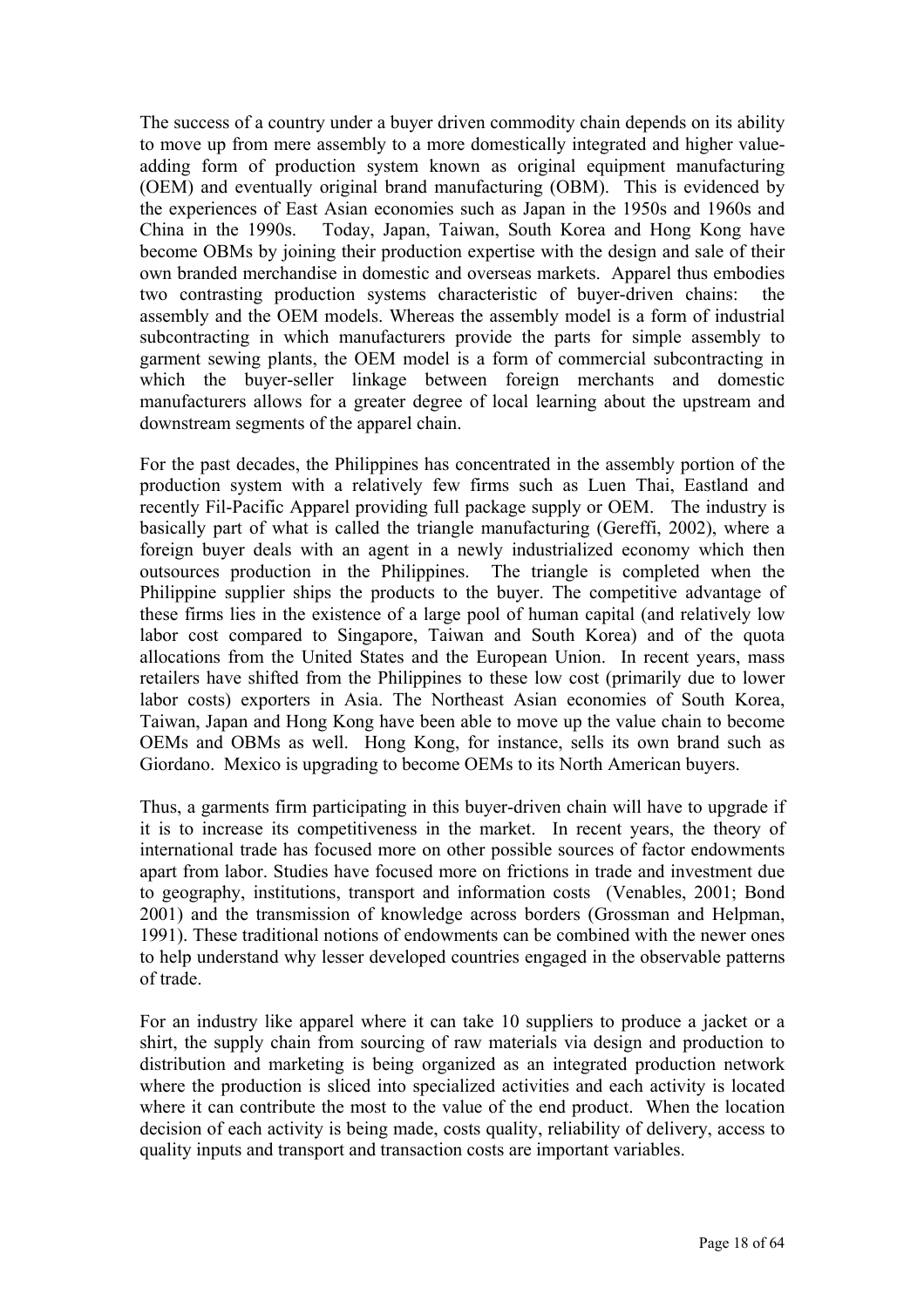Porter's (1990) framework of value-chain analysis helps identify ways by which firms can create competitive advantage. The model is depicted below:



## **Primary Value Chain Activities**

Each portion of this value chain requires some levels of infrastructure to make the firm meet the demands of buyers and minimize costs of operations and delivery. It is important to understand and assess how firms will still be able to generate profit margins from its activity. Value chain analysis hypothesizes that policy impediments exist that if removed will unleash competition which will raise productivity and investment leading to growth. The new institutional economics (Williamson, 1975; Coase, 1972; North, 1992) argues that transaction costs exist that if removed would enable firms to maximize use of resources within a network or supply chain to deliver a product most efficiently raising productivity of the entire chain. Value chain analysis can identify policy-induced costs related to the rules of the game but also non-state transactions costs (e.g. logistics and manufacturing support) which firms will have to assess if they or others outside the organization can deliver more efficiently.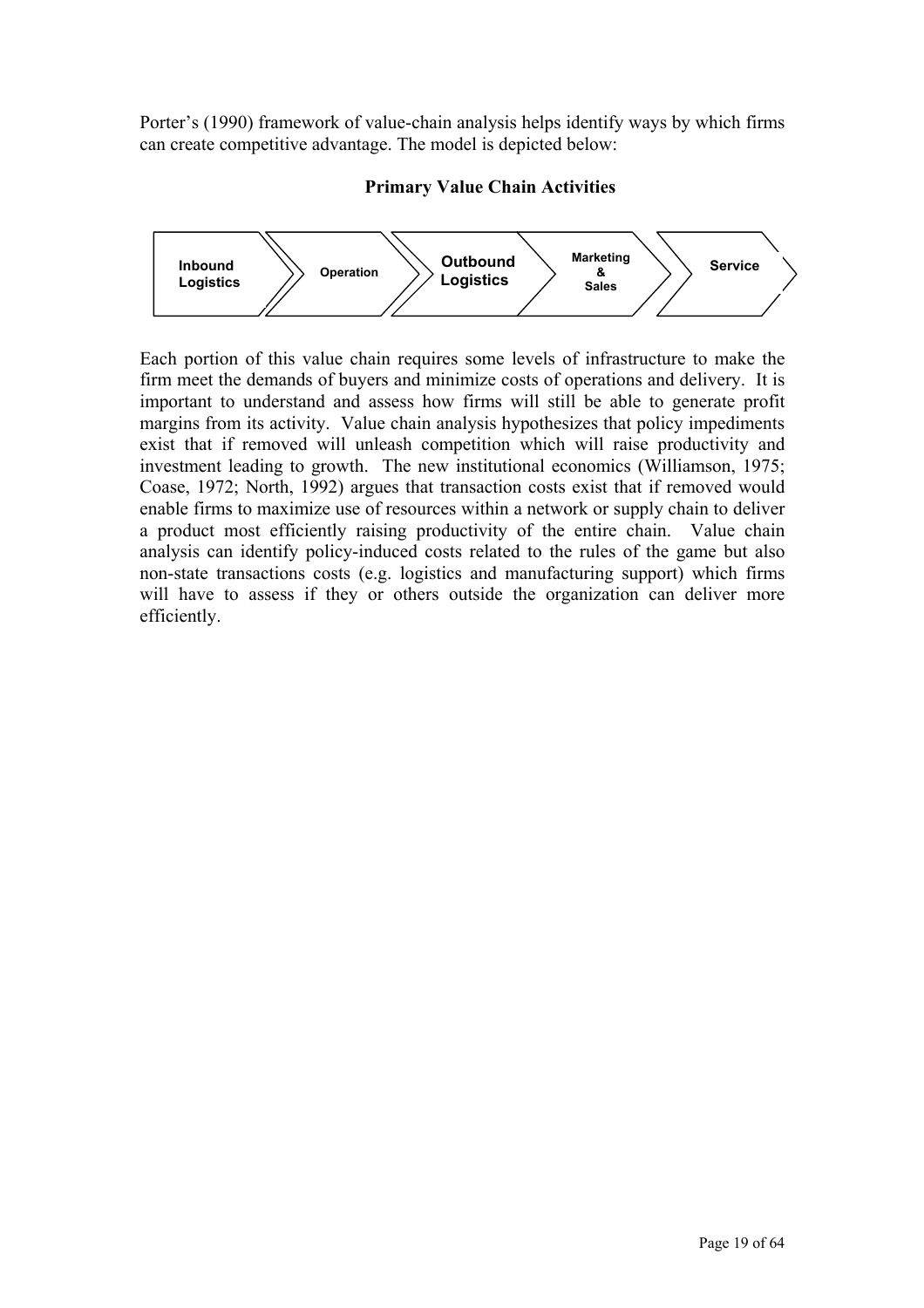**Figure 6 The Apparel Commodity Chain** 

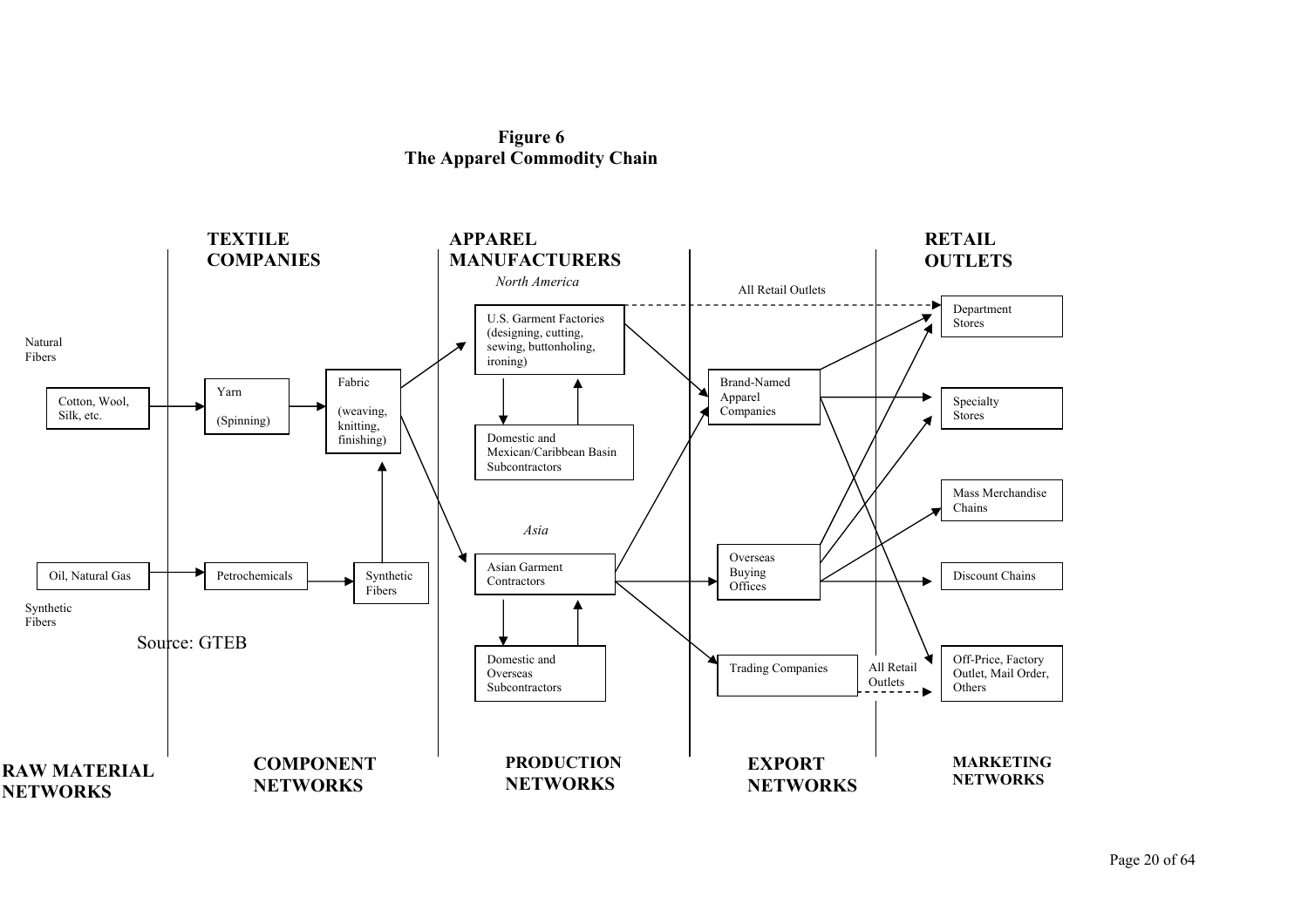#### *Trends in Sourcing Decisions by Buyers*

The USITC report (2003) revealed that some considerations by US buyers or importers in their sourcing decisions are the following: cost competitiveness, proximity to markets, and efficient logistics. Location decisions, on the other hand, for branded manufacturers would include costs of doing business, political and investment climate, and logistics. These are factors which local suppliers have to address in order to become cost competitive.

US buyers have become more discriminating in recent years due to pressures from the consumers who have become more conscious of quality. According to a study by the Marymount University 85% of consumers would pay more for a garment if they knew it was not made in a sweatshop.6 Lobby groups in the US have exposed operations of major US buyers in low cost countries, highlighting the low wages and poor working conditions.<sup>7</sup> A survey by the Lifestyle Monitor in  $2003^8$  revealed that the majority of consumers are still willing to pay more for higher quality garments but that attitude may be fleeting. While consumers are demanding more in terms of quality (the way an item fits, how it is sewn and how well it launders, its durability) they are growing less inclined to pay a premium for it.

Apart from these, US retailers have consolidated therefore implying greater bargaining power. Under restructuring programs, they have begun to adopt lean retailing practices which give more emphasis now on timely deliveries and shorter lead times. Technological building blocks of lean retailing include: bar codes and uniform product codes, EDI and data processing distribution centers and common standards across firms. Furthermore, buyers are streamlining their organizations, forming closer links with their retail customers, collaborating will mills and factories in product development, shifting more functions to suppliers, being more aggressive in compliance standards, sourcing from less countries and factories and working towards "end to end" integration. Value-added services of suppliers will become the only differentiator for competition.<sup>9</sup> For Claiborne, value creation means "concept to in-store or shelf." The lead time therefore is about 32 weeks from the traditional 52 weeks (Table 7).

 6 Sweatshop

<sup>7</sup> Ibid

<sup>&</sup>lt;sup>8</sup> Textile Consumer, Quarterly Newsletter of Consumer and Industry Trends. See http://www.cottoninc.com

<sup>9</sup> Based on the presentation *"Value Added Full Service Provider: The Next Generation Manufacturer"* of Kirkor Balci, VP for Corporate Sourcing and Group Manufacturing Director of Liz Claiborne during the Material World Seminar, May 17, 2004, Florida.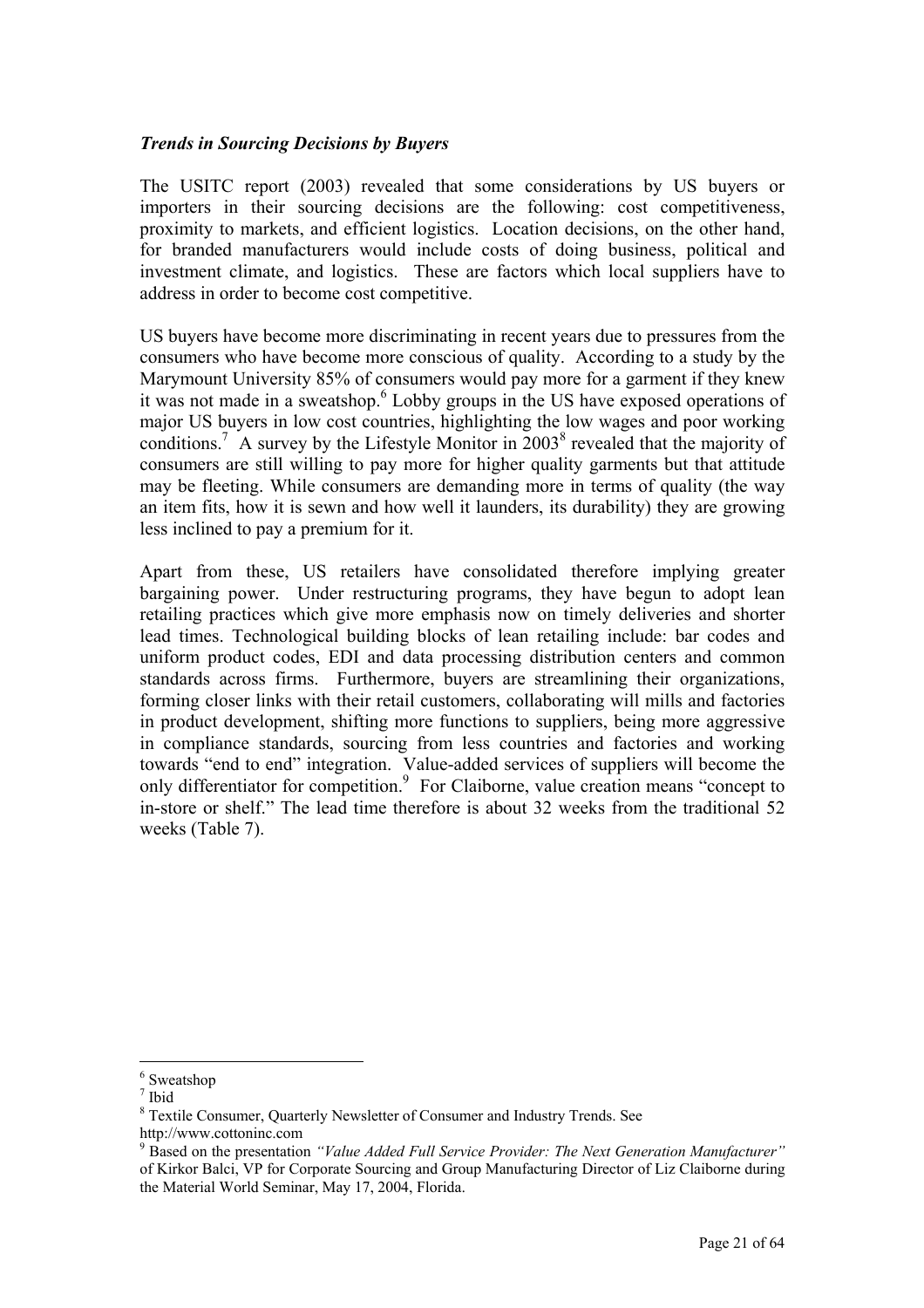|               | Traditional | Possible            | Chase/QUICK | Replenishment |
|---------------|-------------|---------------------|-------------|---------------|
| Product       | 22 weeks    | 15 weeks<br>3 weeks |             |               |
| Development   |             |                     |             |               |
| Manufacturing |             |                     |             | 4 weeks       |
| Logistics     |             |                     |             |               |
| Distribution  |             |                     |             |               |
| Total         |             |                     |             |               |

Table 7 Speed to Market: Concept to In-Store"

Source: Based on the presentation *"Value Added Full Service Provider: The Next Generation Manufacturer"* of Kirkor Balci, VP for Corporate Sourcing and Group Manufacturing Director of Liz Claiborne during the Material World Seminar, May 17, 2004, Florida.

How do buyers perceive the Philippines as a supplier? Table 8 provides a comparison of the Philippines with some Asian countries. Thailand was chosen because it is a major competitor of the Philippines in a quota-free and duty-free environment under FTAs.

|          | Philippines                                                                                                                                                                        | Thailand                                                                                                                                       | Hong Kong                                                                                                                                                                                                                                   |
|----------|------------------------------------------------------------------------------------------------------------------------------------------------------------------------------------|------------------------------------------------------------------------------------------------------------------------------------------------|---------------------------------------------------------------------------------------------------------------------------------------------------------------------------------------------------------------------------------------------|
| Products | Highly flexible labor; ability to<br>produce fashion-oriented<br>products<br>Good communication and<br>interpersonal skills                                                        | Ability to make basic<br>product<br>Price and quality are<br>competitive                                                                       | High ability to make high-<br>quality product; high price                                                                                                                                                                                   |
| Delivery | High reliability for high end<br>products<br>Relatively poor reliability in<br>some basic items<br>Delivery time can be longer due<br>to bottlenecks in bureaucratic<br>procedures | Delivery time longer than<br>Hong Kong, Taiwan                                                                                                 | High reliability: factories<br>have intention to work with<br>customer in order to<br>produce a high quality<br>product within a given time<br>period<br>Hong Kong has advantage<br>in timing and pricing for<br>import of fabric and parts |
| Concerns | Need to improve reliability on an<br>industry-wide basis<br>High cost of labor relative to<br>Vietnam, Indonesia and China<br>Need to engage in information<br>technology          | Lacks efficiency and the<br>needed support to grow<br>Need to improve<br>communication systems,<br>logistics, transportation<br>infrastructure | Factories reluctant to bring<br>in new technologies<br>Land and labor costs are<br>high                                                                                                                                                     |

Table8. Survey of US Buyers/Importer Perceptions

Sources: Interviews with members of the Foreign Buyers Association, USITC Report (2003);Wattanapanom et al (1997)

Luen Thai is one company that has strongly differentiated itself by creating valueadded services for its buyers. About five years ago, it evolved to become a fullpackage supplier. It invested heavily in information and communications technology and in improving its supply chain and logistics. Today, its logistics is defined more in terms of design to shelf. Its hub in China is an epitome of this differentiation. Its designers work with the designers of their buyers, execute the sample within a few hours and start producing within a few days. Its Philippine factories area part of this overall supply chain management and value creation for their buyers.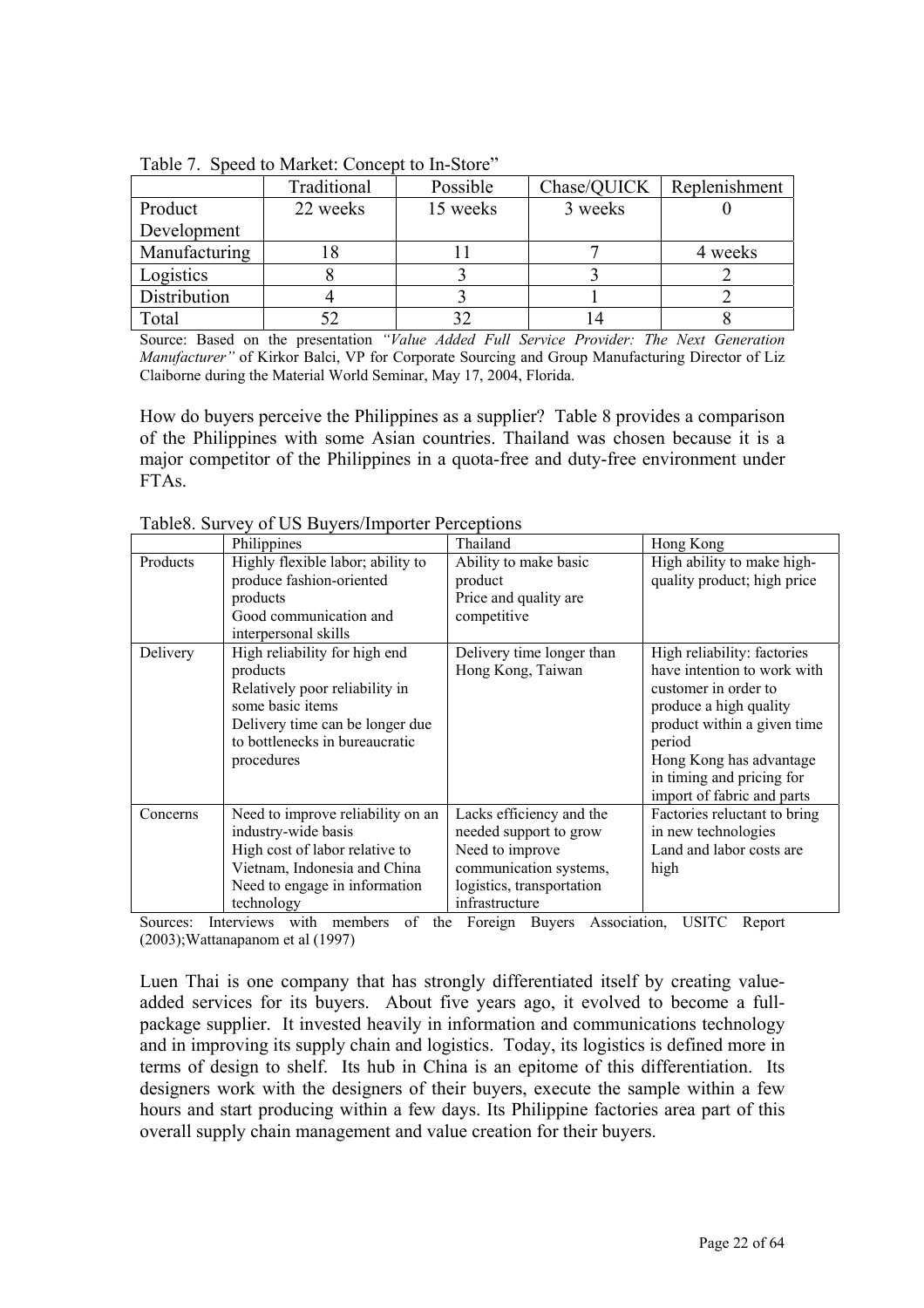Has the Philippines truly failed in moving up the value chain? About ten years ago, around  $65\%$  of exports were sold in discount stores or chains.<sup>10</sup> This was evidenced by the more prominent share of the large discount retailers such as Walmart and Kmart in the list of top buyers from the US in the 1990s. In the past two years, however, mass retailers reduced their orders as they closed down their buying offices here. More fashion- oriented and higher value brands such as Liz Claiborne and Ann Taylor fortunately increased their purchases, sending signals of trust on the Philippine's reliability. Mass retailers have consolidated their operations and are concentrating in low-cost sources such as Cambodia, Sri Lanka, China and Vietnam. In particular, there has been a significant shift to Mexico and the Carribbean economies whose duty-free and quota-free access to the US under certain conditions of rules of origin and categories allowed Levis and Gap to establish strong presence in those countries.

It is only in recent years that we have started to notice more buyers of high end brands accounting for the top three orders. Based on the GTEB records, GAP has been the number one buyer for many years. In 1998, the top five buyers were Gap (US\$219.9M), J.C. Penney (US\$56.3M), Walmart (US\$48.8M), K-Mart (US\$45.8 M) and Liz Claiborne (US\$43.5M). As of December 2003, the top 5 buyers were Gap, Liz Claiborne, Ann Taylor, Tellas Ltd and Walmart (which reduced its orders by 27% from 2000 to 2003).

|                                   | 1998           |                                    | 2002            |
|-----------------------------------|----------------|------------------------------------|-----------------|
| <b>GAP INC.</b><br>$\overline{1}$ | <b>US\$220</b> | <b>GAP INC.</b>                    | <b>US\$ 348</b> |
| <b>J.C. PENNEY</b><br>2           | 56.3           | <b>LIZ CLAIBORNE</b>               | 67.4            |
| <b>WAL-MART CORP.</b><br>3        | 48.8           | <b>ANN TAYLOR</b>                  | 58.7            |
| <b>K-MART</b><br>4                | 45.8           | <b>TELLAS LTD.</b>                 | 51.8            |
| <b>LIZ CLAIBORNE</b><br>5         | 43.5           | WAL-MART CORP. 39.5                |                 |
| <b>BABY TOGS INC.</b><br>6        | 40.8           | <b>WEAR ME</b>                     | 37.6            |
| <b>NISSHO IWAI</b>                | 38.9           | <b>IWARNACO</b>                    | 37.1            |
| <b>KASPER</b><br>8                | 37.5           | <b>VAN HEUSEN CO.</b>              | 31.4            |
| <b>VAN HEUSEN</b><br>9            | 36.5           | <b>J.C. PENNEY</b>                 | 28.5            |
| <b>10 JONES APPAREL</b>           | 36.9           | <b>KASPER ASL</b>                  | 27.7            |
| <b>*FOB Value in millions</b>     |                | Puring offices have been converted |                 |

Table 9. Profile of Buyers: 1998 vs 2002

**Source: GTEB**

Buying offices have been converted to QA offices

**I** 

 $\overline{a}$ 

<sup>&</sup>lt;sup>10</sup> Based on GTEB report " Global Competitiveness in a Quota-Free Environment Beyond 2004."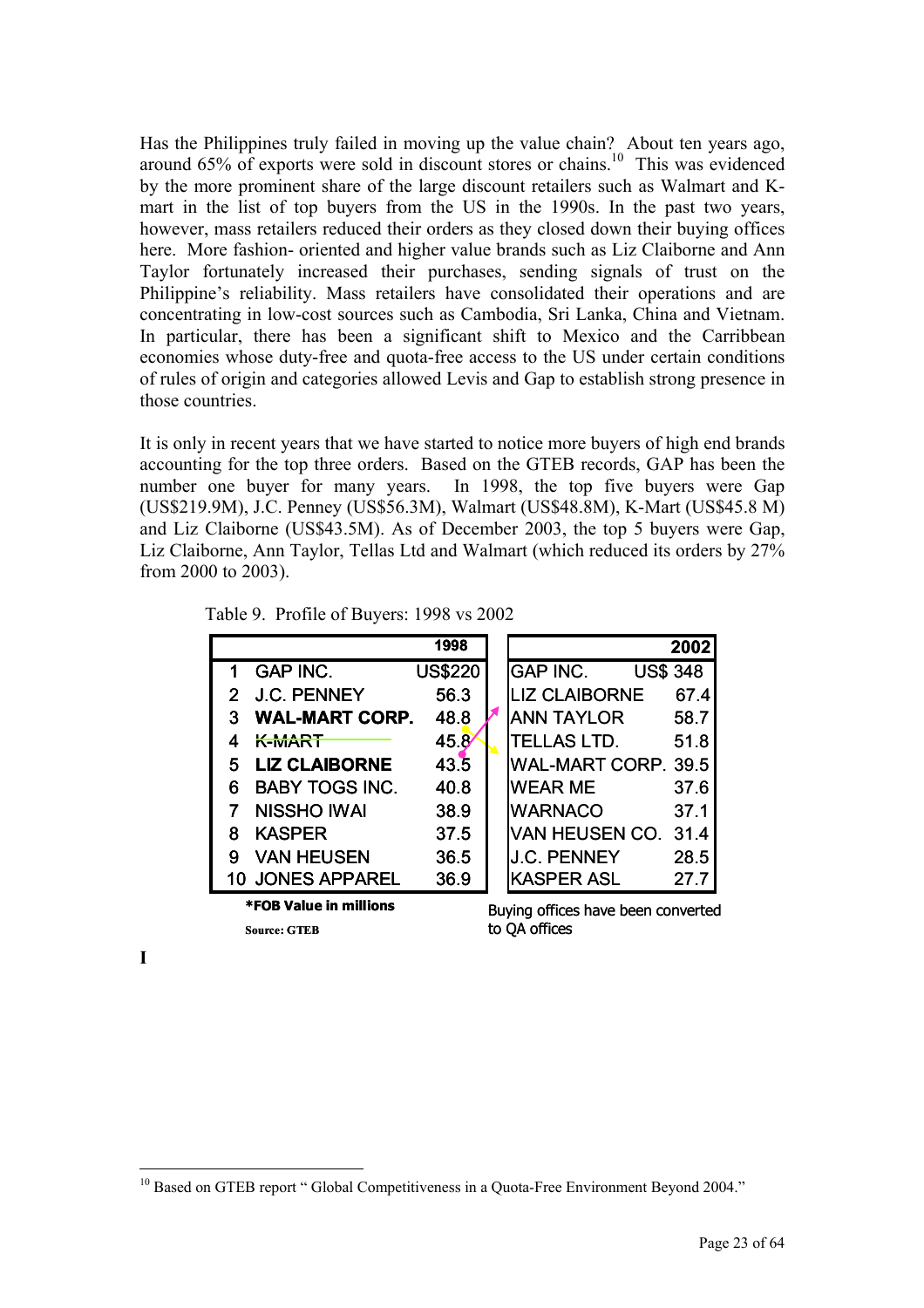## 4 **Competing Under A Quota-Free Environment: Issues and Challenges**

The phase-out has raised concerns on a number of issues plaguing the industry for quite a long time now. Among these are employment, costs of labor, supply of raw materials, investments, logistics and infrastructure, access to financing, and trade facilitation. Each of these issues is discussed below and later related to the Industry Transformation Package. The issues affecting competitiveness will be discussed within the framework of the apparel value chain.

As mentioned, the value chain consists of all activities related to whole range of activities involved in the design, production, and marketing of a product (Figure 7). The Philippines has concentrated mostly on the manufacturing or assembly portion for more than three decades. However, in today's competitive environment, it is critical that the industry move up the value chain, work towards becoming OEM and OBM by enhancing and developing capabilities in the other portions of the value chain presented. The DAP study broke down the value chain cost structure as presented in Table 10. Note that apart from production and assembly, the next biggest expense in terms of share to total expenses and FOB costs is inbound logistics.

|                           | Based on | Based on FOB |
|---------------------------|----------|--------------|
|                           | Total    | Value        |
|                           | Expenses |              |
| R&D/Product Design        | 0.31%    | 0.12%        |
| <b>Inbound Logistics</b>  | 4.91%    | 1.91%        |
| Assembly and production   | 87.12%   | 33.96%       |
| <b>Outbound Logistics</b> | 2.20%    | 0.86%        |
| Marketing                 | 1.73%    | 0.67%        |
| Others                    | 3.73%    | 1.45%        |

Table 10. Value Chain Cost Structure

Source: DAP (2004)

## • **Product Development/Research & Development and Design**

Concentrating on the assembly portion of the value chain, the Philippines has not developed capabilities in design needed for value creation. The value-added services which most of the firms, particularly the large firms, have created were mostly in the area of assembly or production. This can be evidenced by the fact that there are only very few full-package suppliers in the country today.

There have been attempts in the past for the manufacturer and the designer to work together in developing brands. However, they have not been very successful since these designers did not also enjoy very good infrastructure for training and product development. Hence, it became relatively easier for most firms to simply concentrate on assembly given that they only needed the quotas.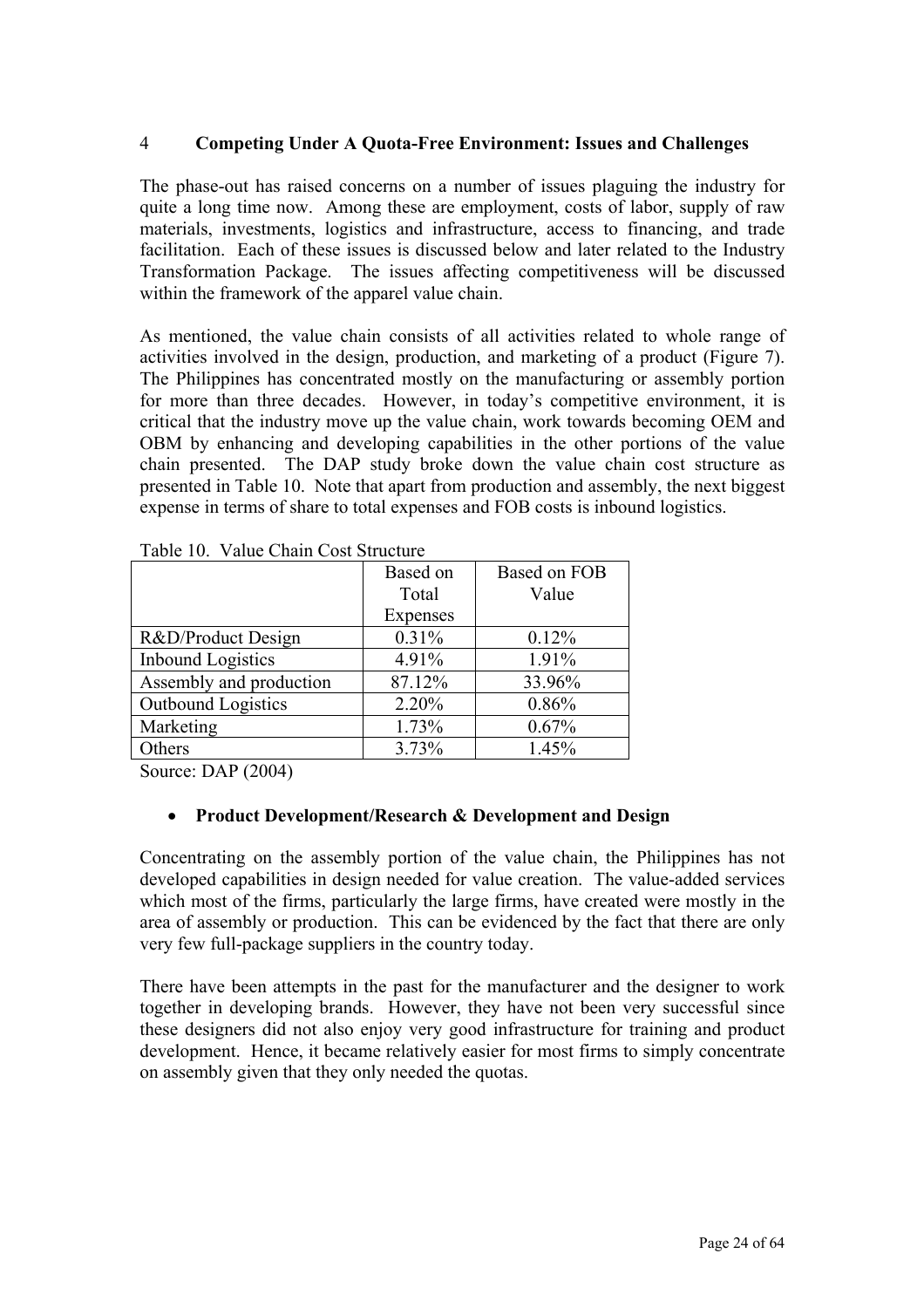#### **Figure 7. Value Chain of the Philippine Garments Industry**

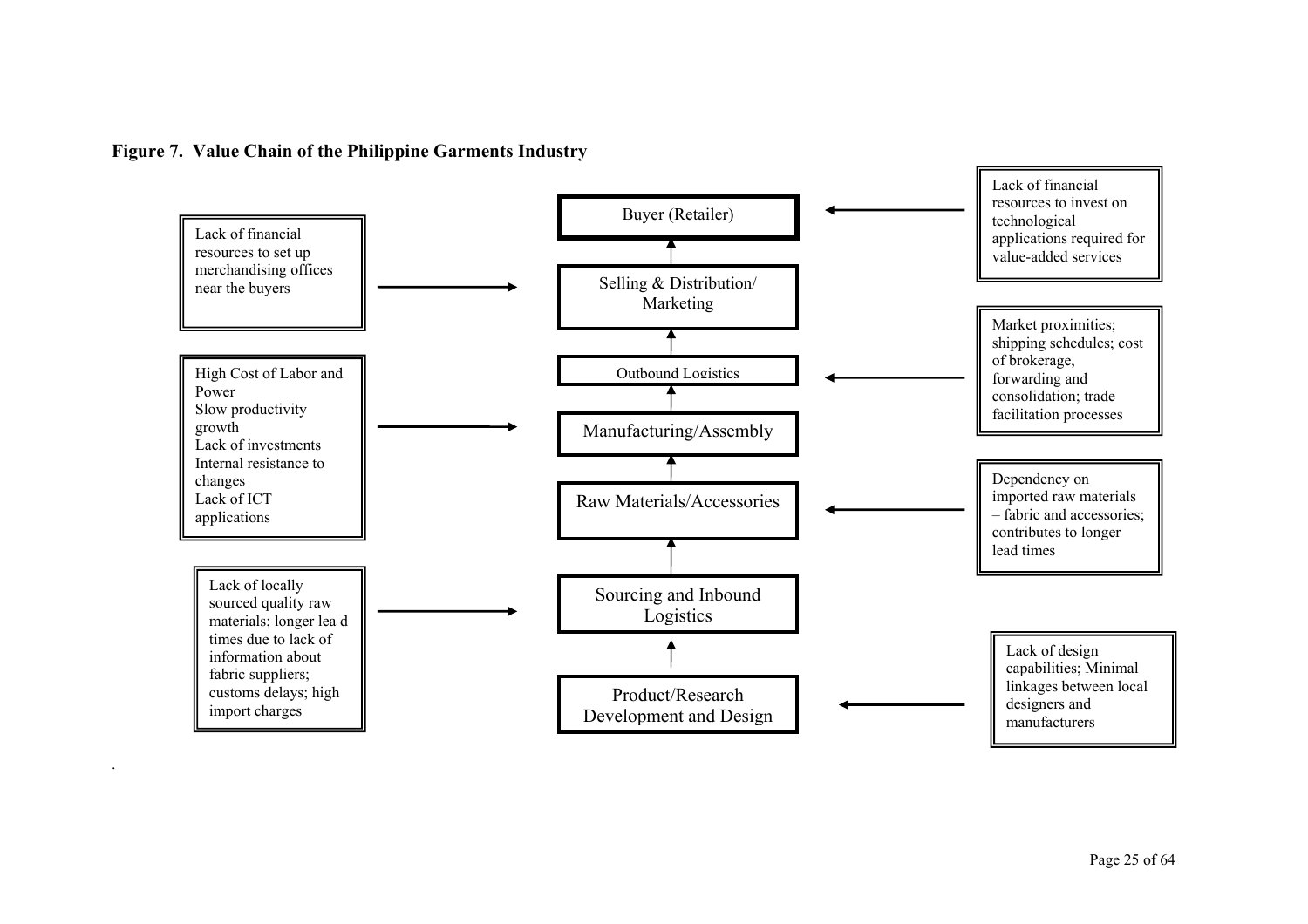## **Sourcing of Raw Materials and Inbound Logistics**

Exporters have always lamented at the absence of an integrated textile industry that can support their requirements. Buyers nominate the fabric suppliers, mostly from China, India, Hong Kong. Imports of fabric from the US and Italy are commonly used for the production of high-end products such as branded women's blazers. Other inputs such as accessories are also imported from China, Taiwan, South Korea and Hong Kong. Cartons are sometimes locally purchased. Most garments firms import 100 percent of their raw materials. In the case of the Philippines, even textile millers have difficulty sourcing their raw materials and tend to import about 80 percent of their raw material requirements such as polyester fiber, cotton, rayon and acrylic. The absence of an efficient, reliable and high volume domestic textile, particularly cotton, industry has been cited as a major reason for the declining competitiveness of apparel exports. Recently, in an effort to reduce lead time, some garments companies have linked up with local yarn and textile producers and are now sourcing 10-20 percent of heir requirements locally. Such clustering allows textile producers to niche and upgrade their capabilities.

The Philippines is not a major cotton producer. In 2002, for instance, we produced only about 2,000 metric tons (MT) compared to other countries (Table 11). Furthermore, our cotton is relatively more expensive.

| Country   | Beg.          | <b>Production</b> | <b>Imports</b> | <b>Total</b>  | <b>Use</b> | Loss         | <b>Exports</b> | End.          |
|-----------|---------------|-------------------|----------------|---------------|------------|--------------|----------------|---------------|
|           | <b>Stocks</b> |                   |                | <b>Supply</b> |            |              |                | <b>Stocks</b> |
| China     | 2513          | 5313              | 87             | 7913          | 5280       | $\theta$     | 54             | 2578          |
| <b>US</b> | 1307          | 4421              | 5              | 5733          | 1633       | $\mathbf{r}$ | 2286           | 1807          |
| India     | 819           | 2569              | 381            | 3769          | 2874       | $\theta$     | 11             | 885           |
| Australia | 456           | 653               | $\theta$       | 1109          | 33         | $-36$        | 642            | 470           |
| South     | 84            | $\theta$          | 359            | 444           | 348        | $\theta$     | $\overline{4}$ | 91            |
| Korea     |               |                   |                |               |            |              |                |               |
| Hong      | 23            | $\theta$          | 131            | 154           | 120        | $\theta$     | 7              | 27            |
| Kong      |               |                   |                |               |            |              |                |               |
| Taiwan    | 51            | 0                 | 288            | 340           | 267        | $\Omega$     |                | 72            |
| Thailand  | 88            | 10                | 408            | 506           | 397        | 10           | $\theta$       | 98            |

Table 11. Cotton Production, Supply and Distribution By Country (2001/2002) In 1,000 Metric Tons

Source: US Department of Agriculture, Economic Research Service (**http://www.ers.usda.gov/data**)

However, the absence of a cotton industry should not stop us from becoming competitive. If we look at the East Asian model, they moved up the value chain based on design capabilities and logistics efficiency. They are also not major cotton producers. In fact, they import their cotton requirements. However, they are good with the design and finishing sectors of textile.

The Philippines has a longer lead time or turnaround time<sup>11</sup> compared to its Asian counterparts. In the mid 1990s, lead time was between 120 to 145 days for the Philippines which improved to 90-120 days in the year 2000. Pro-active producers

 $\overline{a}$ 

<sup>&</sup>lt;sup>11</sup> Turnaround time consists of the time for the sourcing, order and delivery of the fabric, customs clearance, fabric cutting, sewing, finishing, preparation of export documents and the preparation to ship the final goods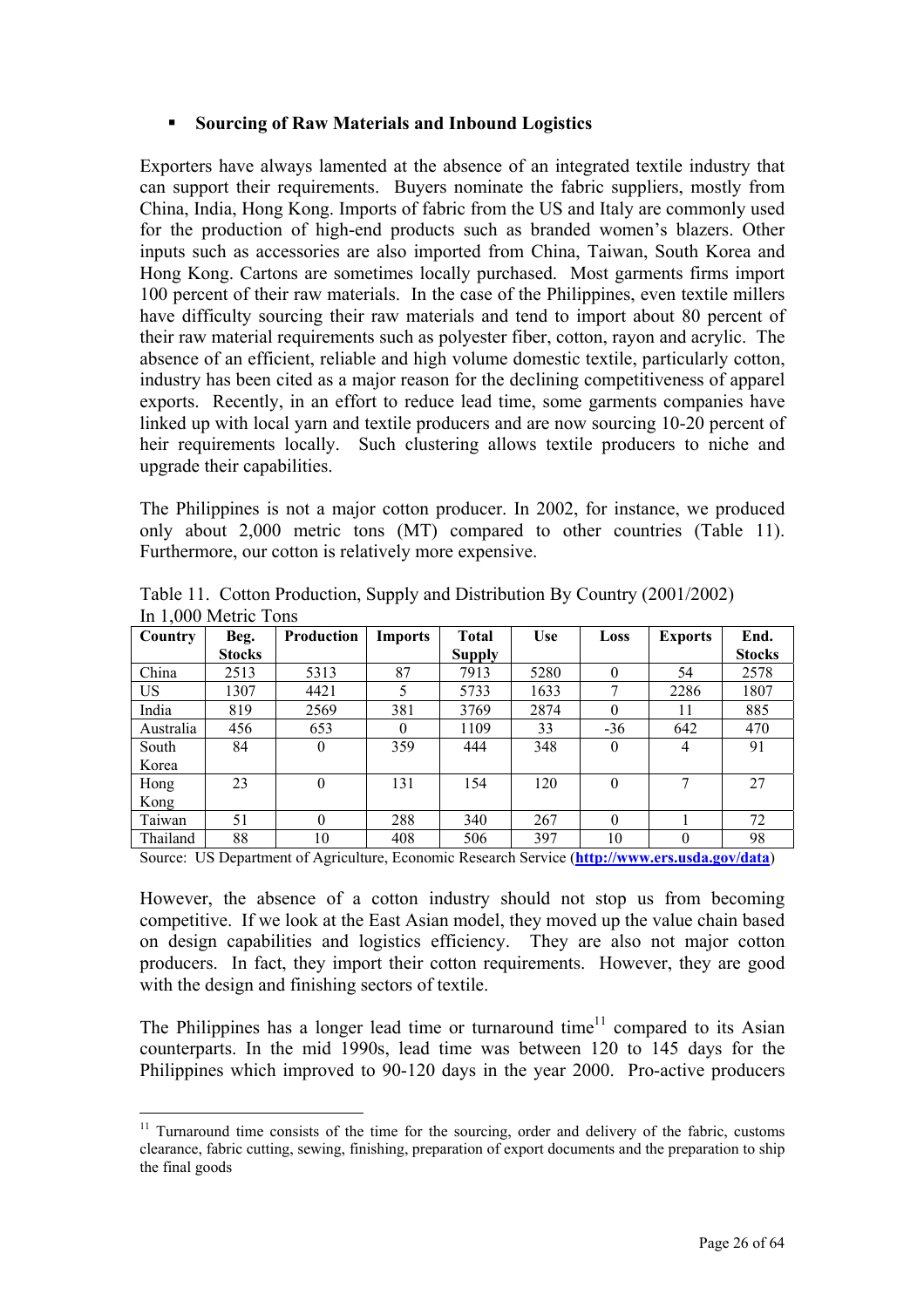who invested heavily towards the late 1990s were able to lower lead time to 40-60 days. However, the likes of Hong Kong, Thailand and Malaysia have already improved their lead times to 35-60 days in the same year 2000 from 70-150 days in 1995.12Reasons behind this include difficulties in sourcing, inefficient inbound and outbound logistics and production bottlenecks.

Let us consider sourcing and logistics first.

While some producers are supported by foreign buying offices which secure the raw materials for them, most are still burdened with searching for appropriate and reliable fabric supplier from abroad and securing timely release of shipments. Bureaucratic red tape in the release of goods at customs, and production bottlenecks contribute significantly to prolonging lead times.<sup>13</sup>

There is a longer lead time due to the absence of good quality raw materials in the local market which can be produced in huge volumes. In countries such as China and Indonesia, raw materials can be delivered within hours after the orders are placed. In our case, since our buyers usually nominate the suppliers of fabrics and even accessories from China, Taiwan, Hong Kong and India, transit time for shipments add to the lead time. It averages 7 to 10 days from China and 3 to 5 days from Hong Kong. The goods are then released to the common bonded warehouse within 5 days on the average, higher than Malaysia's 3 days and Singapore's 2 hours. Electronic customs declarations will soon be implemented across Vietnam following a two-year trial run in Hanoi, HCM City, Hai Phong, Dong Nai and Binh Duong, which showed a 30-50% reduction in customs clearance time from the current 15 days. The longest time in the Philippines is estimated at 15-20 days, depending on whether the importer "cooperates" in resolving his importation problems. And for small companies which usually rely on consolidated shipments, delays can be caused by problems of other companies with customs procedures or intricate approval procedures.

Since these exporters have to deal a lot with government agencies, they consider the following as very serious constraints in their companies' competitiveness: customs procedures, local duties and levels and official corruption. Document processing is slowed down by official corruption.

The import clearance procedures tend to burden companies with additional transaction costs related to bribery. Clearance time for shipments under a manual, paper-based and assembly line cargo clearance system involved 90 steps and more than 40 initials and signatures. The Tariff and Customs Code requires the following paper documentation: 69 copies of 18 documents, to import; and 44 copies of 12 documents, to export.<sup>14</sup> One company estimated its hidden costs to be equivalent to a supervisor's salary per month (P15,000 – P20,000). The Philippine Chamber of Commerce and Industry has initiated the project of computerization of importation procedures which

 $\overline{a}$ 

<sup>&</sup>lt;sup>12</sup> PDCP Industry Digest (1995).

<sup>&</sup>lt;sup>13</sup> Cited during the 1<sup>st</sup> CEO Forum, March 2001, The Peninsula Manila.<br><sup>14</sup> "Business@ Philippines.com: Electronic Commerce Policy Issues in the Philippines," was conducted by Emmanuel C. Lallana, Rodolfo Noel S. Quimbo, and Lorraine C. Salazar. Published by the Carlos P. Romulo Foundation for Peace and Development, with financial support extended by The Asia Foundation.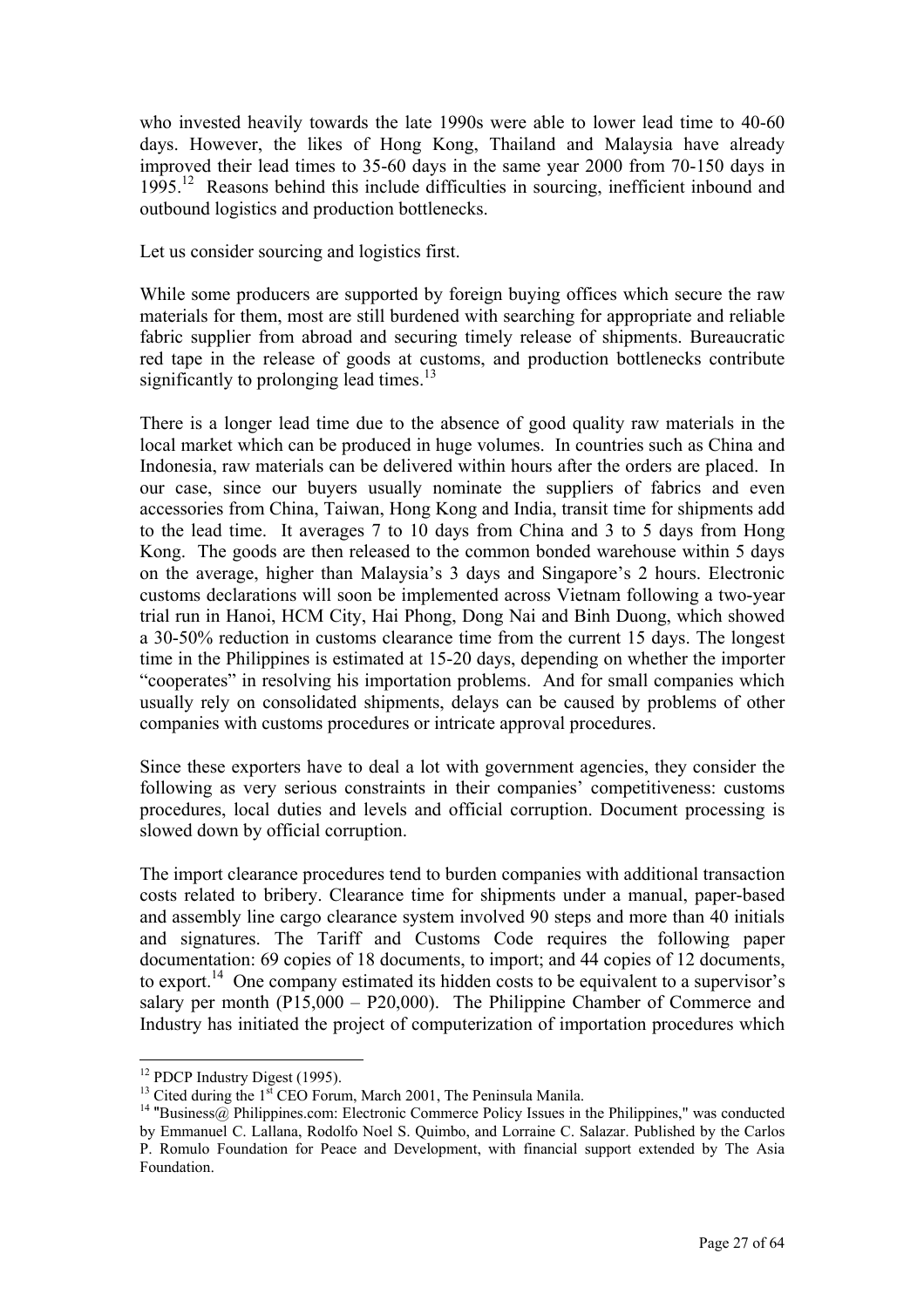should allow the exporters to receive their imported supplies within three days. It could have been shorter without the truck ban. However, a number of small and medium are still not able to avail themselves of this service due to lack of access to the e-mail system or internet. A common reason cited is lack of funds.

Based on the interviews conducted<sup>15</sup>, garment exporters consider power supply, water supply, and telecommunication network as the basic infrastructure affecting firm competitiveness. They have invested in power generators in order to cope with the relatively inefficient power supply system especially during rainy season. Transport services, especially the reliability of air freight, are considered to be extremely important too. Vendors are normally given 20-30 days to finish production from the time the shipments of fabric and accessories land in the Philippine ports. They are unable to meet production schedules on time due to complicated customs procedures. It normally takes five working days and two working days before loose cargo and container cargo are released. Compare this to Hong Kong's 2 days and half day processing for each cargo type respectively.

An improvement of the road infrastructure and implementation of related ordinances such as truck bans are expected to aid the delivery of goods in the factories on time. It should be noted that operations are not housed under one facility and therefore call for better hard infrastructure to reduce productivity losses and operational costs.

Import charges in the Philippines are expensive compared to Vietnam, Indonesia and China but at par with Cambodia (Table 12). It is cheaper to ship a 20-footer van from Taiwan to Indonesia than to the Philippines. For less container load (LCL) shipments (that occupy 3.67 cubic meter of space, the Philippines is the most expensive relative to the countries cited in the table).

| Volume in CBM | Phi     | VN     | Ind    | China   | Cambodia |
|---------------|---------|--------|--------|---------|----------|
| 90(1x20')     | 1080.04 | 760.04 | 891.62 | 714.78  | 1139.46  |
| 3.67          | 558.84  | 211.82 | 357.63 | 128.75  | 483.7936 |
| $63$ (1x40')  | 1580.68 | 124779 | 1421.2 | 1046.67 | 1608.94  |

Table 12. Comparison of Import Charges (in US\$)

\*Based on shipments from Taiwan to these countries \*\*includes transport and non-transport related costs Source: Documents Obtained from Exporters

 $\overline{a}$ 

Removing transport costs (e.g. freight and trucking) from the computation, nontransport-related costs are quite expensive in the Philippines as well. It costs about US\$403 in the Philippines compared to Indonesia's US\$300 or Vietnam's US\$333. But they are cheaper compared to Cambodia's US\$510.

Using a 20-footer container van as an example, the non-transport related charges in Vietnam are largely accounted for by terminal handling charges (49%) and followed by brokers' fees (18.7%). In the Philippines, brokers' fees alone account for 33.2% and miscellaneous charges take up quite a substantial portion as well. The differences are highlighted when it comes to consolidated shipments. Miscellaneous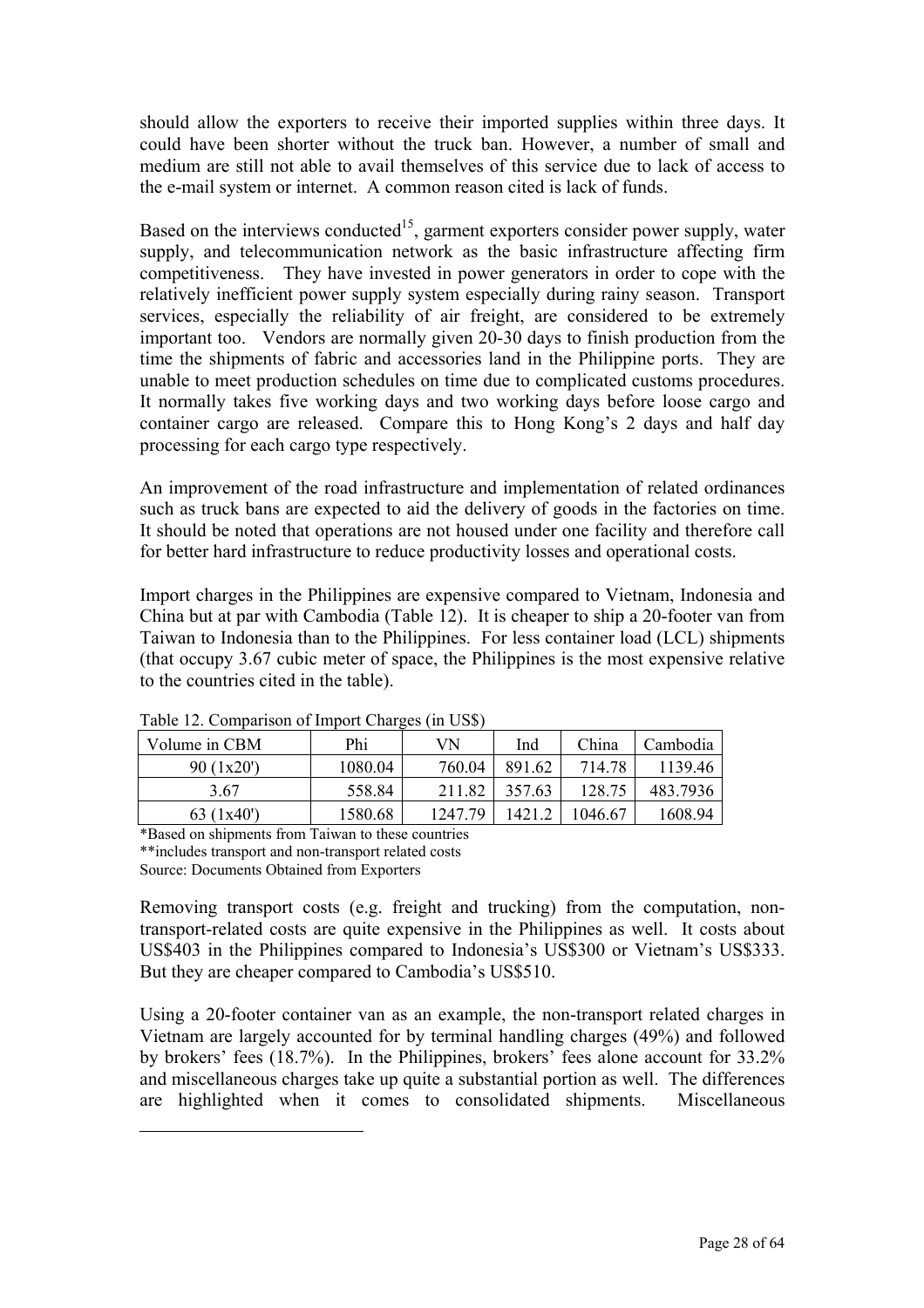consolidation charges and liquidation expenses make up for almost half of total nontransport-related charges.

Thus, the passage of Republic Act 9280 was not welcomed by the industry. This act espouses that only licensed or professional brokers can be allowed to engage in the brokerage business. This implies higher costs of doing business for the exporters, at a time when they are trying to reduce and ultimately eliminate these unnecessary transactions costs.

| <b>Charges</b>                                         | 90 (1x20) |                              | 3.67 |           |
|--------------------------------------------------------|-----------|------------------------------|------|-----------|
|                                                        | PH        | <b>VN</b>                    | PH   | <b>VN</b> |
| <b>Broker Fee</b>                                      | 33.2      | 18.61                        | 31   | 36        |
| Customs<br>Inspection Fee                              | 6.9       | $\qquad \qquad \blacksquare$ | 2.2  | -         |
| Terminal<br>handling<br>charges                        | 18.9      | 48.7                         | 4.8  | 27        |
| Handling Fee                                           |           | 6.0                          | 2.7  | 6.6       |
| Miscellaneous<br>broker<br>fee/Customs<br>Facilitation | 13.3      |                              |      |           |
| <b>Bonded Fee</b>                                      | 5.18      |                              | 1.0  | -         |
| Container<br>Freight<br>Space<br>Fee                   |           |                              | 15.5 | 9.5       |
| Service fee                                            | 2.7       | 4.5                          | 3.5  | 9.8       |
| Documentation<br>Fee                                   | 5.1       |                              | 2.4  |           |
| Bill of Lading<br>Fee                                  | 3.8       | 3.0                          | 4.7  | 6.7       |
| CY Charge                                              | 14        |                              | 12   |           |
| Storage                                                | 1.2       | 3.0                          | 4.0  | 3.2       |
| Misc.<br>Consolidation<br>Charges                      |           |                              | 18   |           |
| Liquidation                                            | 4.5       |                              | 4.0  |           |

Table 13. Breakdown of non-transport related charges (in %)

Source: Documents obtained from exporters

The industrial upgrading experienced by the East Asian economies revealed that they have become competitive suppliers based on design and manufacturing and logistics capabilities rather than labor cost. It should be noted that their labor cost advantage was eroded in the 1980s. Hence, if the Philippines is to differentiate itself from the rest of the suppliers, the garments industry needs to move up the fashion pyramid.

The relevance of logistics becomes more important as an exporter moves up the fashion pyramid (Figure 3). This implies shorter lead times and innovation on the part of the exporter. This can be translated to the supplier pyramid which classified producers based on their capability to respond to the growing demand If the exporter will concentrate on the lowest stage of the pyramid, the basic commodities, then price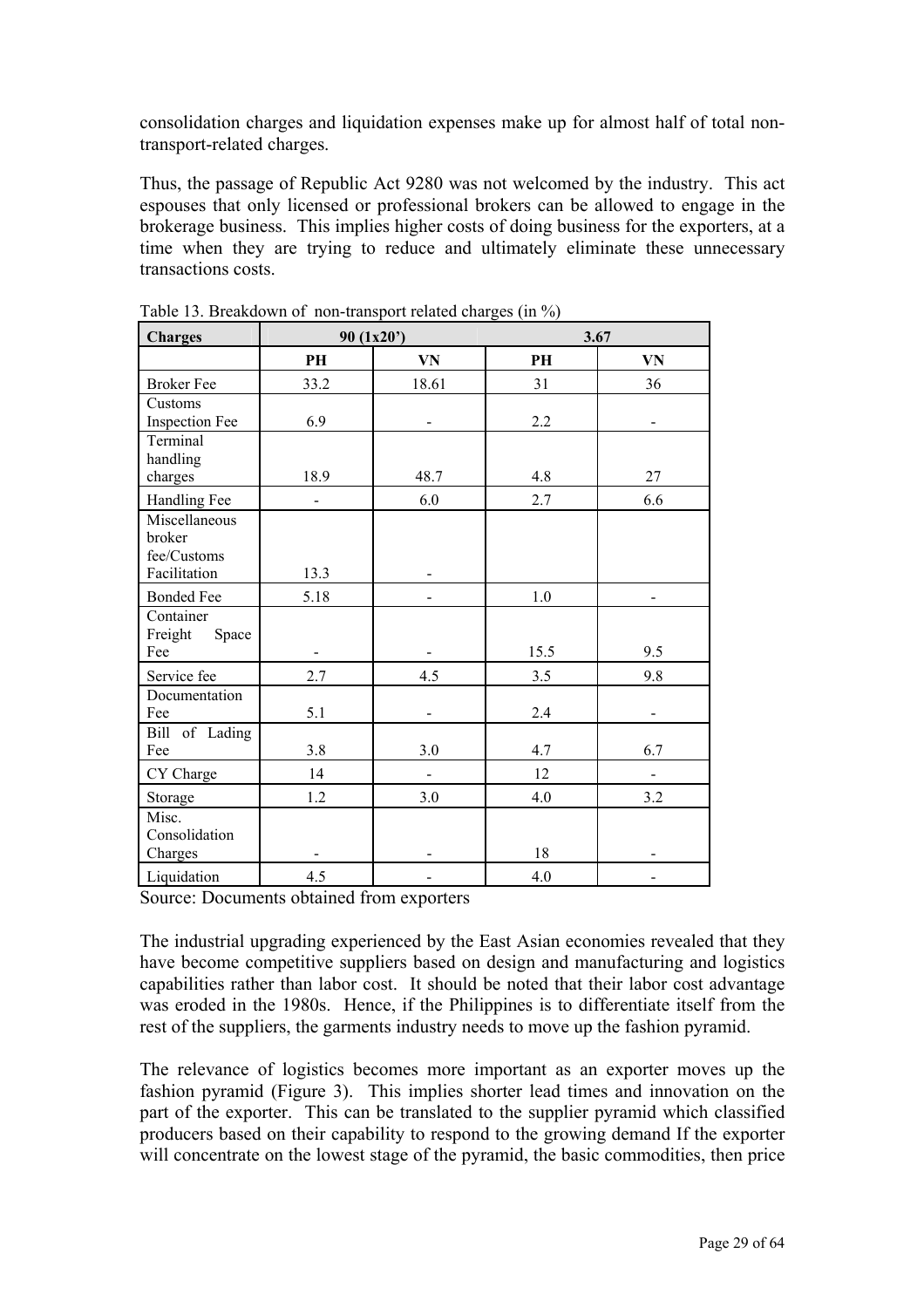is the major consideration for competition. As a result of low prices, profit margins tend to be squeezed. And with the absence of productivity improvement, margins tend to be eroded. Producers at this stage of the pyramid tend to utilize only half of their rated capacity as production is subjected to peak and lean seasons.





Source: Doeringer and Crean (June 2004)

As one moves up to the more fashion-oriented type of products, the supplier becomes more innovative and must assure 100% reliability and 100% product quality. The pressures increase as the exporter tries to create value-added services to the buyers. The returns are higher as buyers tend to focus more on quality and reliability rather than on low prices. This is especially true for buyers who already give their suppliers the flexibility to produce their own designs, make samples, offer landed duty paid prices instead of just FOB and manage the inventory of the buyers in the US. They use air freight for their shipments frequently not because their shipments are delayed but more because they are requested by buyers to use such mode of transport. The costs of air freight are shouldered by the buyers who place high value on fashion items. These are services already being offered by full-package suppliers like Luen Thai, Fil-Pacific Apparel, Eastland Manufacturing. These companies are very innovative in that they even create needs for certain services by their buyers. They recognize that they need to be close to their markets by setting up offices in the US, hiring designers and sales agents there. The name of the game is to make one's presence felt.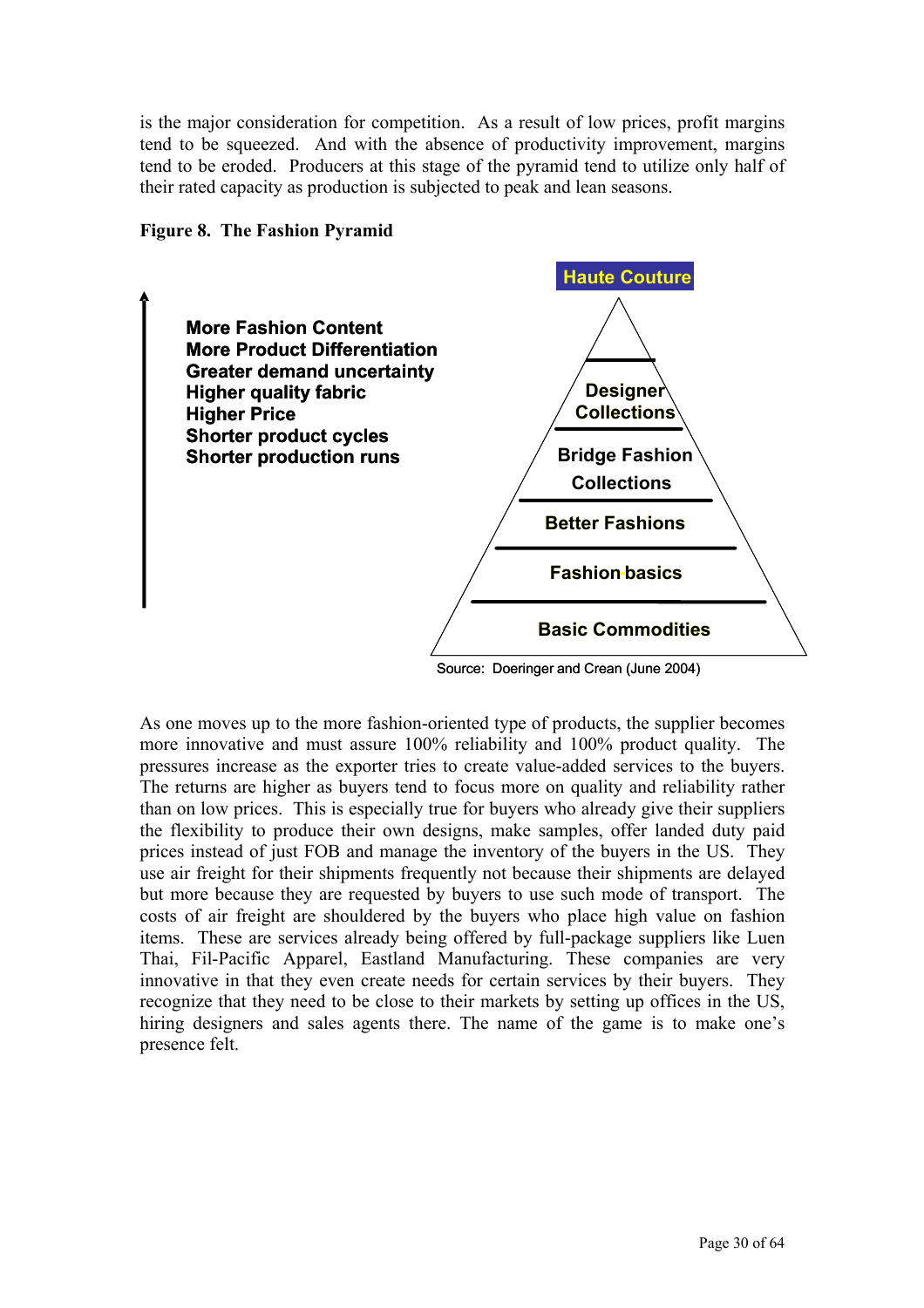**Figure 9. The Supplier Pyramid** 



Source: Modified presentation of supplier capability by Matthias (2003)

Pro-active producers who have significantly reduced their lead times established network with foreign suppliers of fabrics, improved logistics management, and increased productivity in the production process through enhancement programs, computerization of work processes and use of more efficient technology.

#### **Manufacturing/Assembly**

## • *Cost of Labor and Power*

Labor cost is high in the Philippines relative to large mass producers such as China (Figure 10). Hourly labor cost in the Philippines is around US\$1.10 while only half is offered in Vietnam and Bangladesh. Latin American vendors pay higher wages to their production workforce but their competitive position has been facilitated by the entry of US producers and their privileged access to the US market.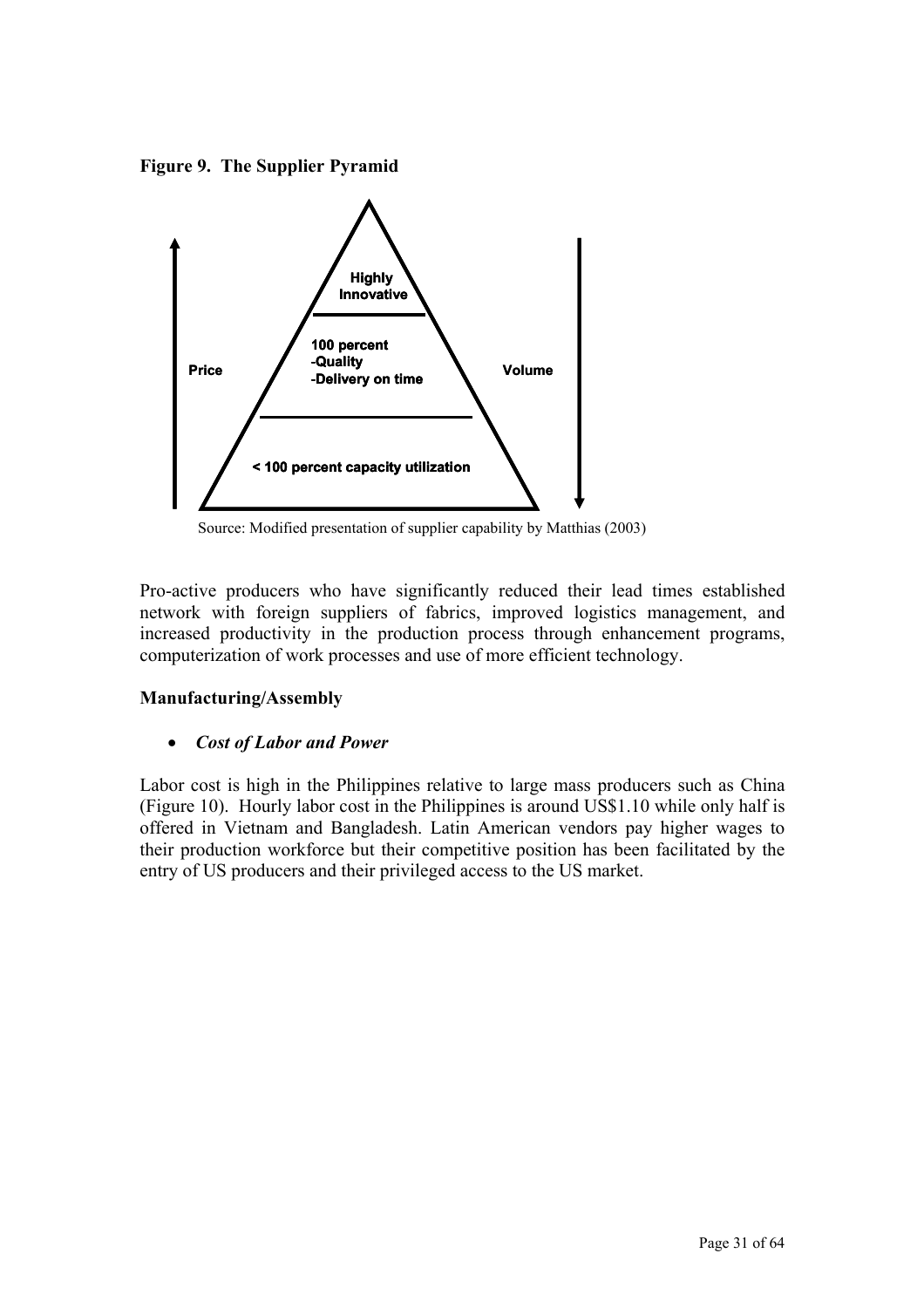Figure 10. Comparison of Labor Cost





| <b>Industry Group</b>                                         | All Sizes | 20-99 | 100-199 | $200$ and<br>Over |
|---------------------------------------------------------------|-----------|-------|---------|-------------------|
| All Industries                                                | 21.1      | 20.1  | 23.7    | 25.6              |
| Manufacturing                                                 | 20.1      | 19.0  | 21.8    | 23.5              |
| Manufacture of Textiles                                       | 22.5      | 22.2  | 20.0    | 25.2              |
| Manufacture of Wearing Apparel                                | 22.9      | 20.9  | 28.2    | 26.9              |
| Tanning and Dressing of Leather, Mfg. of Luggage and Handbags | 8.5       | 6.0   | 17.0    | 29.7              |
| Manufacture of Footwear                                       | 15.6      | 14.4  | 18.7    | 25.4              |

In another estimate, the DAP National Productivity Organization (2004) cited that the average annual labor cost which includes both direct and indirect labor is about 9.4% of the FOB value or about 17.15 percent of total expenses. The medium-sized companies registered the highest percentage of labor cost to total expenses (34.02%) for medium where the companies operated on consignment basis and where the cost of raw materials was hardly defined, estimated or provided by the respondents during the data gathering (DAP 2004).

Even power has become very costly. It accounts for another 10-15 percent of total cost. The Philippines has the second highest electricity rate in Asia.

• *Productivity* 

The relatively higher labor cost is aggravated by the low productivity performance of workers. Data from the BLES reveal that slower growth in labor productivity measured in terms of value-added per worker (in constant terms).

## **Table 15. Labor Productivity**

| Growth Rate                | 1999       | 2000     | 2001      | 2002  |
|----------------------------|------------|----------|-----------|-------|
| <b>ALL INDUSTRIES</b>      | $-0.75%$   | 7.09%    | $-3.06\%$ | 1.28% |
| Manufacturing              | $-0.03\%$  | 6.15%    | $-2.83\%$ | 4.81% |
| <b>Textile and Apparel</b> | $-19.31\%$ | $8.04\%$ | 8.91%     | 7.43% |
| Source: BLES               |            |          |           |       |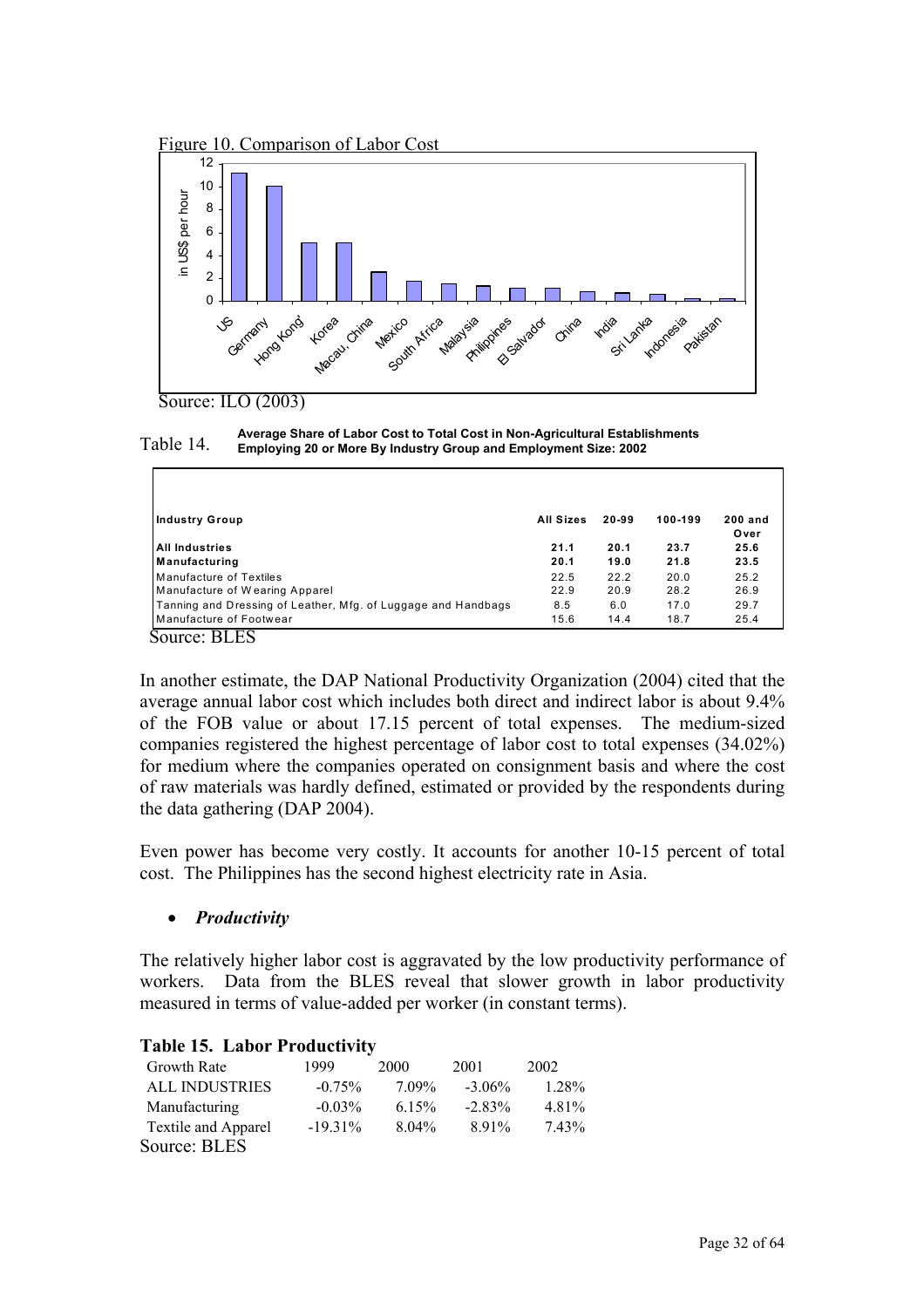Value-added per worker is estimated at US\$980 per year compared to China's US\$4,680 and India's US\$2,240.<sup>16</sup> China's productivity has dramatically improved by 17 percent in the period 1995-2002 primarily due to the foreign direct investments in the garments sector. Jobs increased by 160,000 between 1995 and 2002 in the garments sector while a decline of 44 percent (from 2.5 M to 1.3 M workers) was observed in the textile sector. However, the decline in jobs was compensated by increases in productivity of about 14 percent in the textile sector.<sup>17</sup>

In the Philippines, the slower growth in productivity can be attributed to the decline or lack of investments in the industry. However, some companies like Luen Thai have noted that the productivity levels in their Philippine factories are at par with their China factories. As shown in Table 16, there were no investments infused in the textile and garments sector from 2002 to 2003. However, commitments based on the Board of Investments data seem positive (Table 17).

**)** 

 $\overline{a}$ 

<sup>&</sup>lt;sup>16</sup> Based on the data from the statistical yearbooks of Philippines, India and China.<br><sup>17</sup> Based on a study entitled "China's Experience with Productivity and Jobs: benefits and Costs of Change by Robert H. McGuckin and Matthew Spiegelman (2005)by the Conference Board in cooperation with the National Bureau of Statistics in China. See http://www.pwcglobal.com/extweb.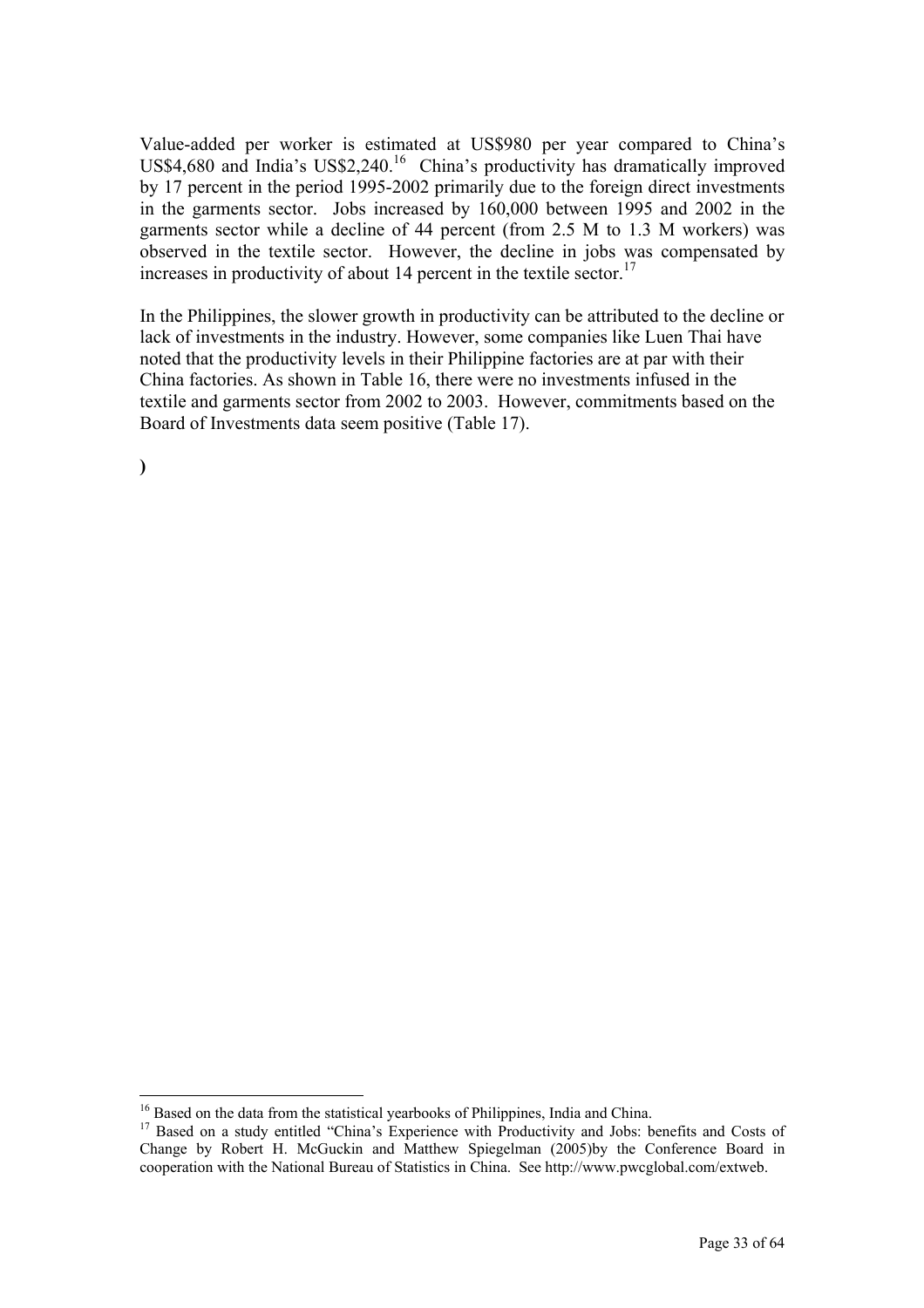|  |  | <b>Table 16. BSP Foreign Direct Equity Investments</b> |  |
|--|--|--------------------------------------------------------|--|
|--|--|--------------------------------------------------------|--|

| <b>Item</b>                   | 1996  | 1997 1998   |       | 1999                              | 2000  | 2001  | 2002   | 2003   |
|-------------------------------|-------|-------------|-------|-----------------------------------|-------|-------|--------|--------|
| <b>TOTAL</b>                  |       |             |       | 1281.0 1053.4 884.7 2106.4 1398.2 |       | 857.8 | 1431.4 | 1488.2 |
| Banks and Other Financial     |       |             |       |                                   |       |       |        |        |
| Institutions                  | 513.3 | 226.3 193.1 |       | 258.3                             | 483.9 | 476.4 | 153.0  | 530.5  |
| Manufacturing                 | 477.7 |             |       | 172.2 245.5 1049.2                | 171.7 | 262.9 | 943.1  | 215.2  |
| <b>Textiles and Garments</b>  | 1.8   | 2.6         | 1.5   | 6.6                               | 0.6   | 0.2   | 0.0    | 0.0    |
| <b>Transport Equipment</b>    | 35.7  | 23.3        | 6.5   | 21.4                              | 6.1   | 25.8  | 0.0    | 17.8   |
| Petroleum and Coal            | 0.2   | 0.1         | 13.3  | 0.1                               | 0.0   | 1.6   | 67.7   | 0.0    |
| Mach., App, Appl and Supplies | 157.5 | 68.9        | 53.5  | 81.7                              | 18.1  | 78.5  | 76.3   | 4.6    |
| Paper and Paper Products      | 4.5   | 6.0         | 0.9   | 10.3                              | 0.0   | 0.0   | 10.8   | 0.0    |
| Non-Metallic Min. Products    | 99.7  | 2.7         | 4.0   | 27.1                              | 0.0   | 83.7  | 14.6   | 37.8   |
| Wood, Cane and Cork           | 0.0   | 0.0         | 0.2   | 0.4                               | 2.7   | 3.8   | 4.1    | 2.3    |
| <b>Leather Products</b>       | 0.0   | 0.2         | 0.8   | 0.5                               | 0.2   | 0.0   | 0.3    | 0.0    |
| <b>Mining</b>                 | 3.2   | 2.8         | 161.3 | 27.3                              | 239.5 | 66.2  | 114.6  | 138.8  |
| Commerce                      | 84.8  | 78.0        | 161.9 | 166.3                             | 62.3  | 23.3  | 26.6   | 57.7   |
| Trading                       | 31.9  | 28.5        | 126.3 | 92.3                              | 49.1  | 19.1  | 21.0   | 13.8   |
| <b>Real Estate</b>            | 52.8  | 49.4        | 37.8  | 74.0                              | 13.2  | 4.1   | 5.6    | 43.9   |
| <b>Services</b>               | 34.6  | 33.4        | 12.1  | 16.7                              | 5.2   | 8.4   | 21.5   | 11.7   |
| <b>Business</b>               | 11.2  | 10.4        | 8.5   | 3.7                               | 2.8   | 6.2   | 12.5   | 10.6   |
| Medical, Health & Rec.        | 13.8  | 0.4         | 0.3   | 0.5                               | 0.0   | 0.0   | 0.1    | 0.2    |
| Tours and Travel              | 0.0   | 0.4         | 0.1   | 1.9                               | 0.1   | 0.0   | 0.0    | 0.0    |
| <b>Transport and Storage</b>  | 0.0   | 2.9         | 0.3   | 9.9                               | 0.0   | 0.2   | 0.4    | 0.2    |
| Waterworks                    | 0.0   | 14.5        | 0.0   | 0.0                               | 0.0   | 0.0   | 0.0    | 0.0    |
| <b>Restaurant and Hotel</b>   | 0.0   | 0.0         | 1.6   | 0.2                               | 0.5   | 0.1   | 0.3    | 0.1    |
| Educational                   | 0.0   | 0.0         | 0.2   | 0.1                               | 0.0   | 0.0   | 0.0    | 0.0    |
| Others                        | 5.2   | 4.6         | 1.2   | 0.5                               | 1.7   | 1.7   | 8.2    | 0.7    |
| <b>Public Utility</b>         | 120.6 | 297.8       | 67.9  | 552.5                             | 423.5 | 20.6  | 131.8  | 433.5  |
| Agri., Fishery and Forestry   | 1.5   | 0.1         | 0.3   | 0.8                               | 0.3   | 0.0   | 0.02   | 0.0    |
| Construction                  | 45.4  | 242.8       | 6.1   | 1.8                               | 0.9   | 0.2   | 40.87  | 100.7  |
| Others                        | 0.0   | 0.0         | 36.6  | 33.8                              | 10.1  | 0.0   | 0.00   | 0.0    |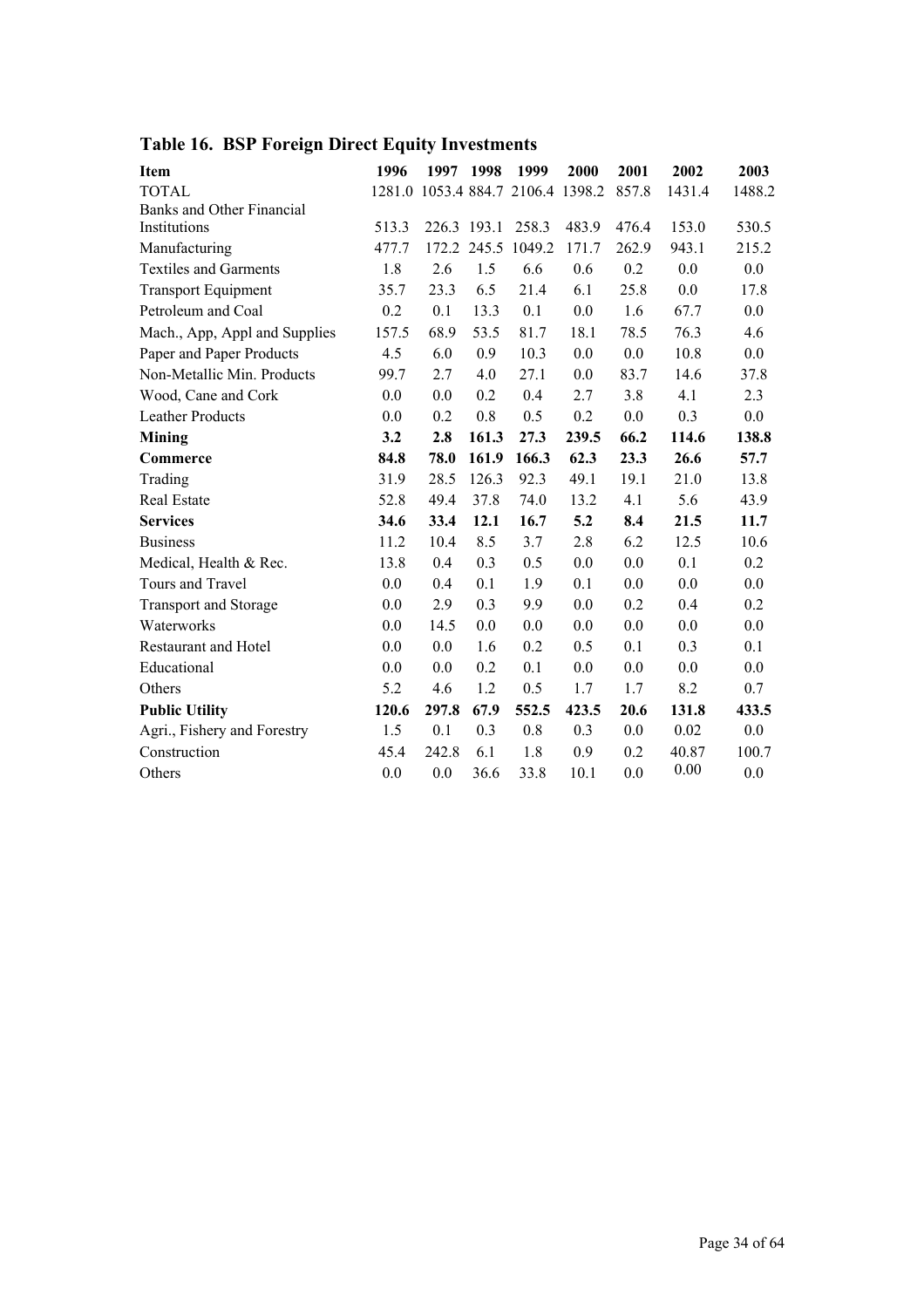The export processing zones have become familiar sites for garment exporters. Around 93 firms are located within the export processing zones and distributed in the following manner: 37.6 percent in Cavite, 18.4 percent in the Bataan Economic Zone, another 22.6 percent in the Mactan-Cebu Economic Zone II.

Some firms operate under joint venture agreements between Filipinos and a host of nationalities including Koreans, Japanese and Europeans. Dong Seung Apparel Corporation for instance is a 50-50 joint venture between Filipinos and Koreans. It specializes in the production of knitted and woven wearing apparels. The bulk of foreign direct investments in the past decades flowed to the garments sector, coming mostly from Taiwan, South Korea and Japan. These are the countries which relocated their operations to developing economies like the Philippines in order to overcome the quota restraints they faced in the US market. Hence, technological upgrading and skills development in these firms operating either under a PEZA or BOI status came from the mother companies. Expatriates are sent to the Philippines to train the workers and address productivity issues. These are the firms who hardly participate in the GTEB productivity enhancement programs.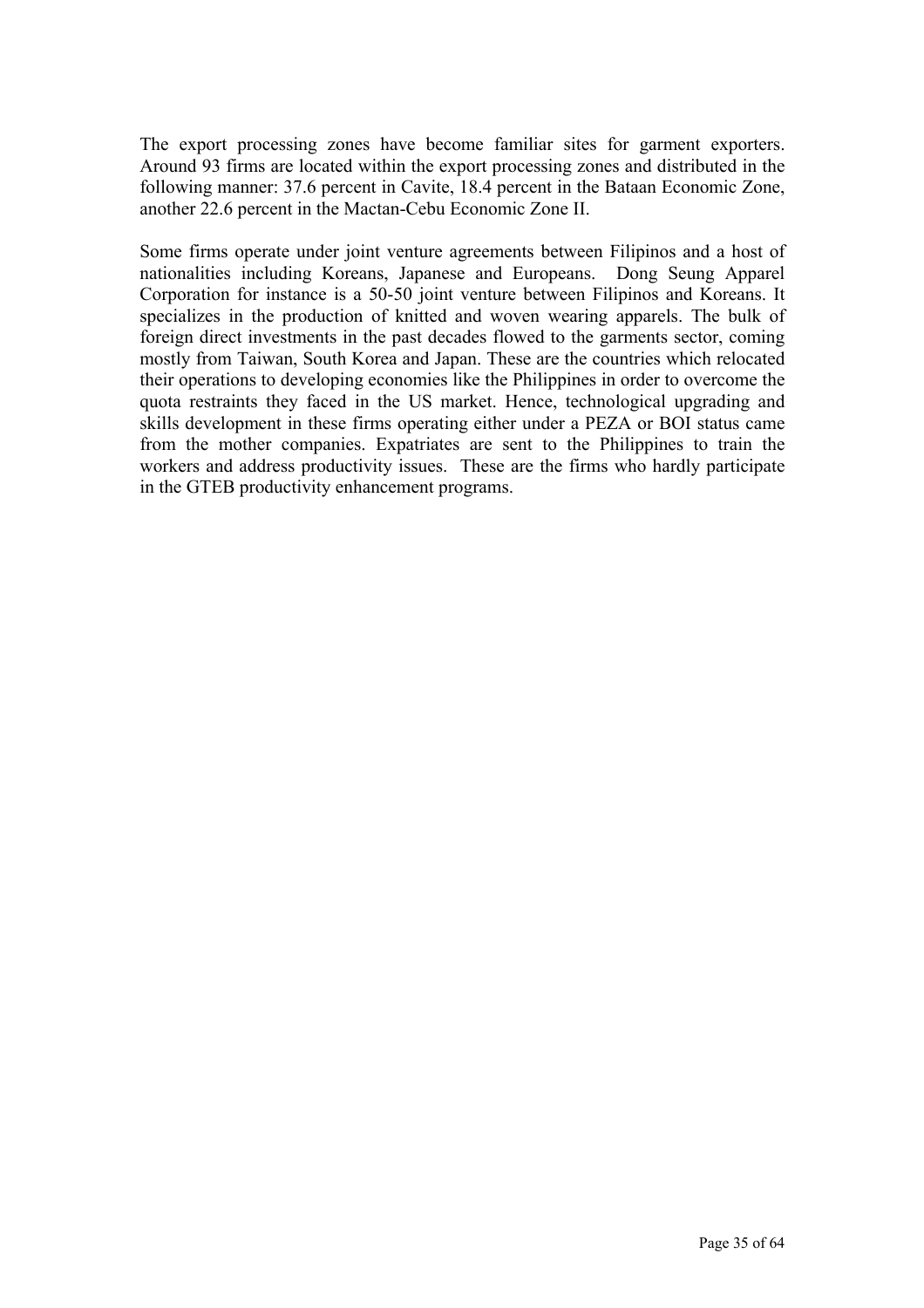| SELECTED STATISTICS IN BOI-REGISTERED PROJECTS (1990 - OCTOBER 2004) |  |
|----------------------------------------------------------------------|--|
|                                                                      |  |

| <b>Textiles &amp; Garments Sub-Sector</b>  | Data                        | 1990      | 1991    | 1992      | 1993      | 1994      | 1995    | 1996       | 1997    | 1998    | 1999    | 2000    | 2001    | 2002   | 2003    | 2004    | <b>Grand Total</b> |
|--------------------------------------------|-----------------------------|-----------|---------|-----------|-----------|-----------|---------|------------|---------|---------|---------|---------|---------|--------|---------|---------|--------------------|
| <b>Chemical Fiber</b>                      | Project Cost (P'000)        |           | 111,300 | 2,550,350 |           | 49.562    | 3,600   |            |         | 4,671   |         |         |         |        |         |         | 2,719,483          |
|                                            | # of Projects               |           |         |           |           |           |         |            |         |         |         |         |         |        |         |         |                    |
|                                            | Projected Employment        | 267       |         | 469       |           | 35        | 49      |            |         | 33      |         |         |         |        |         |         | 853                |
| <b>Dyeing and Finishing</b>                | Project Cost (P'000)        | 138,903   | 55.589  | 28.120    | 570.107   | 407.664   | 31.205  |            | 49.670  |         |         |         |         |        |         |         | 1,281,258          |
|                                            | # of Projects               |           |         |           |           |           |         |            |         |         |         |         |         |        |         |         | 21                 |
|                                            | Projected Employment        | 848       | 170     | 190       | 901       | 724       | 86      |            | 45      |         |         |         |         |        |         |         | 2964               |
| <b>Energy-Related Projects of Textiles</b> |                             |           |         |           |           |           |         |            |         |         |         |         |         |        |         |         |                    |
| <b>Mills</b>                               | Project Cost (P'000)        |           |         |           |           |           |         |            |         |         |         |         |         |        |         |         |                    |
|                                            | # of Proiects               |           |         |           |           |           |         |            |         |         |         |         |         |        |         |         |                    |
|                                            | Projected Employment        |           |         |           |           |           |         | $\Delta f$ |         |         |         |         |         |        |         |         |                    |
| <b>Finished Materials</b>                  | Project Cost (P'000)        | 388,869   | 101.598 | 191.865   | 244,002   | 556,081   | 140,898 | 187,944    | 124,995 | 114.783 | 294.287 | 30.890  | 6.399   | 19.392 |         |         | 2,402,003          |
|                                            | # of Projects               | 87        | 46      | 32        | 46        | 78        | 33      | 29         | 17      | 36      | 44      |         |         |        |         |         | 462                |
|                                            | Projected Employment        | 12689     | 5297    | 4509      | 8243      | 9239      | 4299    | 5158       | 2197    | 5661    | 4931    | 919     | 368     | 627    |         |         | 64137              |
| <b>Garment Accessories</b>                 | Project Cost (P'000)        | 105,639   | 24.274  | 81.355    | 46,702    | 95,599    | 3,330   | 9,000      |         | 130.036 | 550     |         | 142.967 | 4.652  |         |         | 644,104            |
|                                            | # of Proiects               | 17        |         |           |           |           |         |            |         |         |         |         |         |        |         |         | 42                 |
|                                            | Projected Employment        | 876       | 366     | 878       | 251       | 277       | 30      | 636        |         | 122     |         |         | 339     | 64     |         |         | 3845               |
| <b>Garments</b>                            | Project Cost (P'000)        |           |         |           |           |           | 19.378  |            |         |         | 30.772  | 77.195  | 102.276 | 43,119 | 138,622 | 90.597  | 501,959            |
|                                            | # of Proiects               |           |         |           |           |           |         |            |         |         |         |         | 21      | 10     | 12      |         | 67                 |
|                                            | Projected Employment        |           |         |           |           |           | 312     | 107        |         |         | 463     | 1249    | 3373    | 2112   | 2318    | 2602    | 12536              |
| <b>Industrial Textiles</b>                 | Project Cost (P'000)        | 63.572    | 3,355   |           |           |           | 524.810 |            |         | 8.000   |         |         |         |        |         |         | 599,737            |
|                                            | # of Projects               |           |         |           |           |           |         |            |         |         |         |         |         |        |         |         |                    |
|                                            | <b>Projected Employment</b> | 231       | 63      |           |           |           |         |            |         | 51      |         |         |         |        |         |         | 345                |
| <b>Knitted Fabrics</b>                     | Project Cost (P'000)        | 223,774   | 129.520 | 40,876    | 90,513    | 106,976   | 31,731  | 11,902     | 157,795 | 32,000  |         |         | 100,000 |        | 18,046  |         | 943,133            |
|                                            | # of Proiects               |           |         |           |           |           |         |            |         |         |         |         |         |        |         |         | 39                 |
|                                            | <b>Projected Employment</b> | 1721      | 497     | 167       | 115       | 130       | 130     | 217        | 214     |         | 24      |         | 327     |        | 22      |         | 3636               |
| Spun Yarn                                  | Project Cost (P'000)        | 373,295   | 464,023 | 200,796   | 1,233,118 | 2,874,412 |         | 24,730     | 84,205  | 4,000   |         |         |         |        | 210,689 | 167,500 | 5,636,768          |
|                                            | # of Projects               |           |         |           |           |           |         |            |         |         |         |         |         |        |         |         | 32                 |
|                                            | Projected Employment        | 690       | 813     | 173       | 959       | 811       |         |            | 726     | 21      |         |         |         |        | 172     | 45      | 4425               |
| <b>Textiles</b>                            | Project Cost (P'000)        |           |         |           |           |           |         |            |         |         |         |         |         |        |         | 5,000   | 5,000              |
|                                            | # of Projects               |           |         |           |           |           |         |            |         |         |         |         |         |        |         |         |                    |
|                                            | <b>Projected Employment</b> |           |         |           |           |           |         |            |         |         |         |         |         |        |         | 58      | 58                 |
| <b>Woven/Non-Woven Fabrics</b>             | Project Cost (P'000)        | 1,899,449 | 2,752   | 5,336     | 225,179   | 1,692,800 |         | 126,672    |         | 229,160 |         |         |         |        |         |         | 4,181,348          |
|                                            | # of Projects               |           |         |           |           |           |         |            |         |         |         |         |         |        |         |         | 31                 |
|                                            | Projected Employment        | 2636      | 78      | 59        | 335       | 470       | 244     | 211        | 100     | 132     |         |         |         |        |         |         | 4265               |
| <b>Total Project Cost (P'000)</b>          |                             | 3,193,501 | 892.411 | 3.098.698 | 2,409,621 | 5,783,094 | 754.952 | 360.248    | 416,665 | 522,650 | 325,609 | 108.085 | 351.642 | 67.163 | 367,357 | 263.097 | 18,914,793         |
| <b>Total # of Projects</b>                 |                             |           |         |           |           | 111       |         |            |         |         |         |         |         |        |         |         | 713                |
| <b>Total Projected Employment</b>          |                             | 19958     | 7284    | 6445      | 10804     | 11686     | 5150    | 6384       | 3282    | 6092    | 5424    | 2168    | 4407    | 2803   | 2512    | 2705    | 97104              |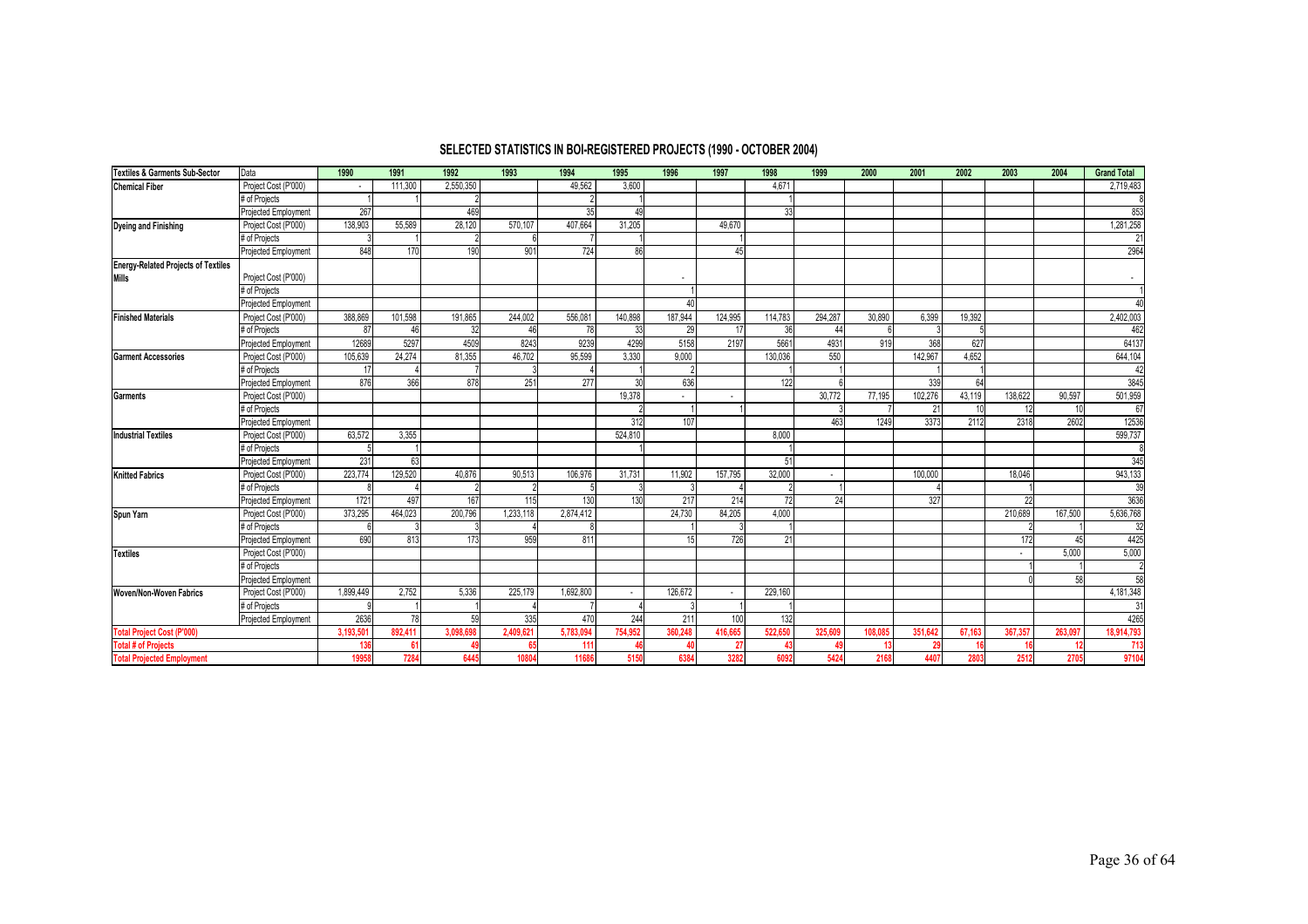| Textiles & Garments Sub-Sector<br>Chemical Fiber                                                                                                 | <b>Nationality</b><br>AMERICAN                                                                                                                                                               | 1990                    | 1991                     | 1992<br>29.380        | 1993                       | 1994                   | 1995    | 1996    | 1997             | 1998         | 1999       | 2000                                   | 2001           | 2002                  | 2003    | 2004    |                                                                             |
|--------------------------------------------------------------------------------------------------------------------------------------------------|----------------------------------------------------------------------------------------------------------------------------------------------------------------------------------------------|-------------------------|--------------------------|-----------------------|----------------------------|------------------------|---------|---------|------------------|--------------|------------|----------------------------------------|----------------|-----------------------|---------|---------|-----------------------------------------------------------------------------|
|                                                                                                                                                  | <b>BRITISH</b>                                                                                                                                                                               |                         |                          | 405,562               |                            |                        |         |         |                  |              |            |                                        |                |                       |         |         | Grand Total<br>29,380<br>405,562                                            |
|                                                                                                                                                  | <b>FILIPINO</b>                                                                                                                                                                              | 5,250                   | 111,300                  |                       |                            | 444,867                | 3,600   |         |                  | 4,671        |            |                                        |                |                       |         |         |                                                                             |
|                                                                                                                                                  |                                                                                                                                                                                              |                         |                          | 2,033,192<br>47.078   |                            |                        |         |         |                  |              |            |                                        |                |                       |         |         |                                                                             |
|                                                                                                                                                  | <b>HONGKONG</b><br>JAPANESE                                                                                                                                                                  |                         |                          | 22.799                |                            |                        |         |         |                  |              |            |                                        |                |                       |         |         |                                                                             |
|                                                                                                                                                  | <b>TAIWANESE</b>                                                                                                                                                                             |                         |                          | 12,339                |                            | 21,000                 |         |         |                  |              |            |                                        |                |                       |         |         |                                                                             |
| <b>Chemical Fiber Total</b><br>Dyeing and Finishing                                                                                              |                                                                                                                                                                                              |                         | 111.3                    |                       |                            | 66.14                  |         |         |                  |              |            |                                        |                |                       |         |         | $\frac{2,602,880}{47,078}$ $\frac{23,077}{33,339}$ 1,141,316                |
|                                                                                                                                                  | <unknown nationality<="" td=""><td></td><td></td><td></td><td></td><td>360</td><td></td><td></td><td></td><td></td><td></td><td></td><td></td><td></td><td></td><td></td><td></td></unknown> |                         |                          |                       |                            | 360                    |         |         |                  |              |            |                                        |                |                       |         |         |                                                                             |
|                                                                                                                                                  | <various nationalities=""><br/>AMERICAN</various>                                                                                                                                            |                         |                          | 6,500                 |                            |                        |         |         |                  |              |            |                                        |                |                       |         |         | $rac{360}{6.500}$                                                           |
|                                                                                                                                                  | AUSTRALIAN                                                                                                                                                                                   |                         |                          |                       | 2,805                      |                        |         |         |                  |              |            |                                        |                |                       |         |         | 2,805                                                                       |
|                                                                                                                                                  | <b>BRITISH</b>                                                                                                                                                                               |                         |                          | 1,500                 |                            | 1,440                  |         |         |                  |              |            |                                        |                |                       |         |         | 2,940                                                                       |
|                                                                                                                                                  | <b>FILIPINO</b>                                                                                                                                                                              | $\frac{129,503}{4,000}$ | 49,753<br>5,836          | 12,000                | 539,887<br>27,415          | 391.830                | 1.205   |         | 49.670           |              |            |                                        |                |                       |         |         | 203,848<br>37,251                                                           |
|                                                                                                                                                  | <b>ESIDENT CHINESE</b>                                                                                                                                                                       |                         |                          |                       |                            |                        |         |         |                  |              |            |                                        |                |                       |         |         |                                                                             |
|                                                                                                                                                  | SOUTH KOREAN<br><b><i>FAIWANESE</i></b>                                                                                                                                                      |                         |                          |                       |                            | 5,400<br>8.634         |         |         |                  |              |            |                                        |                |                       |         |         | 5,400                                                                       |
|                                                                                                                                                  |                                                                                                                                                                                              |                         |                          |                       |                            |                        |         |         |                  |              |            |                                        |                |                       |         |         | 8,634<br>267,738                                                            |
| <b>Energy-Related Projects of Textiles Mills</b>                                                                                                 |                                                                                                                                                                                              |                         |                          |                       |                            |                        |         |         |                  |              |            |                                        |                |                       |         |         |                                                                             |
|                                                                                                                                                  | <b>BRITISH</b>                                                                                                                                                                               |                         |                          |                       |                            |                        |         | 800     |                  |              |            |                                        |                |                       |         |         | 800                                                                         |
|                                                                                                                                                  | <b>FILIPINO</b>                                                                                                                                                                              |                         |                          |                       |                            |                        |         | 1.200   |                  |              |            |                                        |                |                       |         |         | 1,200                                                                       |
| <b>Energy-Related Projects of Textiles Mills</b>                                                                                                 |                                                                                                                                                                                              |                         |                          |                       |                            |                        |         |         |                  |              |            |                                        |                |                       |         |         |                                                                             |
| Total<br>Finished Materials                                                                                                                      |                                                                                                                                                                                              |                         |                          |                       |                            |                        |         | 2,000   |                  |              |            |                                        |                |                       |         |         | 2,00                                                                        |
|                                                                                                                                                  | <unknown_nationality><br/><various_nationalities></various_nationalities></unknown_nationality>                                                                                              |                         |                          |                       |                            | 6,031<br>10,203        |         |         |                  |              |            |                                        | 902            | 4.392                 |         |         | $\frac{6,933}{14.595}$                                                      |
|                                                                                                                                                  | AMERICAN                                                                                                                                                                                     | 349                     |                          |                       | 11 124                     | 71.275                 | 5.778   | 10.69c  |                  |              |            |                                        |                |                       |         |         |                                                                             |
|                                                                                                                                                  | NTIGUAN/BARBUDAN                                                                                                                                                                             |                         |                          |                       |                            |                        |         |         |                  |              | 289        |                                        |                |                       |         |         | $\begin{array}{r}\n 99,232 \\  \hline\n 289 \\  \hline\n 300\n \end{array}$ |
|                                                                                                                                                  | AUSTRALIAN                                                                                                                                                                                   |                         |                          |                       |                            |                        |         |         |                  | 300          |            |                                        |                |                       |         |         |                                                                             |
|                                                                                                                                                  | <b>BANGLADESH</b>                                                                                                                                                                            | 1,415                   |                          |                       |                            |                        |         |         |                  |              |            |                                        |                |                       |         |         | 1,415                                                                       |
|                                                                                                                                                  | RAZILIAN<br><b>BRITISH</b>                                                                                                                                                                   | 726                     | 60                       |                       | 400                        | 7110                   | $-67$   |         |                  | 849          | 9.355      |                                        |                |                       |         |         | - 67                                                                        |
|                                                                                                                                                  | ANADIAN                                                                                                                                                                                      |                         |                          |                       | 7,640                      |                        |         |         |                  |              |            |                                        |                |                       |         |         |                                                                             |
|                                                                                                                                                  | <b>CAYMANIAN</b>                                                                                                                                                                             |                         |                          |                       |                            | $\frac{300}{5.000}$    |         |         |                  |              |            |                                        |                |                       |         |         | $\frac{23,343}{1,940}$                                                      |
|                                                                                                                                                  | <b>FILIPINO</b>                                                                                                                                                                              | 284 173                 | 91.137                   | 185.590               | 226,328<br>12,026          | 1 188 863              | 70.876  | 171.463 | 57.530           | 81.895       | 92.365     | 30.045                                 | 2.192          |                       |         |         |                                                                             |
|                                                                                                                                                  | ERMAN                                                                                                                                                                                        | 8,940                   |                          |                       |                            |                        |         |         |                  | 1.239        |            |                                        |                |                       |         |         | 2,482,457<br>22,205<br>32,225                                               |
|                                                                                                                                                  | HONGKONG                                                                                                                                                                                     | 15,400<br>8.610         |                          |                       |                            | 950                    | 8,000   | 2,250   |                  | <b>735</b>   | 4,125      | 3.800                                  | 1,500<br>548   |                       |         |         |                                                                             |
|                                                                                                                                                  | NDIAN<br>SRAELI                                                                                                                                                                              |                         | 2,023                    |                       | 2,360                      | 108,708<br>1,451       | 14,470  | 3,700   | 592              |              | 12,237     |                                        |                |                       |         |         | 157,783<br>1,451                                                            |
|                                                                                                                                                  | TAI IAN                                                                                                                                                                                      |                         |                          |                       |                            |                        |         |         |                  | 855          |            |                                        |                |                       |         |         |                                                                             |
|                                                                                                                                                  | APANESE                                                                                                                                                                                      | 2,168                   | 11,191                   | $\frac{5,629}{1,100}$ |                            | 40,000                 | 2,979   |         | 15,250           |              | 18,825     |                                        |                |                       |         |         | $\frac{6,484}{91,513}$                                                      |
|                                                                                                                                                  | ANAMANIAN                                                                                                                                                                                    |                         |                          |                       |                            | $\frac{4,088}{60,309}$ |         |         |                  |              |            |                                        |                |                       |         |         | $\begin{array}{r} 4,088 \\ 121,636 \\ \hline 3,766 \\ 52,012 \end{array}$   |
|                                                                                                                                                  | RESIDENT CHINESE<br>SINGAPOREAN<br>SOUTH KOREAN                                                                                                                                              | 23.206                  | 5.938                    | BDf                   | 8.850                      |                        | 387     | 7.153   | 45 <sup>e</sup>  | 10.828       | 3.710      |                                        |                |                       |         |         |                                                                             |
|                                                                                                                                                  |                                                                                                                                                                                              | $\frac{277}{7.294}$     | 7.400                    | 4.063                 | 800                        | 3.730                  | 753     |         | 7.335            | GRF          | 2.357      | 3,489<br>1.055                         | 1,257          | 15.000                |         |         |                                                                             |
|                                                                                                                                                  | <b>TAIWANESE</b>                                                                                                                                                                             | 9,323                   | 5,969                    | 2,500                 | $\overline{10}$            | 9,131                  | 11,951  | 9,123   |                  | 43,315       | 38,518     |                                        |                |                       |         |         | 129,840                                                                     |
|                                                                                                                                                  |                                                                                                                                                                                              | 361,881                 | 124,262                  | 200,38                | 267,141                    | 1,517,152              | 115,261 | 204,388 | 81,165           | 140,981      | 181,781    | 38,389                                 | 6,39           | 19,392                |         |         | 3,258,574                                                                   |
| <b>Finished Materials Total</b><br>Garment Accessories                                                                                           | nknown                                                                                                                                                                                       |                         |                          |                       |                            |                        |         |         |                  |              |            |                                        |                |                       |         |         |                                                                             |
|                                                                                                                                                  | <various nationalities=""></various>                                                                                                                                                         |                         |                          |                       |                            |                        |         |         |                  |              |            |                                        | 106,585        |                       |         |         | 106,585<br>11,950                                                           |
|                                                                                                                                                  | AMERICAN                                                                                                                                                                                     |                         |                          | 11,700                |                            |                        |         | 250     |                  |              |            |                                        | 36,382         |                       |         |         |                                                                             |
|                                                                                                                                                  | <b>BRITISH</b>                                                                                                                                                                               |                         |                          |                       |                            |                        |         |         |                  |              |            |                                        |                | 4,398                 |         |         | $\begin{array}{r} 40,780 \\ 72,652 \\ 354,721 \\ 41,794 \end{array}$        |
|                                                                                                                                                  | CANADIAN<br>FILIPINO<br>JAPANESE                                                                                                                                                             | 88,504<br>9.265         | 2,930<br>6,051<br>11,355 | 47,495<br>20,954      | 47,00                      | 69,622<br>27,677       | 3,330   | 4,042   |                  | 130,03       | 330<br>220 |                                        |                | 254                   |         |         |                                                                             |
|                                                                                                                                                  |                                                                                                                                                                                              |                         |                          |                       |                            |                        |         |         |                  |              |            |                                        |                |                       |         |         |                                                                             |
|                                                                                                                                                  | <b>RESIDENT CHINESE</b>                                                                                                                                                                      | 2.239                   | 3.935                    |                       | 10 <sub>0</sub>            | 800                    |         |         |                  |              |            |                                        |                |                       |         |         | 7.077                                                                       |
|                                                                                                                                                  | SOUTH KOREAN                                                                                                                                                                                 | 3,940                   |                          |                       |                            |                        |         |         |                  |              |            |                                        |                |                       |         |         | $\frac{3,940}{4,958}$                                                       |
| arment Acces                                                                                                                                     | TAIWANESE                                                                                                                                                                                    |                         |                          |                       |                            |                        |         | 4,958   |                  |              |            |                                        |                |                       |         |         |                                                                             |
| Garments                                                                                                                                         |                                                                                                                                                                                              |                         |                          |                       |                            |                        |         |         |                  |              |            |                                        | 8,077          |                       | 875     |         |                                                                             |
|                                                                                                                                                  |                                                                                                                                                                                              |                         |                          |                       |                            |                        |         |         |                  |              |            |                                        |                |                       |         |         |                                                                             |
|                                                                                                                                                  | <unknown nationality=""></unknown>                                                                                                                                                           |                         |                          |                       |                            |                        |         |         |                  |              |            |                                        | 15.112         |                       |         |         |                                                                             |
|                                                                                                                                                  | Various Nationalities><br>AMERICAN                                                                                                                                                           |                         |                          |                       |                            |                        |         |         |                  |              |            |                                        | 4,800          | 2,064                 |         |         |                                                                             |
|                                                                                                                                                  | <b>BRAZILIAN</b>                                                                                                                                                                             |                         |                          |                       |                            |                        |         |         |                  |              |            |                                        | ┯              |                       |         |         | 8,952<br>17,176<br>5,208<br>11                                              |
|                                                                                                                                                  | <b>BRITISH</b>                                                                                                                                                                               |                         |                          |                       |                            |                        |         |         |                  |              |            |                                        |                |                       |         |         |                                                                             |
|                                                                                                                                                  | ANADIAN                                                                                                                                                                                      |                         |                          |                       |                            |                        |         |         |                  |              |            |                                        | 2,280<br>4,800 |                       |         |         |                                                                             |
|                                                                                                                                                  | FILIPINO<br>HONGKONG                                                                                                                                                                         |                         |                          |                       |                            |                        | 11,615  | 100     |                  |              | 17,027     | 68,434                                 | 65,047         | $\frac{2,400}{5,098}$ | 8,456   | 77,414  |                                                                             |
|                                                                                                                                                  | NDIAN                                                                                                                                                                                        |                         |                          |                       |                            |                        |         |         |                  |              |            | 4,920                                  | 1,204          | 1,600                 | 11,527  | 4,004   | $\frac{2,280}{4,800}$<br>$\frac{250,493}{5,098}$                            |
|                                                                                                                                                  | <b>SRAELL</b>                                                                                                                                                                                |                         |                          |                       |                            |                        | 1.291   |         |                  |              | 8,721      |                                        |                |                       |         |         |                                                                             |
|                                                                                                                                                  | <b>ESIDENT CHINESE</b>                                                                                                                                                                       |                         |                          |                       |                            |                        |         |         |                  |              |            |                                        |                |                       |         | 3,000   | $\frac{31,976}{3,000}$                                                      |
|                                                                                                                                                  | SOUTH KOREAN                                                                                                                                                                                 |                         |                          |                       |                            |                        |         |         |                  |              | 1,026      | 4.033                                  | 300            | 1000                  | 87.515  |         | 93,874                                                                      |
|                                                                                                                                                  | TAIWANESE                                                                                                                                                                                    |                         |                          |                       |                            |                        | 6,472   |         |                  |              |            | 1,900                                  | 1,220          | 30,957<br>43.111      | 30,000  | 6,179   |                                                                             |
|                                                                                                                                                  |                                                                                                                                                                                              |                         |                          |                       |                            |                        |         |         |                  |              | 26,774     |                                        |                |                       | 138,37  |         | 76,728<br>500,887                                                           |
|                                                                                                                                                  | <unknown nat<br="">BRITISH</unknown>                                                                                                                                                         |                         |                          |                       |                            |                        |         |         |                  |              |            |                                        |                |                       |         |         |                                                                             |
|                                                                                                                                                  | <b>FILIPINO</b>                                                                                                                                                                              | 55,942                  | 3,265                    |                       |                            |                        | 554,743 |         |                  | 7,840<br>160 |            |                                        |                |                       |         |         | 7,840<br>614,110                                                            |
|                                                                                                                                                  | <b>APANES</b>                                                                                                                                                                                |                         |                          |                       |                            |                        |         |         |                  |              |            |                                        |                |                       |         |         | 40                                                                          |
|                                                                                                                                                  | SOUTH KOREAN                                                                                                                                                                                 |                         | 90                       |                       |                            |                        |         |         |                  |              |            |                                        |                |                       |         |         | $\frac{90}{22.440}$                                                         |
|                                                                                                                                                  |                                                                                                                                                                                              |                         |                          |                       |                            |                        |         |         |                  |              |            |                                        |                |                       |         |         |                                                                             |
|                                                                                                                                                  | <b>BRITISH</b>                                                                                                                                                                               | 50                      |                          |                       |                            |                        |         |         |                  |              |            |                                        |                |                       |         |         | 50                                                                          |
|                                                                                                                                                  | <b>FILIPINO</b>                                                                                                                                                                              | 35,448                  | 131,570                  | 68,996                | 92,638                     | 104,877                | 30,499  | 11,402  |                  | 3,210        | 1,000      |                                        | 93,89          |                       | 18,046  |         |                                                                             |
|                                                                                                                                                  | HONGKON<br>INDIAN                                                                                                                                                                            |                         |                          |                       |                            | 2.099                  |         |         | 154,692<br>4,763 |              |            |                                        | 25,000         |                       |         |         |                                                                             |
|                                                                                                                                                  | APANESE                                                                                                                                                                                      |                         |                          |                       |                            |                        |         |         | 140              |              |            |                                        |                |                       |         |         |                                                                             |
|                                                                                                                                                  |                                                                                                                                                                                              |                         |                          |                       | 270                        |                        | 1,23    | 2.750   | 201              | 1.50         |            |                                        |                |                       |         |         | $\frac{746,273}{4,763}$ $\frac{27,099}{140}$<br>6.057                       |
|                                                                                                                                                  | RESIDENT CHINESE<br>SOUTH KOREAN                                                                                                                                                             |                         |                          |                       |                            |                        |         |         |                  |              |            |                                        | 800            |                       |         |         | 800                                                                         |
|                                                                                                                                                  | <b>TAIWANESE</b>                                                                                                                                                                             |                         | 31.5                     |                       |                            |                        | 31.73   |         |                  | 31,040       |            |                                        | 119.6          |                       | 18.0    |         | 213,497                                                                     |
|                                                                                                                                                  | unknown nat                                                                                                                                                                                  | 182,457<br>217,955      |                          |                       |                            |                        |         | 14,16   |                  |              |            |                                        |                |                       |         |         | 98,67                                                                       |
| <b>Knitted Fabrics Total</b><br>Spun Yarn                                                                                                        | AHAMANIAN                                                                                                                                                                                    | 36,00                   |                          |                       |                            |                        |         |         |                  |              |            |                                        |                |                       |         |         |                                                                             |
|                                                                                                                                                  | <b>BRITISH</b>                                                                                                                                                                               |                         |                          |                       | 914                        | 3.884                  |         |         |                  |              |            |                                        |                |                       | 76,282  |         | 36,000<br>81,080                                                            |
|                                                                                                                                                  |                                                                                                                                                                                              | 329,475                 | 461,523                  | 179,996               | 1,232,203                  |                        |         | 24,730  | 90,880           | 4,000        |            |                                        |                |                       | 134,407 | 167,500 |                                                                             |
|                                                                                                                                                  | FILIPINO<br>HONGKONG                                                                                                                                                                         |                         |                          |                       |                            | 2,713,216<br>9,840     |         |         |                  |              |            |                                        |                |                       |         |         | 5,337,930<br>9,840                                                          |
|                                                                                                                                                  | <b>INDIAN</b>                                                                                                                                                                                |                         |                          |                       |                            | 147.472                |         |         |                  |              |            |                                        |                |                       |         |         | 147.472                                                                     |
|                                                                                                                                                  | APANESE<br><b>RESIDENT CHINESE</b>                                                                                                                                                           | 1,380                   |                          | 12,300                | 176,000                    |                        |         |         |                  |              |            |                                        |                |                       |         |         | 13,680                                                                      |
|                                                                                                                                                  | SOUTH KOREAN                                                                                                                                                                                 |                         |                          | 8.500                 |                            |                        |         |         |                  |              |            |                                        |                |                       |         |         | 8.500                                                                       |
|                                                                                                                                                  | AIWANESE                                                                                                                                                                                     |                         |                          |                       |                            |                        |         |         |                  |              |            |                                        |                |                       |         |         |                                                                             |
|                                                                                                                                                  | /IRGIN ISLANDER                                                                                                                                                                              |                         | $\frac{7,500}{9,22}$     |                       |                            |                        |         |         |                  |              |            |                                        |                |                       |         |         |                                                                             |
| pun Yarn Tota                                                                                                                                    |                                                                                                                                                                                              |                         |                          |                       |                            |                        |         |         |                  |              |            |                                        |                |                       |         |         |                                                                             |
| <mark>Spun Yaı</mark><br>Textiles                                                                                                                |                                                                                                                                                                                              |                         |                          |                       |                            |                        |         |         |                  |              |            |                                        |                |                       |         |         |                                                                             |
|                                                                                                                                                  | <unknown nationality=""><br/>FILIPINO</unknown>                                                                                                                                              |                         |                          |                       |                            |                        |         |         |                  |              |            |                                        |                |                       |         | 5,000   | $\frac{5,000}{5,000}$                                                       |
|                                                                                                                                                  | unknown nationality>                                                                                                                                                                         |                         |                          |                       |                            |                        |         |         |                  |              |            |                                        |                |                       |         |         |                                                                             |
|                                                                                                                                                  | AMERICAN                                                                                                                                                                                     | 3.948                   |                          |                       |                            |                        |         |         |                  |              |            |                                        |                |                       |         |         | 3,948                                                                       |
|                                                                                                                                                  | <b>REI GIAN</b>                                                                                                                                                                              | 349                     |                          |                       |                            |                        |         |         |                  |              |            |                                        |                |                       |         |         | 349                                                                         |
|                                                                                                                                                  | BRITISH<br><b>FILIPINO</b>                                                                                                                                                                   |                         |                          |                       |                            |                        |         |         |                  |              |            |                                        |                |                       |         |         |                                                                             |
| <b>Garments Lyses</b><br>Industrial Textiler<br><b>Industrial Textiles Total</b><br>Knitted Fabrics<br>Textiles Total<br>Woven/Non-Woven Fabrics | <b>GERMAN</b>                                                                                                                                                                                | 1.824.497               | 2,752                    | 5.336                 | 2,226<br>180.026<br>34,800 | 1,533,615              | 3,225   | 117,672 | 2,250            | 169,160      |            |                                        |                |                       |         |         | $\frac{2,226}{3.838.533}$<br>34,800                                         |
|                                                                                                                                                  | RESIDENT CHINESE                                                                                                                                                                             | 9.486                   |                          |                       | 8,127                      |                        | 15      |         |                  |              |            |                                        |                |                       |         |         | 17,763                                                                      |
|                                                                                                                                                  |                                                                                                                                                                                              |                         |                          |                       |                            |                        |         |         |                  | 60,00        |            |                                        |                |                       |         |         |                                                                             |
|                                                                                                                                                  | SOUTH KOREAN<br>TAIWANESE                                                                                                                                                                    |                         |                          |                       |                            | 7.985                  |         |         |                  |              |            |                                        |                |                       |         |         |                                                                             |
| <b>Grand Total</b>                                                                                                                               |                                                                                                                                                                                              | 3,090,094               | 922,125                  | 3,126,009             | 2,611,659                  | 7,012,048              | 762,623 | 372,292 | 383,760          | 552,598      |            | 210,105 118,084 371,912 67,163 367,108 |                |                       |         | 263,097 | $\frac{\frac{8.866}{6,080}}{7,500}$<br>$\frac{60,000}{7,985}$<br>20,230,677 |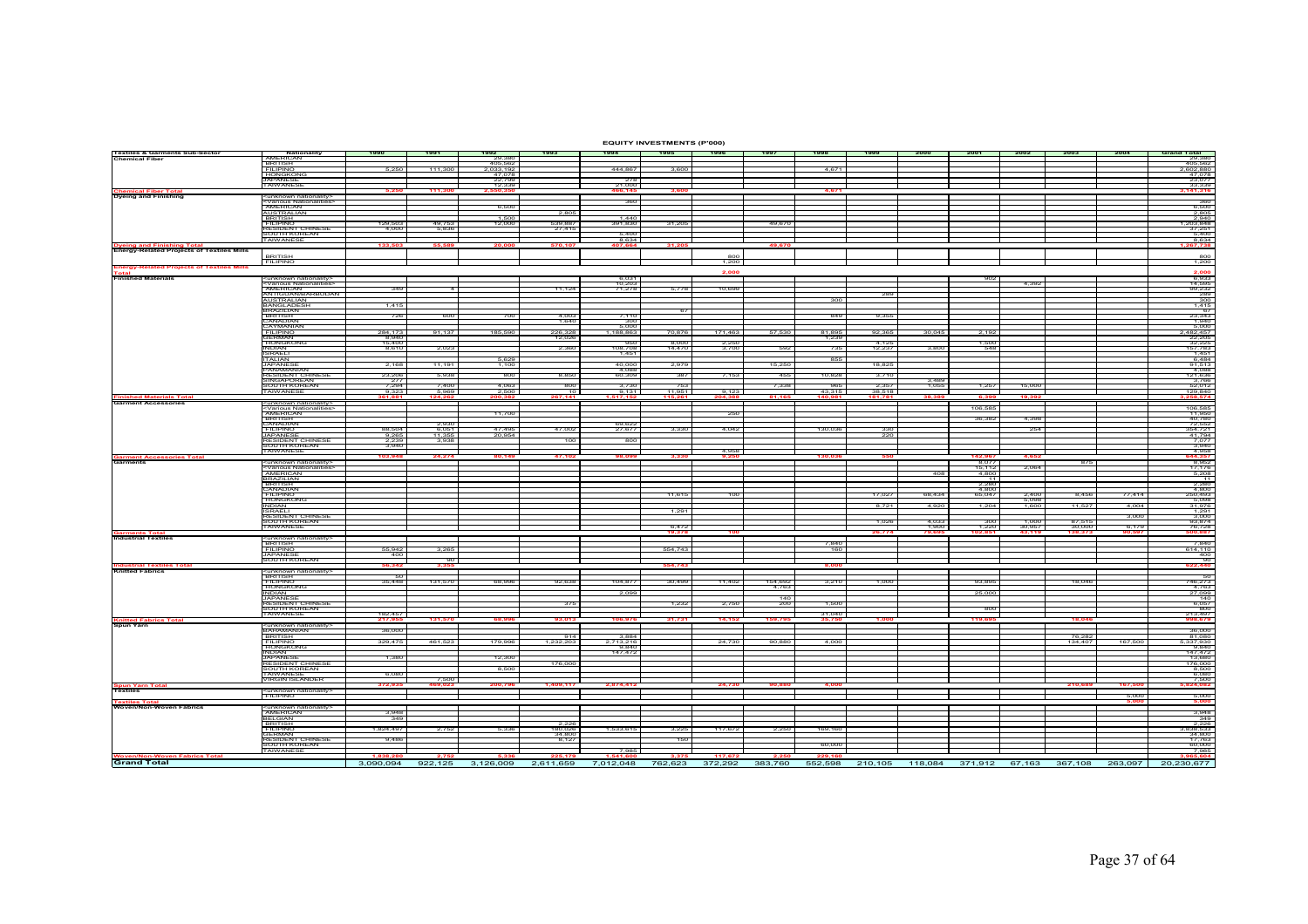Foreign ownership is a common denominator of the companies in the list of Top 15 markets. The biggest market share of 1.60 percent is cornered by Leader Garments Corporation, an 80% foreign-owned company (Table 17).

|                | RANK FIRM NAME                        | 2003  | 2002  | 2001  | 2000  |
|----------------|---------------------------------------|-------|-------|-------|-------|
| 1              | <b>LEADER GARMENTS CORPORATION</b>    | 48.68 | 45.02 | 62.36 | 52.07 |
| $\overline{2}$ | FORMOSTAR GARMENT (PHILS.) CO.        | 37.75 | 31.13 | 34.47 | 34.58 |
| 3              | CRISMINA GARMENTS, INC.               | 34.19 | 38.24 | 35.86 | 44.62 |
| 4              | DESIGNS APPAREL INTERNATIONAL,        | 31.28 | 19.04 | 14.03 | 17.82 |
| 5              | CARINA APPAREL, INC.                  | 30.89 | 24.41 | 17.24 | 7.32  |
| 6              | KAY LEE FASHION, INC.                 | 26.68 | 25.14 | 25.45 | 26.89 |
| 7              | KNITJOY MANUFACTURING, INC.           | 26.22 | 24.51 | 22.48 | 27.13 |
| 8              | NOVELTY PHILIPPINES, INC.             | 25.77 | 31.72 | 51.39 | 40.90 |
| 9              | SARA LEE PHILIPPINES, INC. (IN        | 25.45 | 25.02 | 20.81 | 28.98 |
| 10             | <b>GOLDEN DRAGON APPAREL, INC.(FR</b> | 24.76 | 10.87 | 13.30 | 16.38 |
| 11             | FIL-PACIFIC APPAREL CORP. (JAG        | 24.58 | 25.19 | 22.01 | 23.46 |
| 12             | INTERNATIONAL YING MING IND'L         | 23.92 | 21.07 | 30.92 | 31.29 |
| 13             | <b>CHAMPAN GARMENT CORPORATION</b>    | 23.75 | 33.95 | 31.68 | 23.04 |
| 14             | DIAMOND APPAREL MFG. INC. (FRM        | 23.40 | 21.61 | 12.40 | 9.40  |
| 15             | CAPITAL GARMENT CORPORATION           | 21.96 | 23.19 | 23.72 | 35.48 |

Table 18. List of Top15 Exporters

Source: GTEB

Foreign equity participation is a common denominator among these top exporters. Leader Garments, for instance, is majority-owned by Taiwanese. Both Tri-State and Luen Thai Holdings are majority-owned by Chinese principals.

Have there been efforts to improve productivity in the Philippines? Data reveal that firms without unions have been more inclined to provide job-related trainings for their rank and file (Table 19). In terms of ownership, more Filipino firms provided training to their rank and file.

#### **Table 19.**

**Number of Textile and Wearing Apparel and Other Manufacturing Establishments Employing 20 or More Which Provided Job-Related Trainings for Rank & File (regular) By Type of Ownership and With or Without Union:2002**

|              |                        |       |          | <b>Specific Industry</b> |           |          | <b>Specific Industry</b> |           |
|--------------|------------------------|-------|----------|--------------------------|-----------|----------|--------------------------|-----------|
|              |                        | Total | Textiles | Apparel                  | Other Mfg | Textiles | Apparel                  | Other Mfg |
| <b>TOTAL</b> |                        | 2,761 | 33       | 300                      | 2,428     | 1.20%    | 10.87%                   | 87.94%    |
| Ownership    | <b>Wholly Filipino</b> | 2,046 | 15       | 181                      | 1,850     | 0.73%    | 8.85%                    | 90.42%    |
|              | With Foreign Equity    | 416   | 11       | 87                       | 317       | 2.64%    | 20.91%                   | 76.20%    |
|              | Wholly Foreign         | 299   |          | 32                       | 260       | 2.34%    | 10.70%                   | 86.96%    |
| <b>TOTAL</b> |                        | 2.761 | 33       | 300                      | 2,428     | 1.20%    | 10.87%                   | 87.94%    |
| With/Without | With Union             | 746   | 11       | 76                       | 659       | 1.47%    | 10.19%                   | 88.34%    |
| <b>Union</b> | <b>Without Union</b>   | 2,015 | 22       | 225                      | 1,769     | 1.09%    | 11.17%                   | 87.79%    |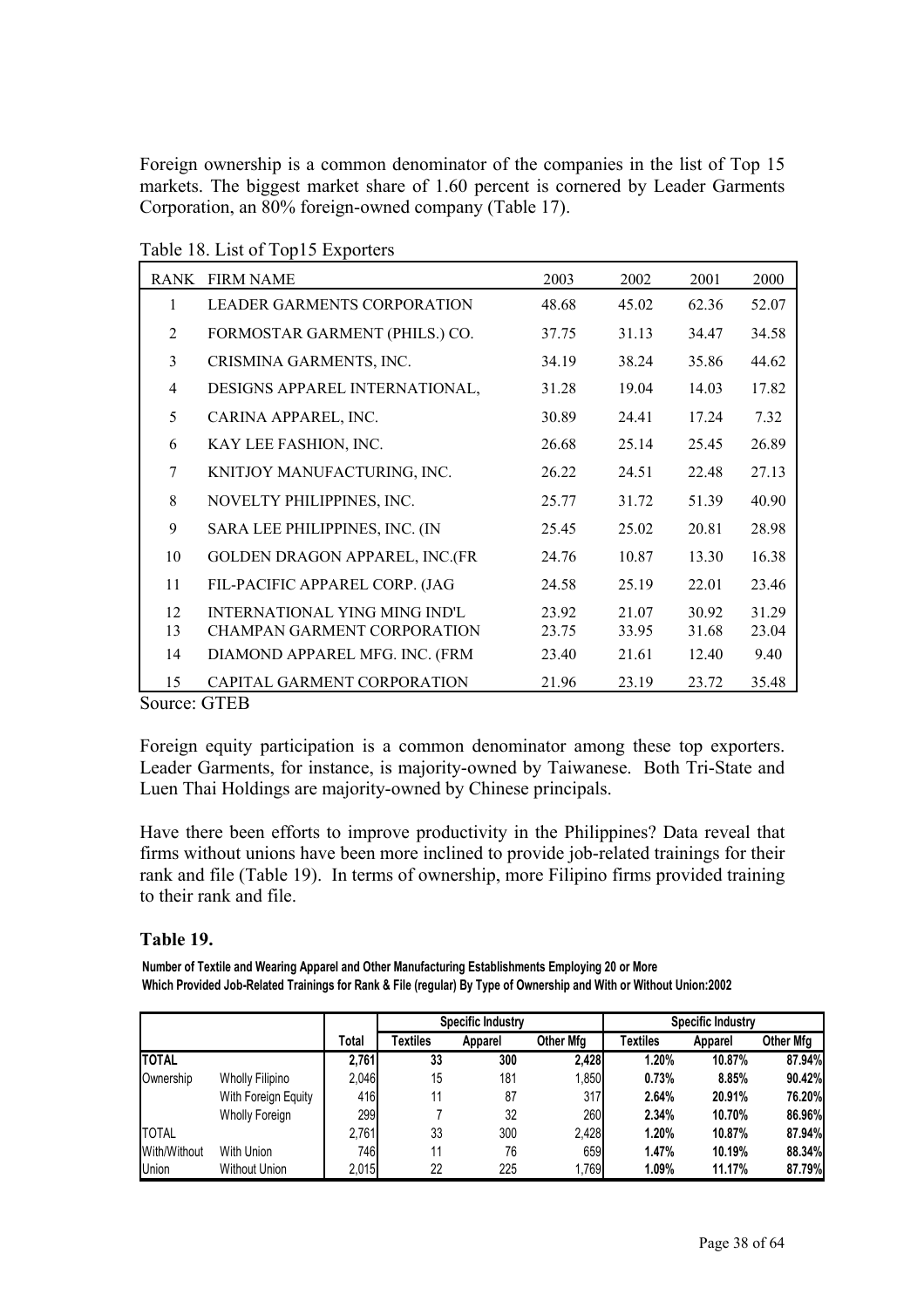Most firms in the garments industry tried to innovate by improving their products and services and introducing new products (Table 20). These firms encountered difficulties in implementing improvements. Most firms cited lack of financial resources as the major impediment, followed by insufficient skilled personnel, internal resistance to change, and insufficient information on technologies (Table 21).

Table 20. NUMBER OF TEXTILE AND WEARING APPAREL AND OTHER MANUFACTURING ESTABLISHMENTS EMPLOYING 20 OR OVER WITH INNOVATIONS/IMPROVEMENTS INTRODUCED, PHILIPPINES

|                   |                                            |               |                 | Specific Industry |            |
|-------------------|--------------------------------------------|---------------|-----------------|-------------------|------------|
|                   |                                            | Manufacturing |                 | Wearing           | Other Mfg  |
|                   |                                            | Industries    | Mfg of Textiles | Apparel           | Industries |
| <b>Innovation</b> | Total                                      | 5,722         | 207             | 705               | 4,810      |
| Introduced        | Implementation of Total Quality Management | 58.5%         | 50.2%           | 49.6%             | 60.1%      |
|                   | New products or services                   | 59.2%         | 70.0%           | 55.3%             | 59.3%      |
|                   | Improved products or services              | 71.9%         | 83.6%           | 73.5%             | 71.2%      |
|                   | New processes                              | 56.6%         | 61.4%           | 55.3%             | 56.6%      |
|                   | Improved processes/re-engineering          | 58.1%         | 62.8%           | 55.2%             | 58.3%      |
|                   | New technology                             | 55.6%         | 48.3%           | 46.0%             | 57.3%      |
|                   | Adoption of flexible working hours         | 41.1%         | 40.6%           | 53.5%             | 39.3%      |

Source: BLES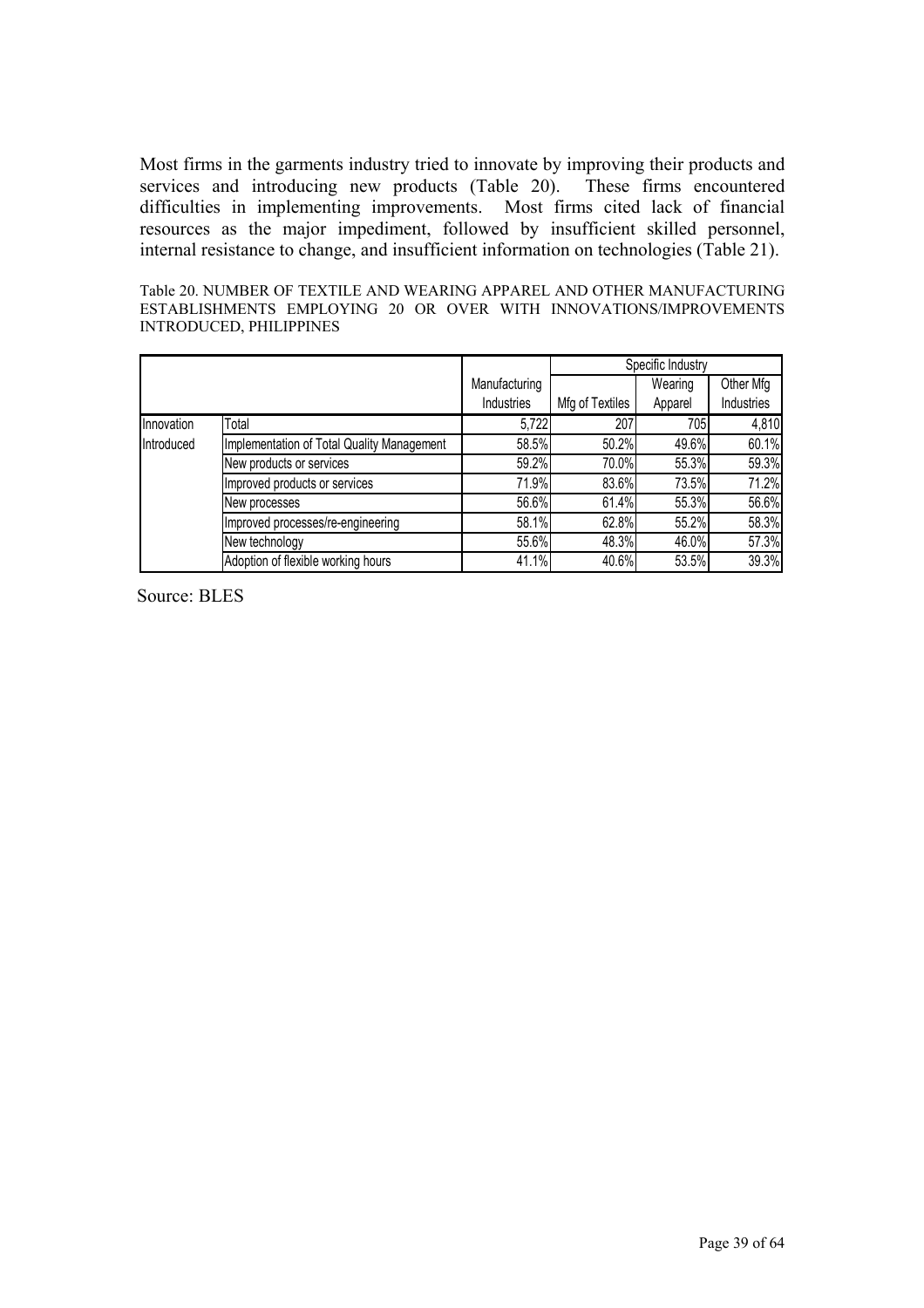|                   |                                              |                   |                  | <b>Specific Industry</b> |                   |
|-------------------|----------------------------------------------|-------------------|------------------|--------------------------|-------------------|
|                   |                                              | Manufacturing     |                  | Wearing                  | Other Mfg.        |
|                   |                                              | <b>Industries</b> | Mfg. of Textiles | <b>Apparel</b>           | <b>Industries</b> |
| <b>Impediment</b> | Total                                        | 5,433             | 259              | 630                      | 4,544             |
| Encountered       | Internal resistance to change                | 30.9%             | 20.8%            | 28.6%                    | 31.8%             |
|                   | Insufficient skilled personnel               | 26.8%             | 35.1%            | 31.3%                    | 25.7%             |
|                   | <b>Insufficient financial resources</b>      | 60.4%             | 78.0%            | 80.5%                    | 56.6%             |
|                   | Insufficient information on markets          | 19.5%             | 14.7%            | 22.4%                    | 19.4%             |
|                   | Insufficient information on technologies     | 24.3%             | 44.4%            | 28.6%                    | 22.6%             |
|                   | Deficiencies in the availability of external |                   |                  |                          |                   |
|                   | technical services                           | 17.7%             | 23.9%            | 4.8%                     | 19.2%             |
|                   | Barriers to cooperation with other firms     | 11.1%             | 3.1%             | 9.0%                     | 11.8%             |
|                   | Barriers to cooperation with scientific      |                   |                  |                          |                   |
|                   | and educational institutions                 | 7.5%              | 1.5%             | 8.3%                     | 7.7%              |
|                   | Insufficient information on govt-initiated   |                   |                  |                          |                   |
|                   | assistance programs                          | 14.4%             | 12.0%            | 20.6%                    | 13.7%             |
|                   | Insufficient government incentives           | 15.3%             | 22.4%            | 15.9%                    | 14.8%             |
|                   | Inappropriate government standards and       |                   |                  |                          |                   |
|                   | regulations                                  | 4.1%              | 1.5%             | 6.3%                     | 3.9%              |
|                   | Other impediment encountered.                | 15.4%             | 3.9%             | 4.9%                     | 17.5%             |

Table 21. NUMBER OF TEXTILE AND WEARING APPAREL AND OTHER MANUFACTURING ESTABLISHMENTS EMPLOYING 20 OR OVER WITH IMPEDIMENTS ENCOUNTERED IN THE IMPLEMENTATION OF INNOVATIONS, PHILIPPINES: 2002

Source: BLES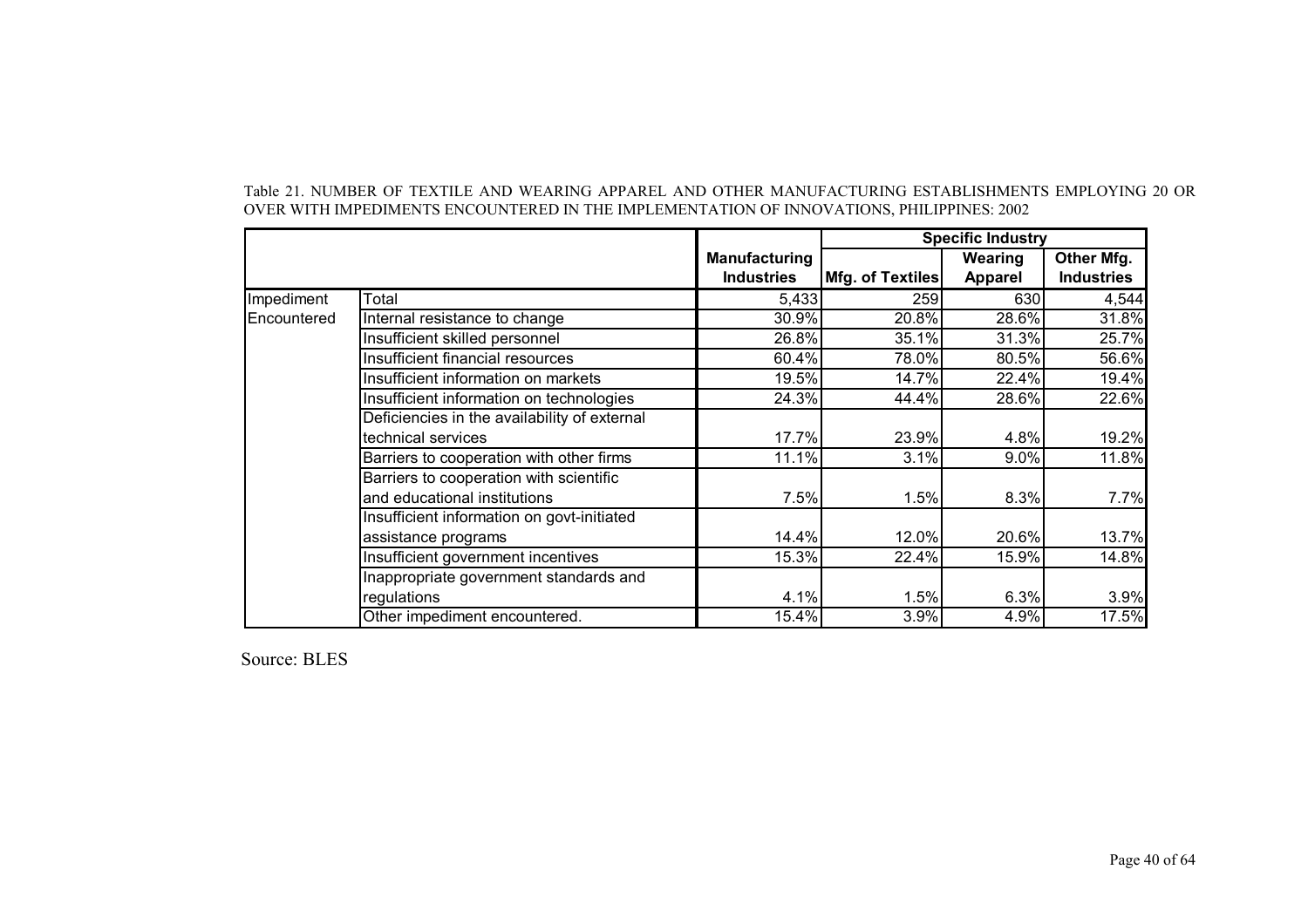Over the years, firms have adopted various strategies such as sending operators and sewers for training in external institutions such as TESDA, assigning a productive worker as the benchmark and trainor for the rest of the workers, sending technical personnel such as industrial engineers for training abroad (at the company's expense), tying up with suppliers of machines to provide training, adopting team-building seminars and adopting internal benchmarks in specific processes as basis for yearly targets in productivity improvement. The Dual-Tech training is a common program employed in the industry.<sup>18</sup> Some exporters interviewed commented that the TESDA –training programs can be improved to suit the needs of the firms particularly the subcontractors who are also being subjected to inspection by buyers.

The average turnover rate is a low 10% which usually moves producers to offer early retirement programs for older employees and to accommodate new batches of trainees. Some firms also provide productivity level bonus (based on performance and efficiency) on top of the daily wages.<sup>19</sup> Proactive producers have begun using the electronic mail (e-mail) to improve communication between the workers and management. Workers are encouraged to send ideas, suggestions and concerns directly to management through the e-mail. Luen Thai is one of the most pro-active producers in the Philippines. It has set up an Apparel Academy at Clark which is tied up with the Hong Kong Productivity Center . In-house instructors and training consultants implement a progressive schedule of multi-level courses from basic skills of cutting, pattern-making and sewing to the mastering of supervisory skills, and technical knowledge.

The GTEB has also taken an active role in motivating labor and management to work together to improve productivity. The Productivity Program of the GTEB together with the Development Academy of the Philippines aims to establish baseline information on productivity performance of the industry or benchmarking purposes, develop general framework for productivity-based compensation scheme and conduct seminars and trainings for top, middle management and workers on production principles, techniques and skills.

The industry has likewise advocated for productivity-based wages as a measure for productivity enhancement. Such initiative has been met with resistance by union members who think that the workers will be placed at a disadvantage because of the flexibility gained by the employer. The current Productivity Incentives Act provides for the determination of piece-rate wages and has made a significant shift at least in the garments industry from regular employment and fixed wage systems to more flexible employment and wage arrangements, such as subcontracting and piece-rate wage. The International Labor Organization has quite a number of studies related to productivity-based wages which can be subjected to further discussion between government and the private sector.

 $\overline{a}$ 

<sup>&</sup>lt;sup>18</sup> The training is a structured 18-month course in garment manufacturing where a batch of around 30 trainees in the 18-22 age bracket and at least high school graduates are recruited every 9 months. They are educated by trainors from Germany and the Philippines on theories of garments production and its manufacturing process. Training covers basic time and method study to get familiar with production, the different operations and quality standards.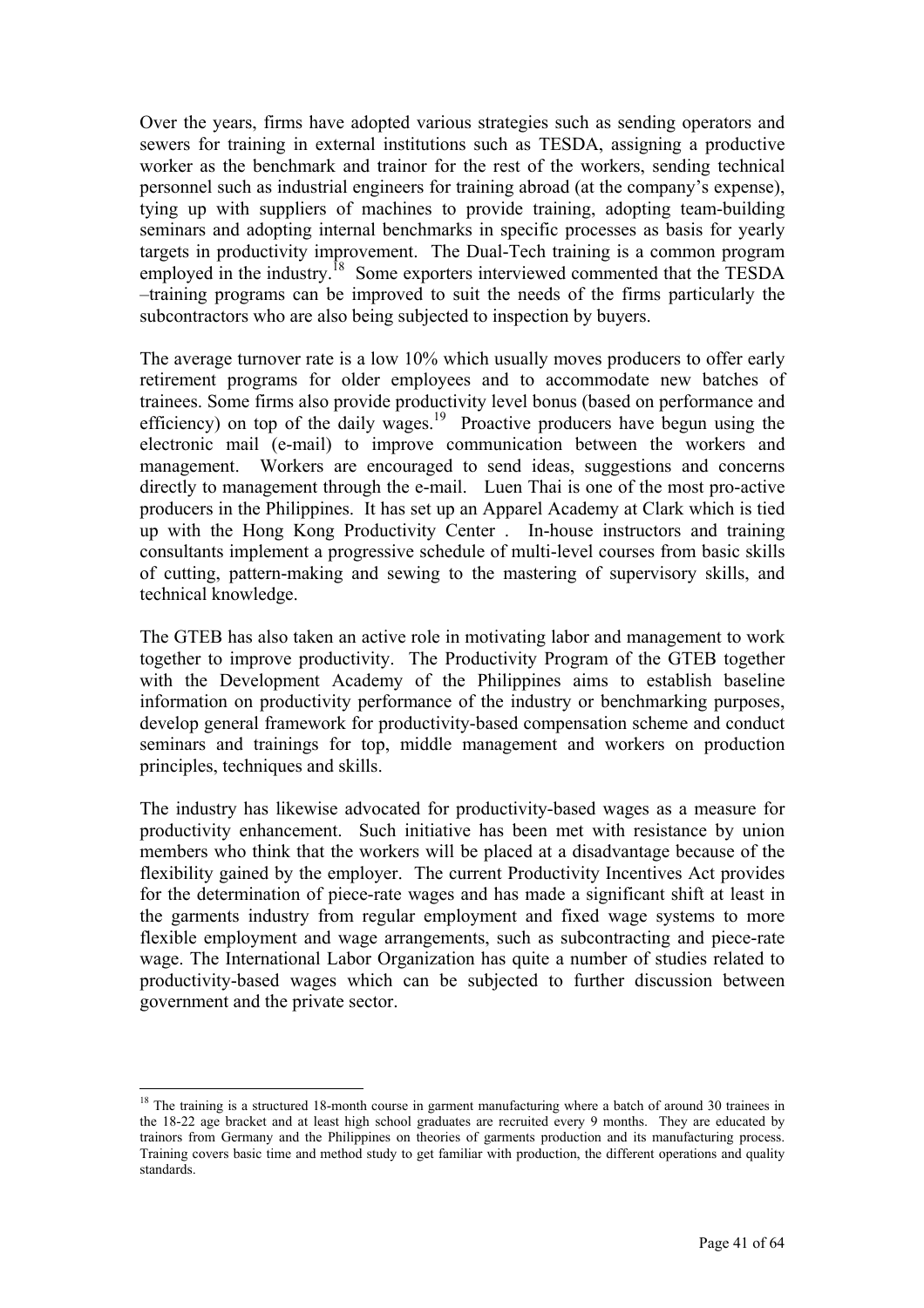The urgency to address productivity not only by the Philippines but other developing countries as well is highlighted by the fact that foreign direct investments are driving up productivity of Chinese workers.

## • *Use of Information and Communications Technology*

The Internet has become an invaluable resource for most garment producers. It renders communication between garment buyers and suppliers more efficient and less costly (Hong Kong Trade Development Council 2001). Part of the logistics chain is the production network. Here investments in research and development are critical in an industry where around 90% have not engaged in product development and if one is to compensate higher labor costs with higher productivity of workers. For large companies, they have set up their own R&D units which have developed custommade programs for tracking each stage of the production process. But for smaller companies, their capability to move up the value chain is impeded by the lack of financing to invest in such programs and in the absence of a common resource for R&D for the industry.

The garments industry is more labor-intensive compared to other manufacturing industries. There is quite a slow development in technology in the past decades as most firms became complacent with their quota holdings. Over the last five years, the bulk of investments in ICT have been in the form of computers for document processing and in facilitating pattern-making process. Around P2-3 million worth of investments have been allocated in the Computer Aided Design and Drafts by most garments firms. Most of the time, new technology is sourced from foreign affiliates as a requirement by the buyers in the proper execution of orders. Initiatives to improve with the use of ICT have become more prominent in the 1990s with the competition from newly opened economies and low-cost suppliers such as Vietnam, Cambodia, Laos and India.

ICT has been quite significant in improving their marketing capability, product processing, pattern-making and alterations procedures, in coordinating production schedule and in managing human resources. On the average, ICT has provided a significant contribution in areas such as gaining access to R&D information, dealing with input suppliers and keeping in touch with clients.

Most foreign buyers are now using their Internet websites as venue for communicating orders with the vendors and in tracking the state of operations in the vendors' factories. In order to increase productivity, some firms such as Tri-State and Luen Thai have set up their own Management Information Systems unit to develop programs that will simplify process flow and reduce the time spent for processing transactions. The programs being used include ecTrack-a web-based events and communications tracking system which provides automatic assignment of supply chain (inter-company and intra-ompany) responsibilities and automatically creates an interaction plan based on individual order characteristics and real-time adjustment for each purchase order. It is also designed to improve forecasts and lead times. The G2000 or Garments Operations 2000 is another program being used in the supply chain integration. It is an end-to-end Enterprise Resource Planning Solution for the garment manufacturing industry with SAP R/3 as its backbone system. The business world today is focusing on improving customer service and integration in the supply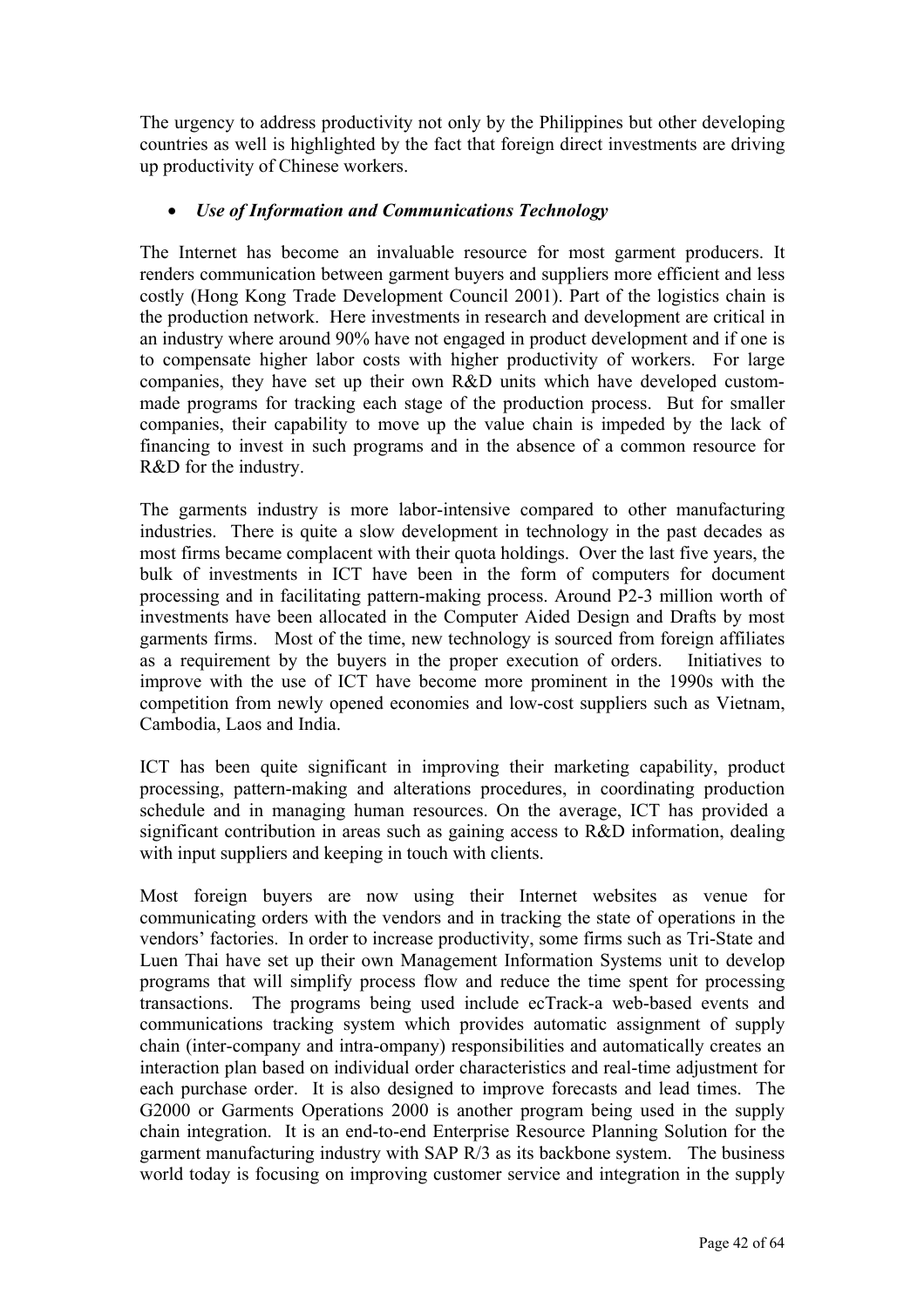chain. The GO2000 is designed to facilitate order management, facilitate easy multicountry consolidation, ordering, tracking and inventory control of materials, enable shop floor tracking of production information at the right level to facilitate accurate capturing of manufacturing costs and calculation of quality output-based worker compensation and efficiently handle administrative and accounting tasks to manage business units.

Suppliers are able to create more value for their buyers if they can reduce FOB Cost associated with cost of raw materials, cut-trim-make and packaging. Investments by pro-active firms on critical path management systems, for instance, have been cited to generate higher productivity and reliability of delivery and quality products. The CPM closely monitors the completion of each of the critical steps necessary to meet the required delivery date of the customer for each style ordered. For one company, it has reduced delays by about one week and reduced overtime cost from 5 million pesos to 2.5 million pesos per year or 10,640 per employer per year on overtime pay. This is also a reduction of 3 percent on total overhead. On-time production and shipments have contributed savings of 15 percent of the cost of freight per piece since air freight need not be used. In the case of knitted shirts, the biggest cost is accounted for by raw materials and accessories. Freight usually accounts for 6 percent of total retail price.

## • *Social Compliance*

Unpleasant stories of rampant child labor, perilous and unsanitary working conditions, and unjust wages have forced companies, notably multinational firms, to publicize their strict adherence to internationally recognized workplace or ethical standards with a view of enhancing their fragile corporate image.

In the garments industry, buyers are demanding transparency in their suppliers' operations, as well as ethical business practices that conform to the customers' code of conduct and other major industry and international policies.<sup>20</sup> The Social Accountability International (SAI, formerly known as the Council on Economic Priorities and Accreditation Agency or CEPAA) has developed a standard for workplace conditions and a system for independently verifying the compliance of factories. Called Social Accountability 8000 (SA 8000), the standard its verification system draw from established business strategies for ensuring quality (such as those used by the International Standards Organization for ISO 9000) and add several elements that international human rights experts have identified as essential to social auditing.<sup>21</sup> Some buyers have also developed their own company standards. Thus, an exporter whose factory is socially compliant may not necessarily pass another buyer's standards. These exporters may even be required to set up their own testing laboratories duly accredited by the buyers. This requires huge investments but exporters perceive such moves as way of building long-term relationships.

The Philippines is the first Asian country to become socially compliant. Problems on child labor are not experienced in the same degree as the firms in China, Cambodia, and Sri Lanka.

 $\overline{a}$ 

<sup>&</sup>lt;sup>20</sup> Rodolfo, Cherrylyn. "Dressing the World." *Industry Monitor*, May 2001. UA&P.<br><sup>21</sup> www.cepaa.org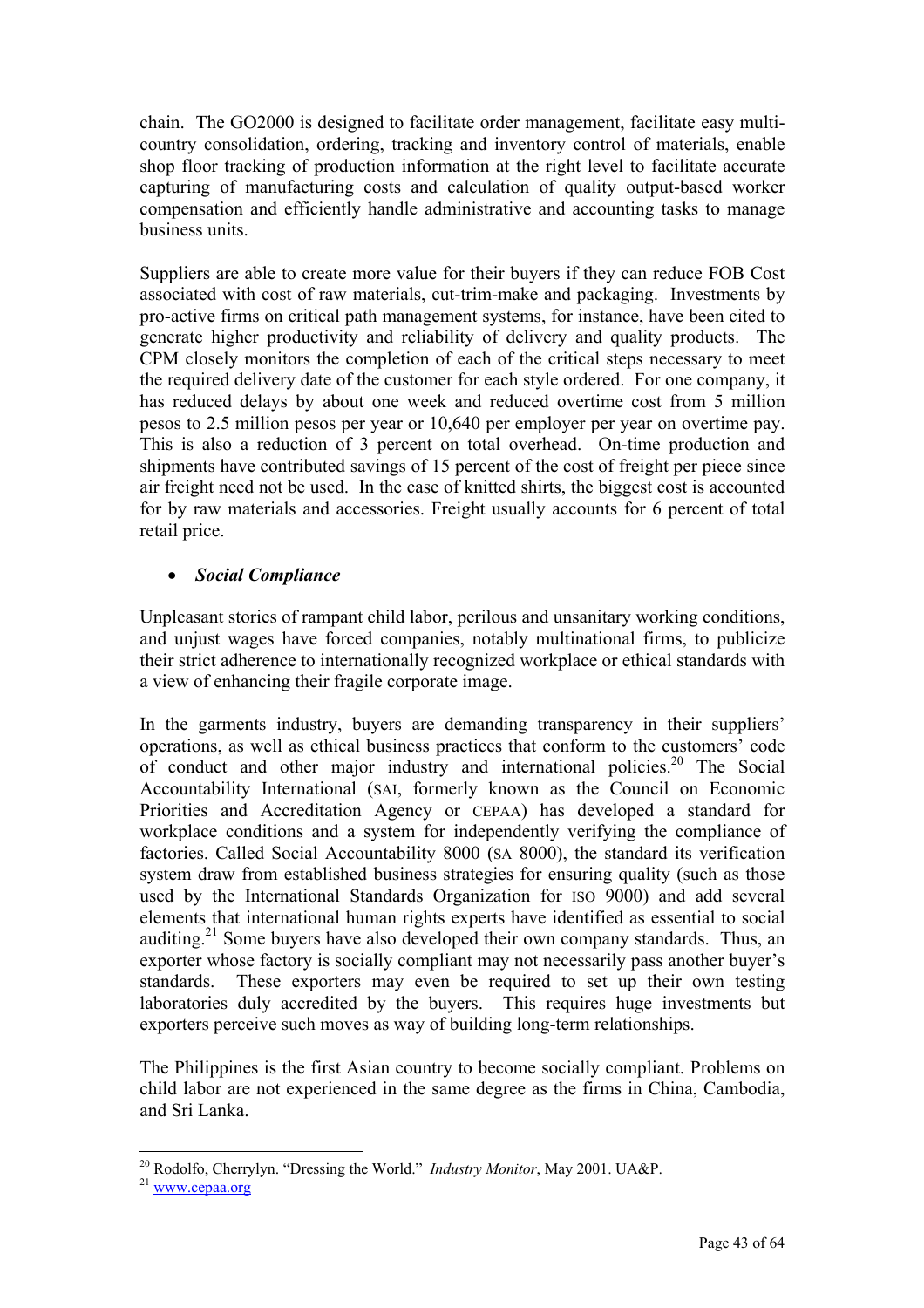#### **Outbound Logistics**

Even the government has realized the necessity of improving its support infrastructure to the garments industry. It has invested in the creation of a One Stop Export Documentation Center to simplify export documentation procedures. The GTEB has also improved its communication system by adopting the latest technology in computer-to-computer messaging for the transfer of business data. In 1996 the Department of trade and industry in Cebu City, in cooperation with the GTEB in manila and the Philippine Exporters Confederation Inc of Cebu agreed to set up the GTEB/EDI Cebu Service Center to cater to the needs of the exporters who previously had difficulty in getting clearance since the GTEB is based in Manila. The project was fully implemented in 1997. The GTEBNetwork (GTEBNet) is a network community set up between the GTEB and its exporters to facilitate electronic transmission of export documents. The GTEBNet Project envisions to simplify GTEB procedures, enable exporters to transact electronically with GTEB through the EDI, automate processing of documents and ensure compliance to the US Customs requirement in the implementation of the Electronic Visa Information System. The EDI has benefited the GTEB in terms of administrative efficiency, maximized utilization of quota allocation and faster dissemination of information

One major complaint cited by exporters is the relatively high transaction cost associated with LCL type of shipments. They do not have control over their forwarded or consolidator(usually nominated by the buyers). In the 1980s, the exporters can go directly to the shipping line for consolidation shipments. Today, shipping lines handle only full container loads. Exporters have complained about the relatively high consolidation charges. Based on records of garments companies, these charges can account for 57 percent of all export charges.

Competitive producers have begun to invest in improving garments logistics to achieve exceptional performance and expertise in the critical areas of on-time delivery, quality and superior customer service. While subcontracting of logistics operations has become a viable option some bigger producers have set-up their own logistics subsidiaries or division such as the CTSI Logistics in the case of Luen Thai Holdings in Hong Kong. This company utilizes SAP R/3 and advanced e-commerce solutions and information technology to generate speed and expertise for superior customer service in air and sea transportation. It provides service to the various manufacturing plants of Luen Thai including those in the Philippines.

In the US ITC report (2003), a survey of US buyers indicated the following as critical in their sourcing decisions: proximity to markets and reliability. For those considering a country for its location decisions, other factors have been added namely: infrastructure and logistics, business and investment and political climate. Reliability of suppliers is also linked to availability of good infrastructure and efficient logistics chain. These preferences by the buyers are likewise matched by the responses of exporters in recent interviews and surveys. In 1995, price is ranked as the number factor affecting their competitiveness of all firms. In 2000, price has been ranked fourth especially among the bigger exporters. The first was reliability, followed by quality and speed of delivery. Reliability is also a function of logistics cost. Exporters commonly complain about the inefficiencies encountered in inbound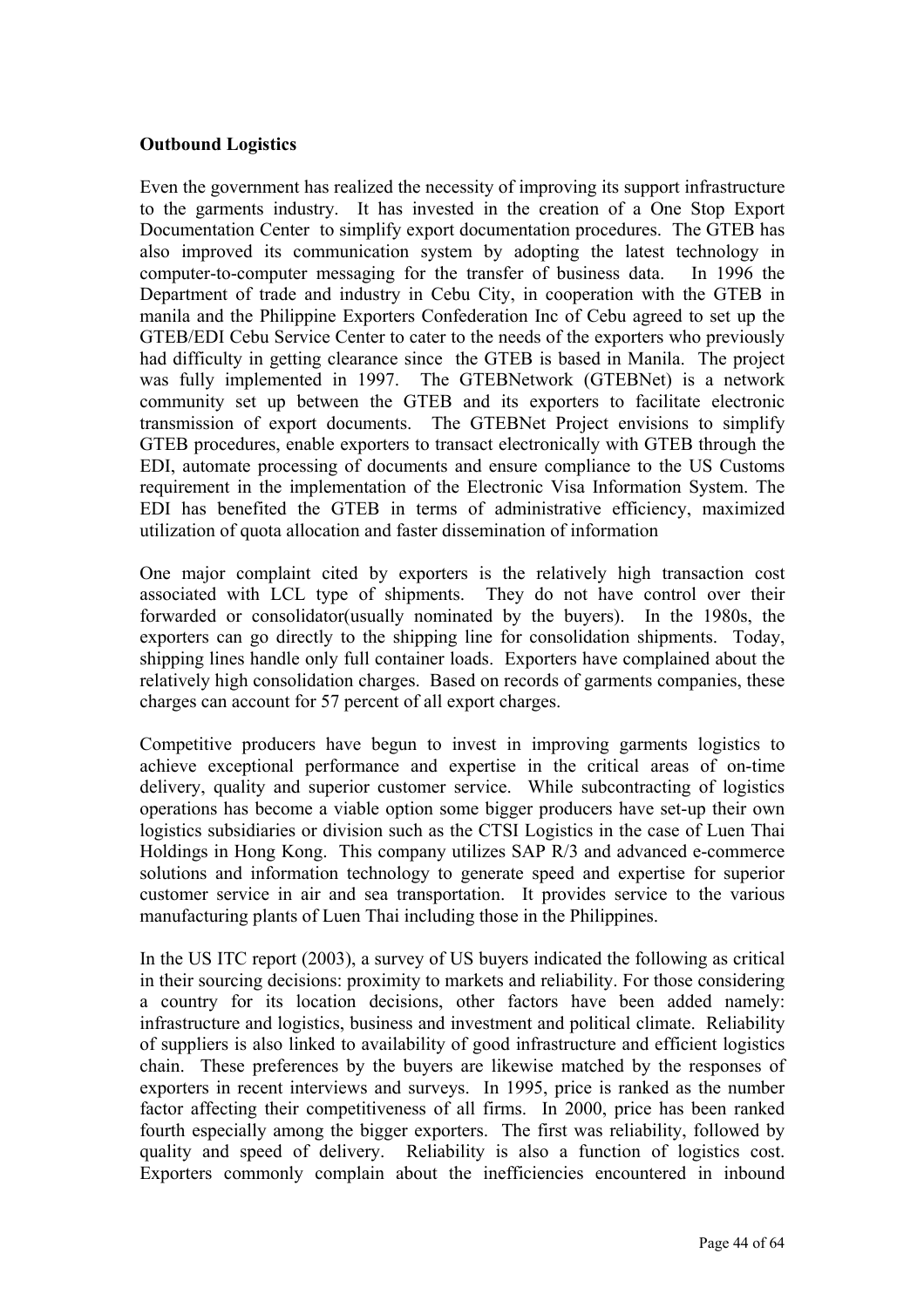logistics – longer lead times due to customs procedures and aggravated by relatively low productivity due to the lack of investments in management systems aimed at ensuring reliability and quality. The issue of poor infrastructure and inefficient logistics are major concerns especially for the small and medium sized exporters who even at this stage of the quota phase-out are still ill-equipped in technical upgrading, access to ICT applications.

Outbound logistics becomes a major issue when exporters fail to meet delivery date. They tend to resort to air freight therefore increasing transportation costs. Records of reliability tend to be relatively poor as evidenced by concerns on the high cost of air freight shipments which can average P3.3 million for a delayed shipments of 800 pairs of denim jeans (costs are exacerbated when overtime charges imposed by buyers which can amount to at least US\$5-\$10 per hour).

Domestic infrastructure and logistics have likewise been cited to increase transaction costs. Truck bans, poor roads particularly the Alabang viaduct and the absence of rail transport from Region 4, for example, or the development of the Batangas port are part of the poor domestic infrastructure. Most of the freight forwarders handling the outbound logistics of suppliers are nominated by the buyers and are normally efficient. However, it was noted that hidden costs in dealing with customs tend to force these forwarders to charge the exporters with additional costs such as representation expenses and overtime charges.

## • **Buyer (Retailer)**

More than 90 percent of garments firms concentrate primarily in pattern making down to finishing. Those with buying offices abroad simply wait for the purchase orders and fabric and accessories. Their competitive advantage is in properly executing the design dictated by the buyers through the use of CAD and in delivering the shipments on time.

In some cases, buyers dictate the design and the type of raw materials to be used but still require the vendors to source the raw materials. It is very crucial for these vendors to establish a wide network of fabric suppliers both in the local and foreign market especially China, Taiwan and South Korea (due to their closer proximity to the Philippines).

Subcontracting is also common among top exporters under the buyer-driven value chain. But vendors catering to branded markets are careful in choosing the subcontractor. They normally require subcontractors to commit their operations and facilities with their orders alone. This is a way of ensuring that high quality products are delivered, zero defects and no re-works. These firms assign their own quality assurance supervisors in the factories of their subcontractors.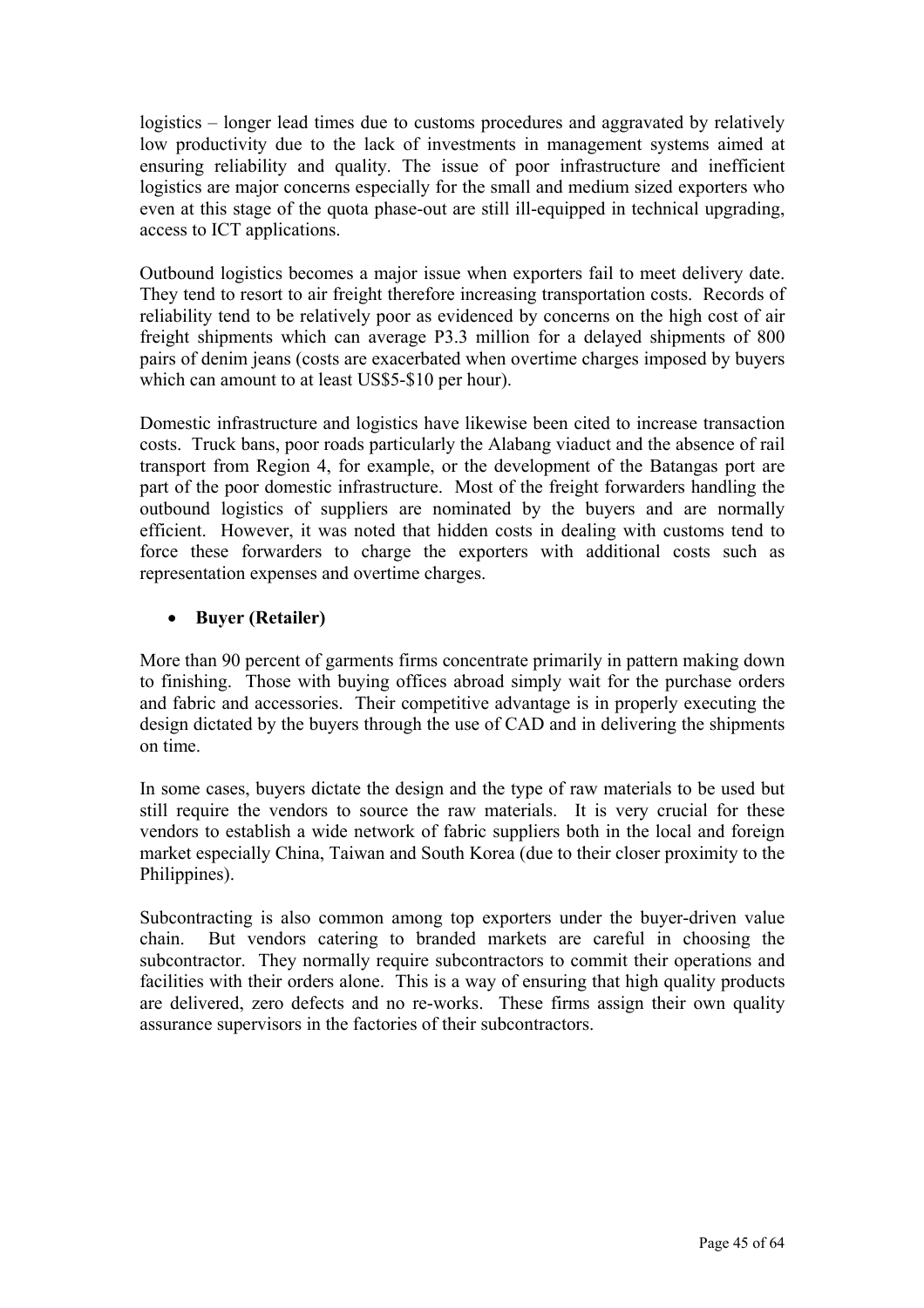## **5 RP-US Free Trade in Garments: Issues and Prospects**

This section will examine the competitiveness of Philippine garments in the US market and identify the advantages and disadvantages of entering into a free trade with the US. The potentials for the garments sector in the US market can be seen in Table 22 which presents the average spending of the Top 20 percent of Americans on clothing and accessories. Clothing is the third biggest expenditure category for average Americans.

|                  | Top 20% Income | Single   |
|------------------|----------------|----------|
|                  | Group          | Parent   |
| Average Income   | \$70,000       | \$25,270 |
| Average          |                |          |
| Spending on      |                |          |
| Product          |                |          |
| Clothes total    | \$3,500        | \$2,051  |
| Children's 2-15  | \$382          | \$447    |
| Baby 0-2         | \$148          | \$90     |
| <b>Shoes</b>     | \$536          | \$476    |
| Furniture        | \$906          | \$209    |
| Vehicle Purchase | \$6,555        | \$1,872  |
| Health           | \$2,921        | \$1,134  |
| Entertainment    | \$4,053        | \$1,375  |
| Wine             | \$183          | \$38     |
| Jewelry          | \$278          | \$71     |

**Table 22** U.S. spending by type of income

 *Source*: The Big Bang: Ending Quota and Tariff Policies (January 2004)

The US is net importer of garments from the Philippines while the latter is a net exporter. In 2003, the US imported a total of US\$ 1.7 B from the Philippines, a 5% decline from the previous year's level. On the other hand, it exported only US\$350M of garments to the Philippines, or 1.1 percent of total garments imports by the Philippines in 2003. The US is the eight source of imported apparel, accounting for only 2% of total importation. Hong Kong is the major supplier with a share of 33.2 percent.

#### **Revealed Comparative Advantage (RCA)**

In the previous sections, it was revealed that the Philippines tends to be competitive in certain products based on their FOB value and quota utilization. Another measure commonly used is the RCA. The RCA is a commonly used measure of trade competitiveness. Its popularity rests on its simplicity, *i.e.,* easy to calculate and based on widely accessible trade data, as well as on its theoretical underpinning. This traditional measure is based on the neoclassical trade paradigm that a country's trade pattern reveals information regarding its competitive position in the world market, *i.e.*, a country specializes on commodities where it has comparative advantage. An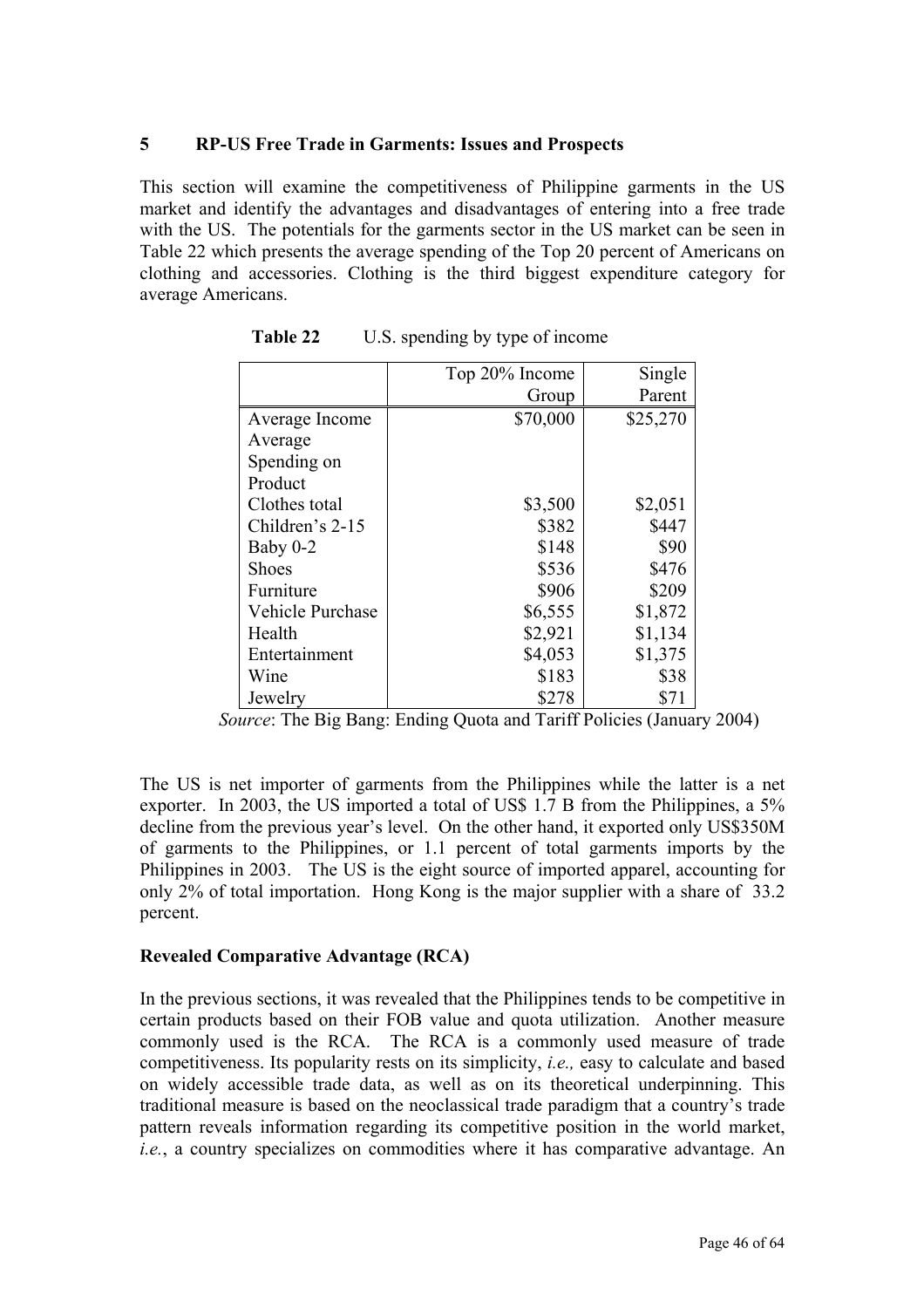RCA of greater than 1 reveals that a product is competitive while an RCA index of less than 1 imply that a product is not competitive:

RCA is defined by:

$$
RCA = X_{ij}/\Sigma_i X_{ij}
$$

$$
\overline{\Sigma_j X_{ij}/\Sigma_j \Sigma_i X_{ij}}
$$

where:  $X_{ij}$  = exports of product "i "by country "j"  $\Sigma_i$   $X_{ii}$  = total exports of country "j"  $\Sigma$ j  $X_{ii}$  = world exports of product "i"  $\Sigma_i \Sigma_i$  X<sub>ij =</sub> total world exports

The RCA Indices for garment products under Harmonized Tariff System Code 61 and 62 have been computed using the Comtrade Database for 2000-2002. Those products with RCA indices greater than 1 are presented in Table 23. They are mostly knitted garments where creative designs are also incorporated by the suppliers as form of product differentiation and value creation for the buyers. These are the top selling items presented in the earlier sections of the paper.

It should be noted, however, that there are some products whose RCA indices have increased from 2000 to 2002, an indication of increasing advantage. These products are mostly (ranked according to 2002 indices) knitted ones (Table 24).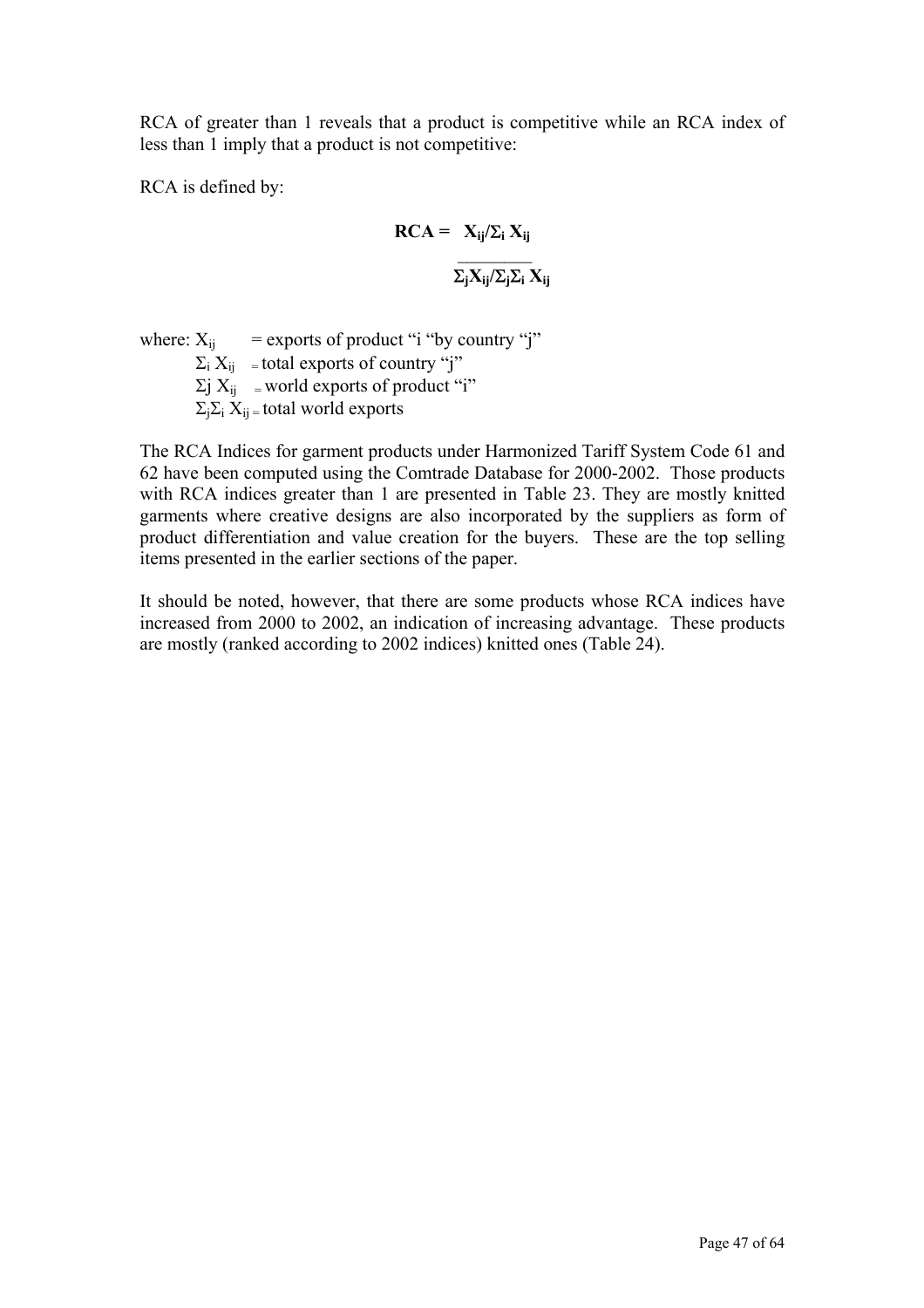| <b>Product Code</b> | <b>Product Description</b>                                                                                                                      | 2000           | 2001<br>28.45 | 2002           |
|---------------------|-------------------------------------------------------------------------------------------------------------------------------------------------|----------------|---------------|----------------|
| 620930<br>611130    | Babies garments & clothing accessories of synthetic fibres,not knitted<br>Babies garments and clothing accessories of synthetic fibres, knitted | 34.68<br>11.84 | 17.44         | 23.76<br>22.04 |
| 610520              | Mens/boys shirts, of man-made fibres, knitted                                                                                                   | 15.49          | 16.82         | 12.98          |
| 620413              | Womens/girls suits, of synthetic fibres, not knitted                                                                                            | 16.61          | 13.37         | 12.86          |
| 621220              | Girdles, panty girdles and parts thereof, of textile materials                                                                                  | 5.05           | 7.11          | 12.64          |
| 620920              | Babies garments and clothing accessories of cotton, not knitted                                                                                 | 15.54          | 17.50         | 11.72          |
| 610510              | Mens/boys shirts, of cotton, knitted                                                                                                            | 9.22           | 9.93          | 10.94          |
| 620443              | Womens/girls dresses, of synthetic fibres, not knitted                                                                                          | 8.00           | 10.85         | 9.23           |
| 620333              | Mens/boys jackets and blazers, of synthetic fibres, not knitted                                                                                 | 8.55           | 8.66          | 8.64           |
| 630493<br>620442    | Furnishing articles nes, of synthetic fibres, not knitted or crocheted                                                                          | 15.34<br>10.84 | 12.35<br>9.91 | 8.63<br>8.06   |
| 610311              | Womens/girls dresses, of cotton, not knitted<br>Mens/boys suits, of wool or fine animal hair, knitted                                           | 1.79           | 0.62          | 7.84           |
| 610610              | Womens/girls blouses and shirts, of cotton, knitted                                                                                             | 6.12           | 6.58          | 7.44           |
| 611212              | Track suits, of synthetic fibres, knitted                                                                                                       | 8.91           | 9.48          | 7.03           |
| 610323              | Mens/boys ensembles, of synthetic fibres, knitted                                                                                               | 9.46           | 8.47          | 6.40           |
| 621143              | Womens/girls garments nes, of man-made fibres, not knitted                                                                                      | 9.61           | 9.57          | 6.37           |
| 610321              | Mens/boys ensembles, of wool or fine animal hair, knitted                                                                                       | 0.00           | 2.20          | 5.75           |
| 630130              | Blankets (o/t electric) and travelling rugs, of cotton                                                                                          | 1.78           | 2.13          | 5.71           |
| 610443              | Womens/girls dresses, of synthetic fibres, knitted                                                                                              | 4.97           | 6.54          | 5.68           |
| 610343<br>620520    | Mens/boys trousers and shorts, of synthetic fibres, knitted                                                                                     | 4.26<br>4.92   | 4.79<br>5.26  | 5.57<br>5.25   |
| 630210              | Mens/boys shirts, of cotton, not knitted<br>Bed linen, of textile knitted or crocheted materials                                                | 3.39           | 5.87          | 5.21           |
| 610333              | Mens/boys jackets and blazers, of synthetic fibres, knitted                                                                                     | 5.75           | 5.48          | 4.95           |
| 610620              | Womens/girls blouses and shirts, of man-made fibres, knitted                                                                                    | 5.60           | 5.22          | 4.89           |
| 621112              | Womens/girls swimwear, of textile materials, not knitted                                                                                        | 6.95           | 7.00          | 4.85           |
| 610413              | Womens/girls suits, of synthetic fibres, knitted                                                                                                | 0.43           | 4.91          | 4.82           |
| 621210              | Brassieres and parts thereof, of textile materials                                                                                              | 3.57           | 4.30          | 4.74           |
| 610442              | Womens/girls dresses, of cotton, knitted                                                                                                        | 4.44           | 6.94          | 4.65           |
| 610811              | Womens/girls slips and petticoats, of man-made fibres, knitted                                                                                  | 2.03           | 3.25          | 4.56           |
| 610331              | Mens/boys jackets and blazers, of wool or fine animal hair, knitted                                                                             | 0.70           | 1.79          | 4.54           |
| 620462<br>610892    | Womens/girls trousers and shorts, of cotton, not knitted                                                                                        | 4.43           | 4.51          | 4.42           |
| 620343              | Womens/girls bathrobes, dressing gowns, etc, of man-made fibres, knitted<br>Mens/boys trousers and shorts, of synthetic fibres, not knitted     | 5.60<br>3.90   | 3.95<br>4.22  | 4.39<br>4.16   |
| 620431              | Womens/girls jackets, of wool or fine animal hair, not knitted                                                                                  | 3.68           | 4.99          | 4.01           |
| 611120              | Babies garments and clothing accessories of cotton, knitted                                                                                     | 4.12           | 5.21          | 3.92           |
| 610463              | Womens/girls trousers and shorts, of synthetic fibres, knitted                                                                                  | 2.57           | 3.31          | 3.88           |
| 610210              | Womens/girls overcoats, anoraks etc, of wool or fine animal hair, knitted                                                                       | 0.61           | 3.05          | 3.81           |
| 610453              | Womens/girls skirts, of synthetic fibres, knitted                                                                                               | 1.77           | 2.73          | 3.78           |
| 620119              | Mens/boys overcoats∼ articles of oth textile materials, not knittd                                                                              | 2.20           | 2.79          | 3.77           |
| 620463              | Womens/girls trousers and shorts, of synthetic fibres, not knitted                                                                              | 4.08           | 3.78          | 3.76           |
| 620432              | Womens/girls jackets, of cotton, not knitted                                                                                                    | 1.80           | 3.18          | 3.47           |
| 621142              | Womens/girls garments nes, of cotton, not knitted                                                                                               | 2.36           | 3.44          | 3.34           |
| 610342<br>610822    | Mens/boys trousers and shorts, of cotton, knitted<br>Womens/girls briefs and panties, of man-made fibres, knitted                               | 1.08<br>2.12   | 1.35<br>2.75  | 3.30<br>3.16   |
| 620342              | Mens/boys trousers and shorts, of cotton, not knitted                                                                                           | 2.40           | 2.36          | 3.03           |
| 620312              | Mens/boys suits, of synthetic fibres, not knitted                                                                                               | 4.85           | 4.18          | 2.97           |
| 620332              | Mens/boys jackets and blazers, of cotton, not knitted                                                                                           | 3.35           | 3.42          | 2.79           |
| 610462              | Womens/girls trousers and shorts, of cotton, knitted                                                                                            | 1.85           | 2.19          | 2.78           |
| 620111              | Mens/boys overcoats&similar articles of wool/fine animal hair,not knit                                                                          | 0.88           | 2.25          | 2.77           |
| 610690              | Womens/girls blouses and shirts, of other materials, knitted                                                                                    | 0.79           | 1.10          | 2.70           |
| 620212              | Womens/girls overcoats and similar articles of cotton, not knitted                                                                              | 0.53           | 0.81          | 2.64           |
| 610832              | Womens/girls nightdresses and pyjamas, of man-made fibres, knitted                                                                              | 3.56           | 3.97          | 2.50           |
| 610431<br>620213    | Womens/girls jackets, of wool or fine animal hair, knitted<br>Womens/girls overcoats∼ articles of man-made fibres,not knittd                    | 0.08<br>2.50   | 0.52<br>3.51  | 2.43<br>2.40   |
| 610831              | Womens/girls nightdresses and pyjamas, of cotton, knitted                                                                                       | 1.22           | 1.57          | 2.37           |
| 620461              | Womens/girls trousers & shorts,of wool or fine animal hair,not knitted                                                                          | 5.68           | 7.30          | 2.35           |
| 621020              | Mens/boys overcoats&similar articles of impreg,ctd,cov etc,tex wov fab                                                                          | 1.47           | 2.49          | 2.31           |
| 610722              | Mens/boys nightshirts and pyjamas, of man-made fibres, knitted                                                                                  | 1.65           | 4.40          | 2.31           |
| 620323              | Mens/boys ensembles, of synthetic fibres, not knitted                                                                                           | 4.19           | 2.11          | 2.24           |
| 610230              | Womens/girls overcoats, anoraks etc, of man-made fibres, knitted                                                                                | 0.16           | 0.37          | 2.22           |
| 630319              | Curtains, drapes, interior blinds&curtain/bd valances, oth tex mat, knit                                                                        | 0.80           | 0.33          | 2.16           |
| 610423              | Womens/girls ensembles, of synthetic fibres, knitted                                                                                            | 3.15           | 4.25<br>1.63  | 2.16           |
| 620412<br>610312    | Womens/girls suits, of cotton, not knitted<br>Mens/boys suits, of synthetic fibres, knitted                                                     | 0.96<br>1.01   | 4.33          | 2.13<br>2.07   |
| 620311              | Mens/boys suits, of wool or fine animal hair, not knitted                                                                                       | 1.53           | 2.02          | 1.97           |
| 620321              | Mens/boys ensembles, of wool or fine animal hair, not knitted                                                                                   | 0.00           | 0.11          | 1.94           |
| 621111              | Mens/boys swimwear, of textile materials not knitted                                                                                            | 6.53           | 5.84          | 1.91           |
| 610432              | Womens/girls jackets, of cotton, knitted                                                                                                        | 1.83           | 1.68          | 1.90           |
| 620113              | Mens/boys overcoats & similar articles of man-made fibres, not knitted                                                                          | 2.61           | 3.33          | 1.87           |
| 611020              | Pullovers, cardigans and similar articles of cotton, knitted                                                                                    | 1.56           | 1.49          | 1.82           |
| 610452              | Womens/girls skirts, of cotton, knitted                                                                                                         | 1.66           | 1.43          | 1.82           |
| 620620<br>610433    | Womens/girls blouses & shirts, of wool or fine animal hair, not knitted<br>Womens/girls jackets, of synthetic fibres, knitted                   | 1.26<br>1.37   | 2.02<br>1.95  | 1.81<br>1.77   |
| 611030              | Pullovers, cardigans and similar articles of man-made fibres, knitted                                                                           | 1.99           | 2.03          | 1.73           |
| 610329              | Mens/boys ensembles, of other textile materials, knitted                                                                                        | 0.01           | 1.02          | 1.68           |
| 630392              | Curtains/drapes/interior blinds curtain/bd valances, of syn fib, nt knit                                                                        | 3.40           | 2.45          | 1.65           |
| 610821              | Womens/girls briefs and panties, of cotton, knitted                                                                                             | 1.05           | 1.41          | 1.55           |
| 610332              | Mens/boys jackets and blazers, of cotton, knitted                                                                                               | 1.72           | 2.18          | 1.54           |
| 620211              | Womens/girls overcoats∼ articles of wool/fine animal hair nt knit                                                                               | 0.15           | 1.54          | 1.50           |
| 610412              | Womens/girls suits, of cotton, knitted                                                                                                          | 0.01           | 0.88          | 1.50           |
| 610110              | Mens/boys overcoats, anoraks etc, of wool or fine animal hair, knitted                                                                          | 0.14           | 0.67          | 1.39           |
| 620510<br>630253    | Mens/boys shirts, of wool or fine animal hair, not knitted<br>Table linen, of man-made fibres, not knitted                                      | 7.07<br>10.59  | 1.55<br>4.14  | 1.32<br>1.27   |
| 620990              | Babies garments&clothg accessories of oth textile materials, not knittd                                                                         | 1.57           | 2.44          | 1.26           |
| 621131              | Mens/boys garments nes, of wool or fine animal hair, not knitted                                                                                | 1.94           | 2.42          | 1.25           |
| 610322              | Mens/boys ensembles, of cotton, knitted                                                                                                         | 1.35           | 1.36          | 1.24           |
| 620411              | Womens/girls suits, of wool or fine animal hair, not knitted                                                                                    | 1.91           | 1.67          | 1.19           |
| 620441              | Womens/girls dresses, of wool or fine animal hair, not knitted                                                                                  | 2.93           | 2.24          | 1.19           |
| 610712              | Mens/boys underpants and briefs, of man-made fibres, knitted                                                                                    | 3.33           | 2.13          | 1.13           |
| 630411              | Bedspreads of textile materials, nes, knitted or crocheted                                                                                      | 0.81           | 0.53          | 1.12           |
| 620293              | Womens/girls anoraks & similar article of man-made fibres,not knitted                                                                           | 1.08           | 0.98          | 1.09           |
| 610441<br>620331    | Womens/girls dresses, of wool or fine animal hair, knitted<br>Mens/boys jackets and blazers, of wool or fine animal hair, not knitted           | 0.13<br>1.00   | 0.60<br>0.87  | 1.07<br>1.06   |
| 620530              | Mens/boys shirts, of man-made fibres, not knitted                                                                                               | 1.97           | 1.79          | 1.05           |
| 610130              | Mens/boys overcoats, anoraks etc, of man-made fibres, knitted                                                                                   | 0.52           | 0.92          | 1.01           |
|                     |                                                                                                                                                 |                |               |                |

Table 23. Products With Revealed Comparative Advantage

\*ranked based on 2002 RCA indices.

Source: Computed from the UN COMTRADE Database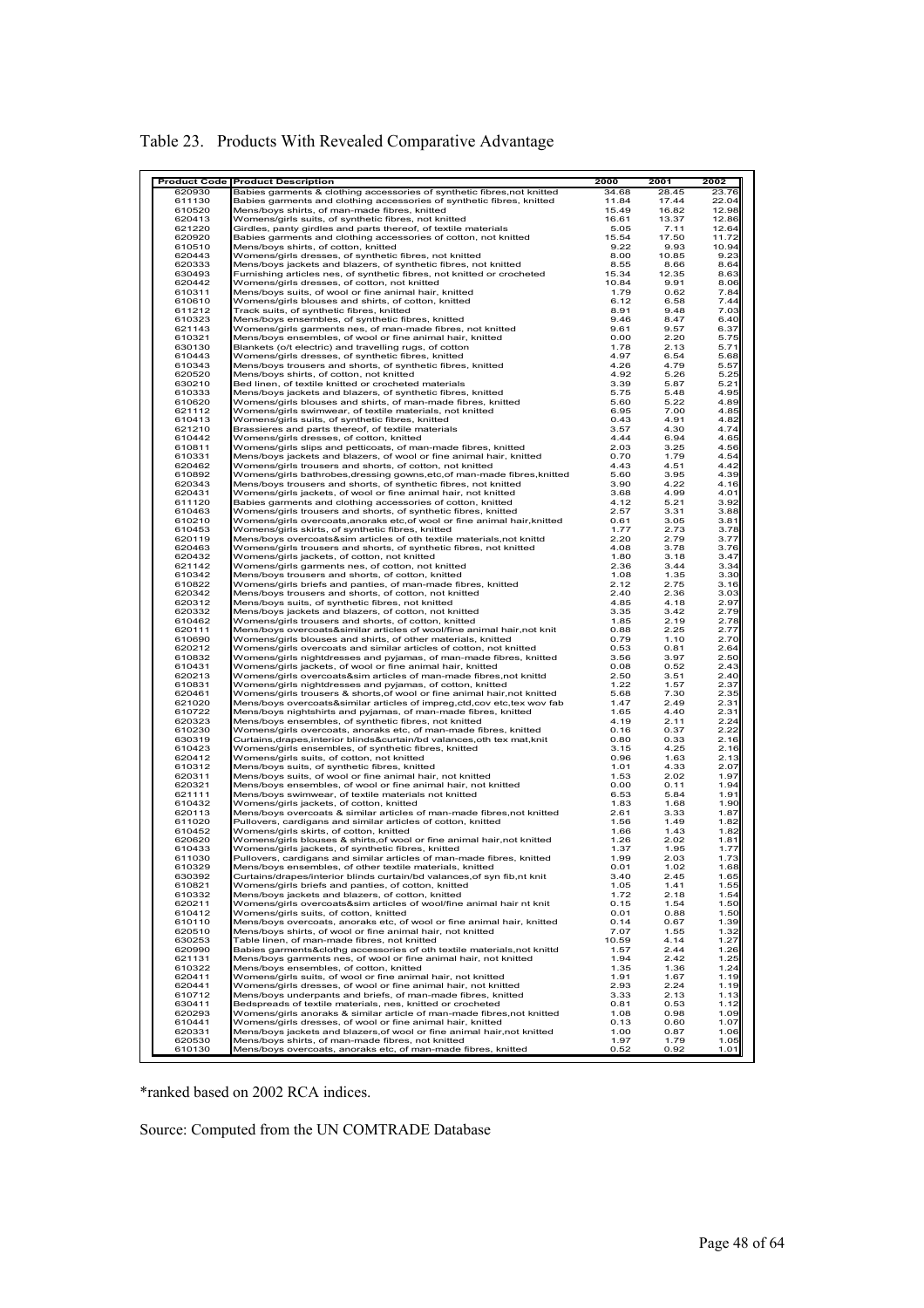#### Table 24. Products With Increasing RCA

| <b>Product Code</b> | <b>Product Description</b>                                                | 2000  | 2001  | 2002  |
|---------------------|---------------------------------------------------------------------------|-------|-------|-------|
| 611130              | Babies garments and clothing accessories of synthetic fibres, knitted     | 11.84 | 17.44 | 22.04 |
| 621220              | Girdles, panty girdles and parts thereof, of textile materials            | 5.05  | 7.11  | 12.64 |
| 610510              | Mens/boys shirts, of cotton, knitted                                      | 9.22  | 9.93  | 10.94 |
| 610311              | Mens/boys suits, of wool or fine animal hair, knitted                     | 1.79  | 0.62  | 7.84  |
| 610610              | Womens/girls blouses and shirts, of cotton, knitted                       | 6.12  | 6.58  | 7.44  |
| 610321              | Mens/boys ensembles, of wool or fine animal hair, knitted                 | 0.00  | 2.20  | 5.75  |
| 630130              | Blankets (o/t electric) and travelling rugs, of cotton                    | 1.78  | 2.13  | 5.71  |
| 610343              | Mens/boys trousers and shorts, of synthetic fibres, knitted               | 4.26  | 4.79  | 5.57  |
| 621210              | Brassieres and parts thereof, of textile materials                        | 3.57  | 4.30  | 4.74  |
| 610811              | Womens/girls slips and petticoats, of man-made fibres, knitted            | 2.03  | 3.25  | 4.56  |
| 610331              | Mens/boys jackets and blazers, of wool or fine animal hair, knitted       | 0.70  | 1.79  | 4.54  |
| 610463              | Womens/girls trousers and shorts, of synthetic fibres, knitted            | 2.57  | 3.31  | 3.88  |
| 610210              | Womens/girls overcoats, anoraks etc, of wool or fine animal hair, knitted | 0.61  | 3.05  | 3.81  |
| 610453              | Womens/girls skirts, of synthetic fibres, knitted                         | 1.77  | 2.73  | 3.78  |
| 620119              | Mens/boys overcoats∼ articles of oth textile materials, not knittd        | 2.20  | 2.79  | 3.77  |
| 610342              | Mens/boys trousers and shorts, of cotton, knitted                         | 1.08  | 1.35  | 3.30  |
| 610822              | Womens/girls briefs and panties, of man-made fibres, knitted              | 2.12  | 2.75  | 3.16  |
| 620342              | Mens/boys trousers and shorts, of cotton, not knitted                     | 2.40  | 2.36  | 3.03  |
| 620432              | Womens/girls jackets, of cotton, not knitted                              | 1.80  | 3.18  | 3.47  |
| 610462              | Womens/girls trousers and shorts, of cotton, knitted                      | 1.85  | 2.19  | 2.78  |
| 620111              | Mens/boys overcoats&similar articles of wool/fine animal hair, not knit   | 0.88  | 2.25  | 2.77  |
| 610690              | Womens/girls blouses and shirts, of other materials, knitted              | 0.79  | 1.10  | 2.70  |
| 620212              | Womens/girls overcoats and similar articles of cotton, not knitted        | 0.53  | 0.81  | 2.64  |
| 610831              | Womens/girls nightdresses and pyjamas, of cotton, knitted                 | 1.22  | 1.57  | 2.37  |
| 610230              | Womens/girls overcoats, anoraks etc, of man-made fibres, knitted          | 0.16  | 0.37  | 2.22  |
| 630319              | Curtains, drapes, interior blinds&curtain/bd valances, oth tex mat, knit  | 0.80  | 0.33  | 2.16  |
| 610329              | Mens/boys ensembles, of other textile materials, knitted                  | 0.01  | 1.02  | 1.68  |
| 610431              | Womens/girls jackets, of wool or fine animal hair, knitted                | 0.08  | 0.52  | 2.43  |
| 630411              | Bedspreads of textile materials, nes, knitted or crocheted                | 0.81  | 0.53  | 1.12  |
| 610821              | Womens/girls briefs and panties, of cotton, knitted                       | 1.05  | 1.41  | 1.55  |
| 610441              | Womens/girls dresses, of wool or fine animal hair, knitted                | 0.13  | 0.60  | 1.07  |
| 610130              | Mens/boys overcoats, anoraks etc, of man-made fibres, knitted             | 0.52  | 0.92  | 1.01  |
| 610412              | Womens/girls suits, of cotton, knitted                                    | 0.01  | 0.88  | 1.50  |
| 610110              | Mens/boys overcoats, anoraks etc, of wool or fine animal hair, knitted    | 0.14  | 0.67  | 1.39  |

Source: Computed from the UN COMTRADE Database

#### **Implications of Duty-Free Access**

The quota –free environment should enable competitive exporters to increase their market shares. However, they are still concerned about the price factor. They hardly have room for reducing prices because of the relatively high transaction costs associated in the supply and value chains. Hence, they see the FTA as a window of opportunity to become more price competitive and for the FTA to be signed soon since more countries are considering FTAs with the US as a source of advantage today.

Tariffs continue to serve as a major barrier for our products since we do not enjoy preferential access to the US. We are not part of the Generalized System of Preferences which grants some least developed countries zero percent tariff or certain tariff reductions. UNDP (2004) cited that ordinary clothing are imposed with higher tariffs compared to luxurious clothing products (Table 25).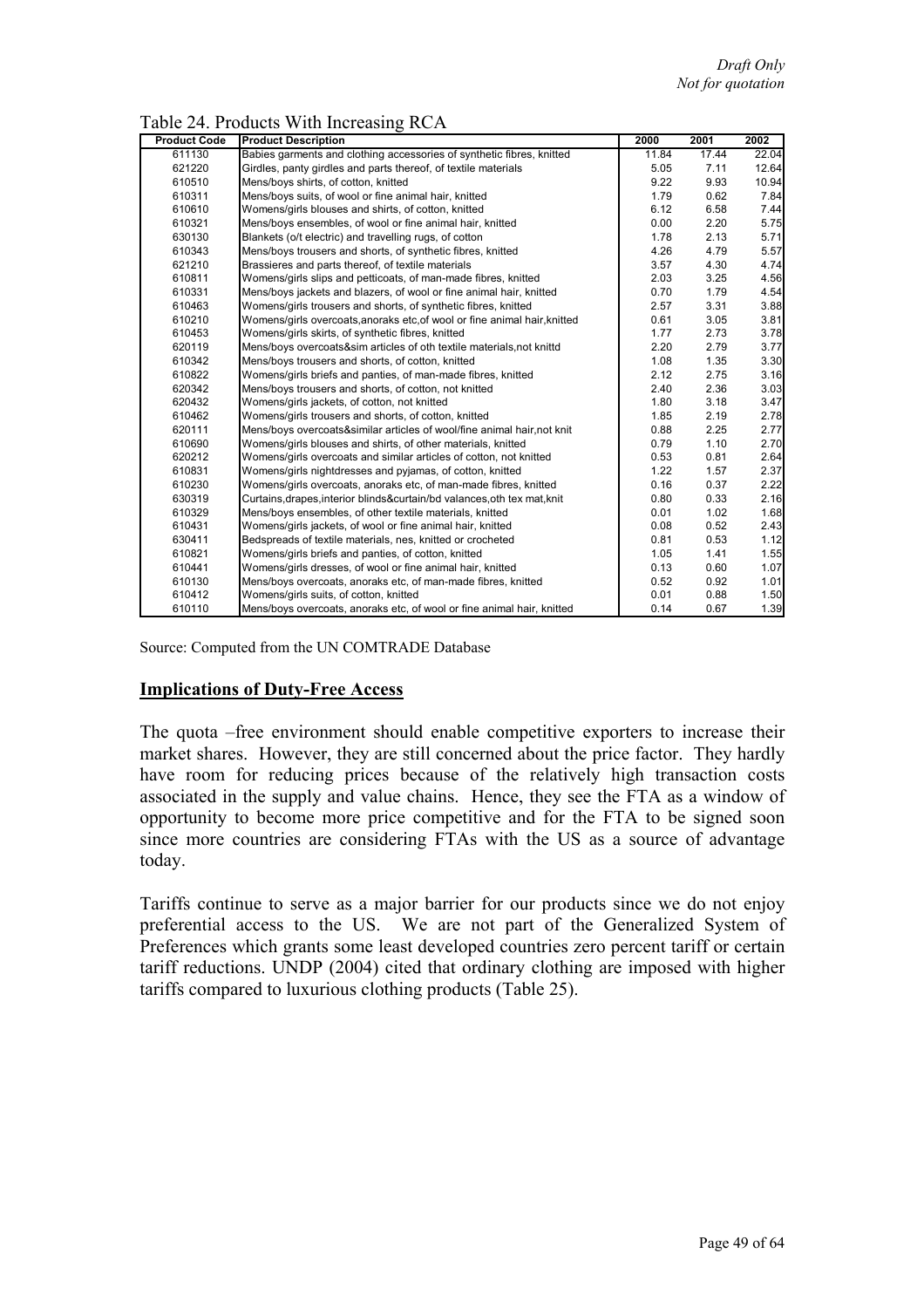| Product                         | <b>Tariff Number</b> | <b>2003 Tariff Rate</b> |
|---------------------------------|----------------------|-------------------------|
| Acrylic Sweater                 | 61103030             | $32.2\%$                |
| Cashmere Sweater                | 61101210             | $4.4\%$                 |
| Men's Suit, Polyester/Wool      | 62031115             | 27.5%                   |
| Blend                           |                      |                         |
| Men's Suit, Silk/Wool Blend     | 62031220             | 7.5%                    |
| Linen Tablecloth                | 63025210             | $11.4\%$                |
| Polyester Tablecloth            | 63025300             | $5.6\%$                 |
| Men's or boy's overcoats, of    | 61011000             | 16%                     |
| wool or fine animal hair        |                      |                         |
| Men's or boys' overcoats,       | 61012000             | 15.9%                   |
| knitted of cotton               |                      |                         |
| Women's or girls'<br>trousers,  | 61046220             | 14.9%                   |
| knitted or crocheted, of cotton |                      |                         |
| Women's or girls' trousers,     | 61044320             | 16%                     |
| crocheted,<br>knitted or<br>of  |                      |                         |
| synthetic fibers                |                      |                         |

Table 25. Comparative Tariff Structure of Cheap vis-a-vis Luxurious Products

Source: UNDP (2004); list expanded by the author using the US Tariff Database

Under MFN rates, garments are subject to a range of tariffs, 0.7% for raw materials, 5.3% for yarns, 11.9% for clothing. The overall average rate for textile and clothing is 9%.

Eliminating tariffs can bring down the import price and make consumers benefit from lower prices. However, there are concerns that such advantage can be short term only if Thailand eventually enjoys the same status. Currently, the Philippine FOB prices in the US are 17-32 percent higher than Thailand's prices.<sup>22</sup> China can likewise bring down FOB prices due to its labor cost advantage. The relatively high cost of labor has been identified as a major reason for the higher FOB prices of Philippine garments. Labor cost accounts for an average of 27 percent of manufacturing cost for the garment sector. This is higher than Thailand's 22 percent or Mexico's 19 percent and Indonesia's 5 percent. Labor cost in the Philippines is US\$1.4 per hour compared to Indonesia's US\$0.24 and India's US\$0.71. In the end, however, it still benefits our exporters if duty-free access can be enjoyed. For those engaged in full package supply including delivering goods at landed duty prices, the savings derived from the duty-free access can be used to improve services to the buyers or even create new services for them.

Consider brassieres $^{23}$ . The volume of Philippine brassiere exports to the US increased by 7.6% in 2003 under a quota-free regime for this product. Other suppliers which enjoyed growth in volume were Thailand, Indonesia, and Sri Lanka (ranked). Our landed duty-paid price per dozen in the first half of 2003 was US\$34.89 compared to Thailand's US\$39.33 or Sri Lanka's US\$80.11. *If the duties are removed under a free trade regime, the Philippine's landed duty-paid value would be around US\$28, lower than China's US\$32.6.* Sri Lanka's high import price is due more to the fact that it has already found a niche in high end products. If Thailand is able to enjoy duty-free access, Thailand can directly compete with the Philippines, especially if its currency depreciates at a faster rate than the Philippine peso. Or even if the

 $\overline{a}$ 

<sup>&</sup>lt;sup>22</sup> Based on US data of imports of apparel.

<sup>&</sup>lt;sup>23</sup> Based on position paper of the American Footwear and Apparel Association. 2004.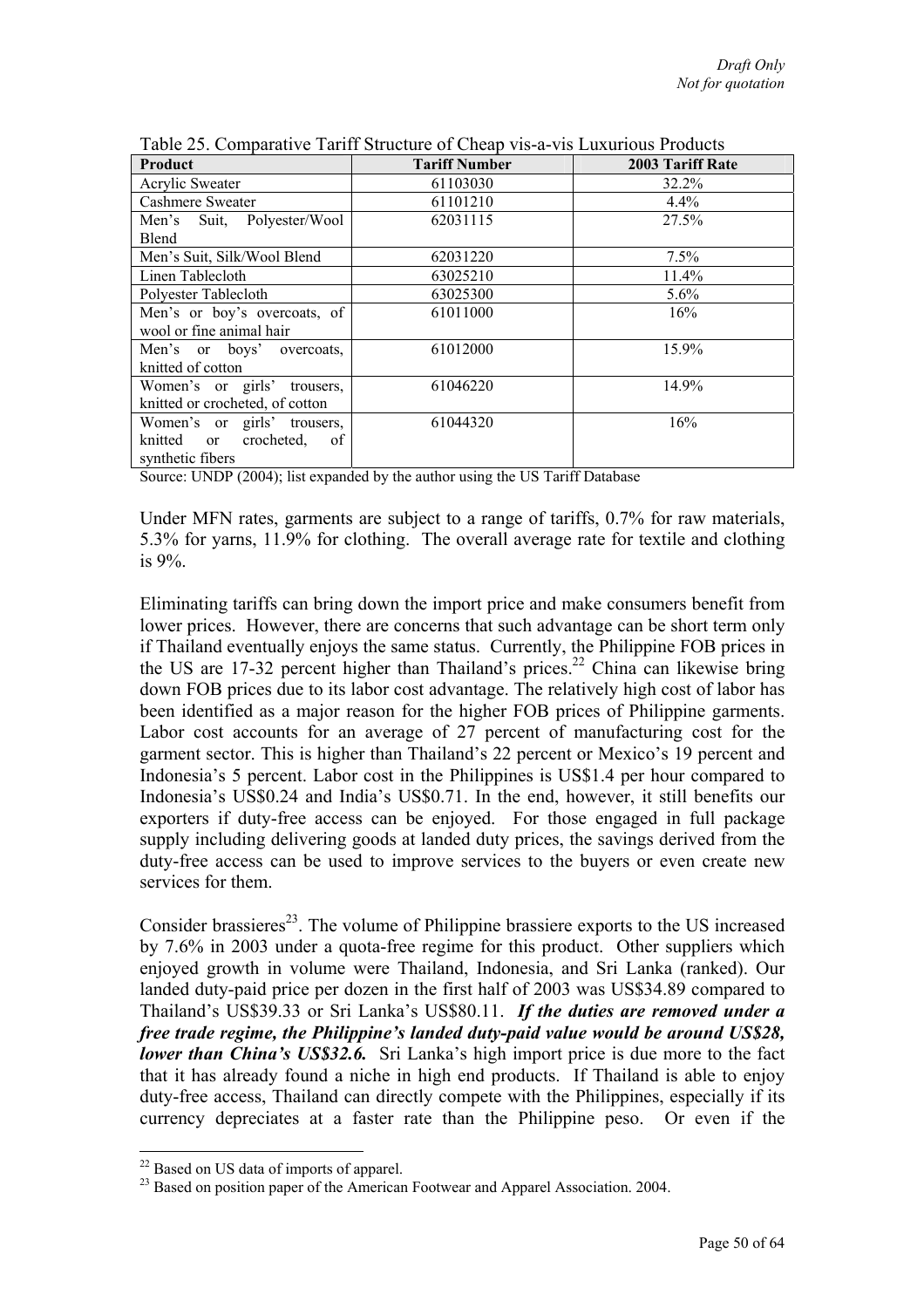Philippines gets ahead in signing the FTA with the US, the benefits can be eroded if Thailand competes by reducing FOB prices through more efficient logistics and lower costs of doing business.

Using point of sale is more relevant because it reveals whether our products are competitive or not at the retail stores. Using brassieres as the example, the table below shows that removing tariffs truly enhances our chances of becoming more competitive.

|                               | Phil          | Thai             | China            | Indo      |
|-------------------------------|---------------|------------------|------------------|-----------|
| <b>FOB</b>                    | US\$31.73     | <b>US\$35.76</b> | <b>US\$29.62</b> | US\$36.09 |
| Tariff                        | 10%           | 10%              | 10%              | 10%       |
| <b>Landed Duty Paid Value</b> | 34.89         | 39.33            | 32.57            | 39.69     |
| 35-50%<br>Mark-up             | $47.1 - 52.3$ | 53.1-58.9        | 43.9-48.9        | 53.9-59.5 |
| Sales tax                     | 5%            | $5\%$            | 5%               | $5\%$     |
| <b>Store Price</b>            | 49.4-54.9     | 55.7-54.9        | 46.2-54.9        | 56.2-54.9 |

**Table 26a. Comparison of Indicative Store Prices for Brassieres (2003)** 

\*average FOB prices are used. Note that some brassiere products are top selling items because of the product differentiation – mostly based on design.

|                               | Phil          | Thai             | China            | Indo      |
|-------------------------------|---------------|------------------|------------------|-----------|
| <b>FOB</b>                    | US\$31.73     | <b>US\$35.76</b> | <b>US\$29.62</b> | US\$36.09 |
| <b>Landed Duty Paid Value</b> | 34.89         | 39.33            | 32.57            | 39.69     |
| 35-50%<br>Mark-up             | $47.1 - 52.3$ | 53.1-58.9        | 43.9-48.9        | 53.9-59.5 |
| Sales tax                     | $5\%$         | $5\%$            | $5\%$            | $5\%$     |
| <b>Store Price</b>            | 42.8-47.6     | 53.1-58.9        | 43.9-48.9        | 53.6-59.5 |

## **Table 26b. Comparison of Indicative Store Prices for Brassieres (2003)**

\*average FOB prices are used. Note that some brassiere products are top selling items because of the product differentiation – mostly based on design.

Sources: Basic data from the USITC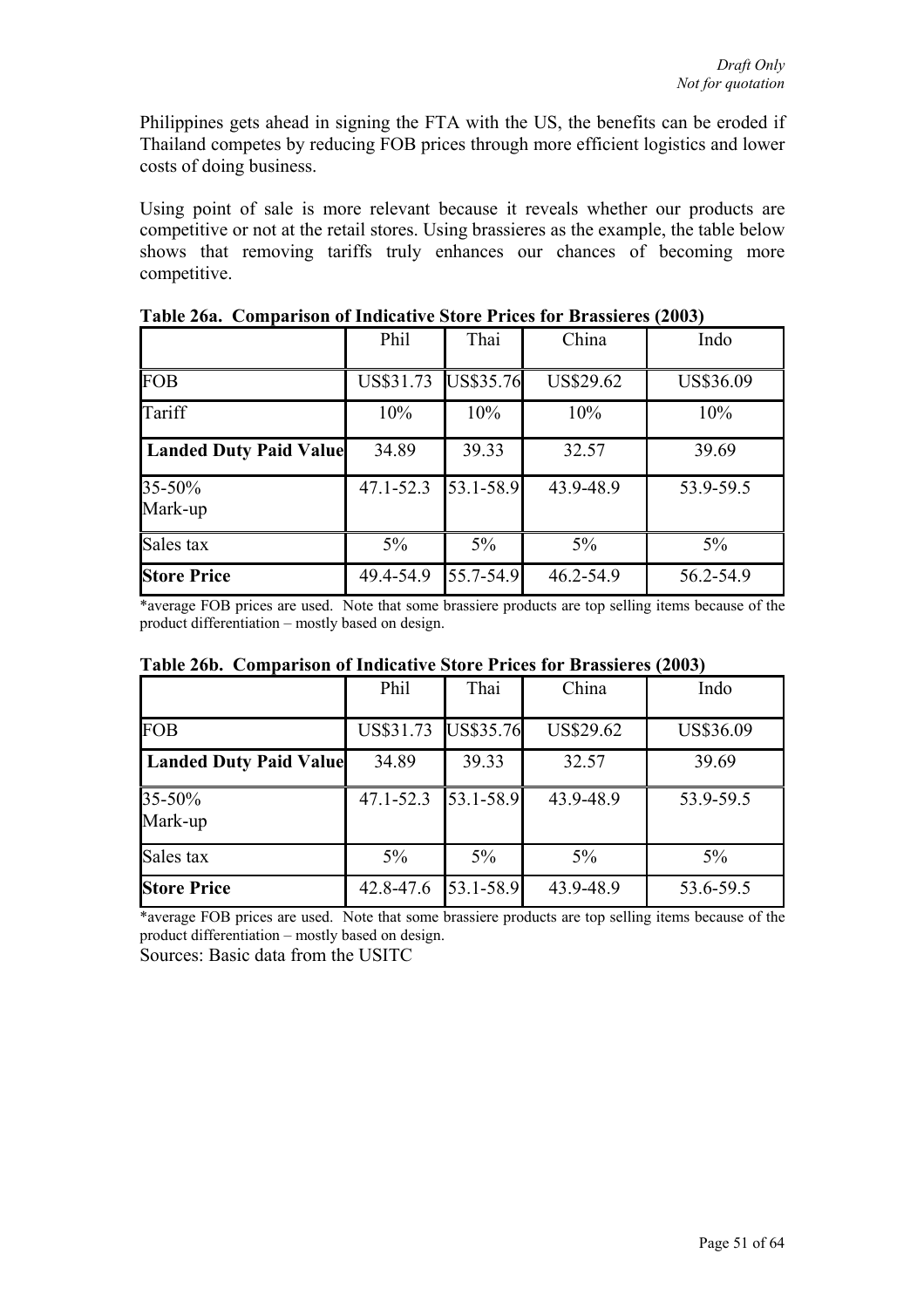Consider T-shirts produced by the Philippines and sold at stores such as JC Penny and May Department Stores which will become more competitive if duties are removed (Table 27).

|                            | Table 27. Indicative Point of Sale Price With and Without Tariffs<br><b>With Tariffs</b> | <b>W/O</b> Tariffs       |                    |
|----------------------------|------------------------------------------------------------------------------------------|--------------------------|--------------------|
| FOB                        | <b>US\$40</b>                                                                            | <b>FOB</b>               | <b>US\$40</b>      |
| Tariff                     | $x\;1.70$                                                                                | Tariff                   | X                  |
| Landed Duty Paid = $$46.8$ |                                                                                          | Landed Duty Paid $= $40$ |                    |
| 35-50%<br>Mark-up          | $x 1.35 - 1.50$                                                                          | $35 - 50\%$<br>Mark-up   | $x 1.35 - 1.50$    |
|                            | US\$63.2-70.2                                                                            |                          | $US$54-60$         |
| Sales tax                  | x 1.05                                                                                   | Sales tax                | x 1.05             |
| <b>Store Price</b>         | US\$66.4-73.7                                                                            | <b>Store Price</b>       | <b>US\$56.7-63</b> |

Sources: FOB and tariff data from USITC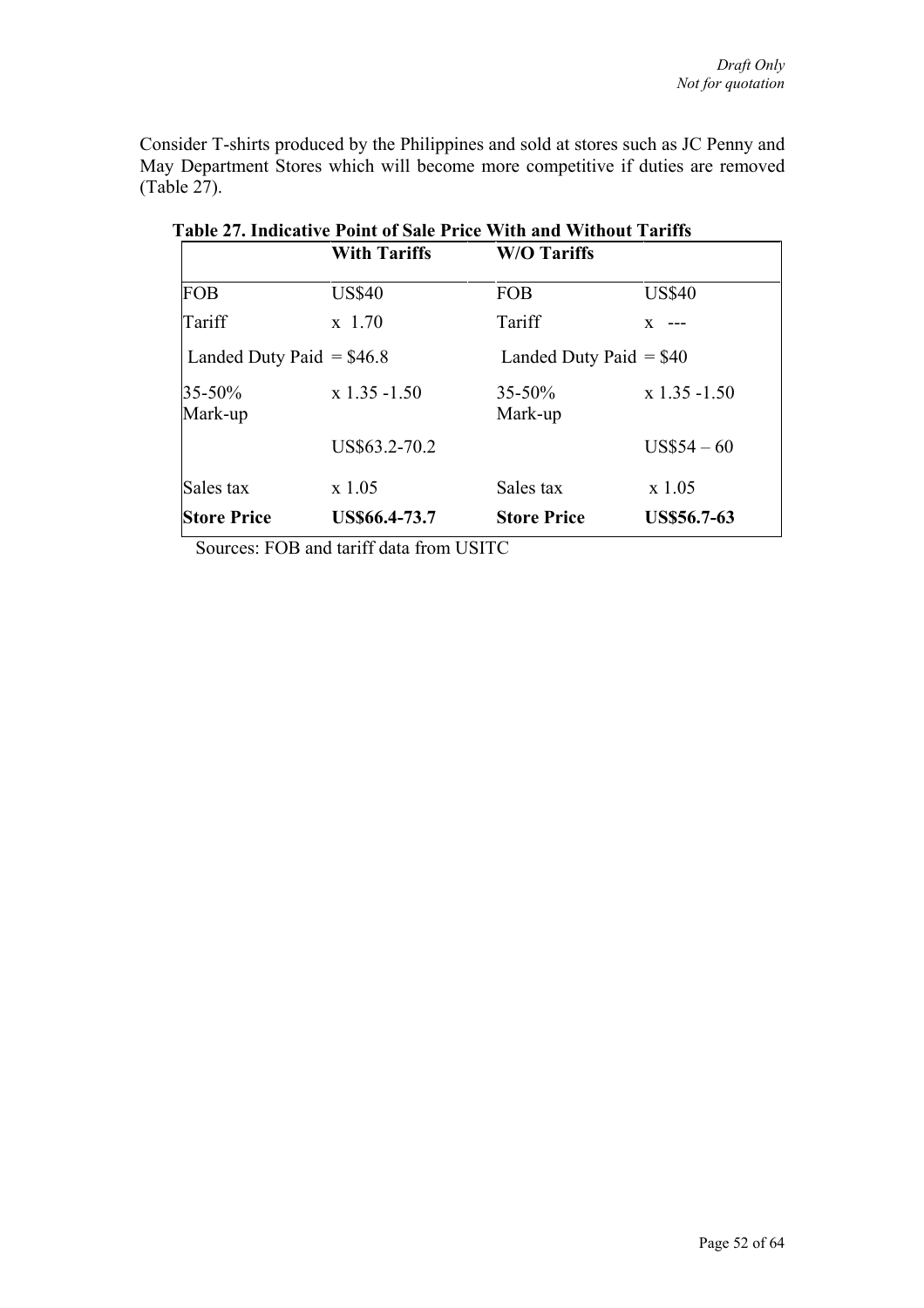### **Issues for the Negotiating Panel**

## **Pursue more liberal Rules of Origin (ROOs)**

Negotiating for a free trade with the US will require an assessment or evaluation of the issues related to rules of origin (ROOs) for the garments industry. The first step is to examine the nature of the free trade agreements signed by the US with other countries. This exercise will enable us to identify the most likely negotiating stance of the US as regards ROOs for garments.

What's the rationale for ROOs? These ROOs are intended to prevent trade deflection or transshipments (to ensure that substantial transformation has taken place in the partner country) and support trade measures such as quantitative restrictions and antidumping and countervailing duties and safeguard measures as well as for requirements relating to origin marking, public procurement and for statistical purposes (Brenton, 2004). ROOs can be restrictive or liberal depending on the objectives of the major trading partner. In most cases, however, the ROOs are manipulated to protect domestic industries such cotton and textile by increasing the cost of production of the preferential partner through complex ways of complying with the rules and changes in the production that will lead to higher costs of inputs.

In the case of garments, a preferential partner that has an efficient integrated textile and garments industry will find it relatively easier to comply with ROOs that require intermediate inputs to be locally sourced. However, those who do not have integrated industries and have resorted to regional sourcing of supplies (based also on the arrangements with the buyers) will usually find it harder to comply with the rules.

There is no single standard ROO used worldwide. The US, for instance, has used a combination of the three methods, namely: (i) change of tariff classification (ii) value added (iii) specific manufacturing *process*.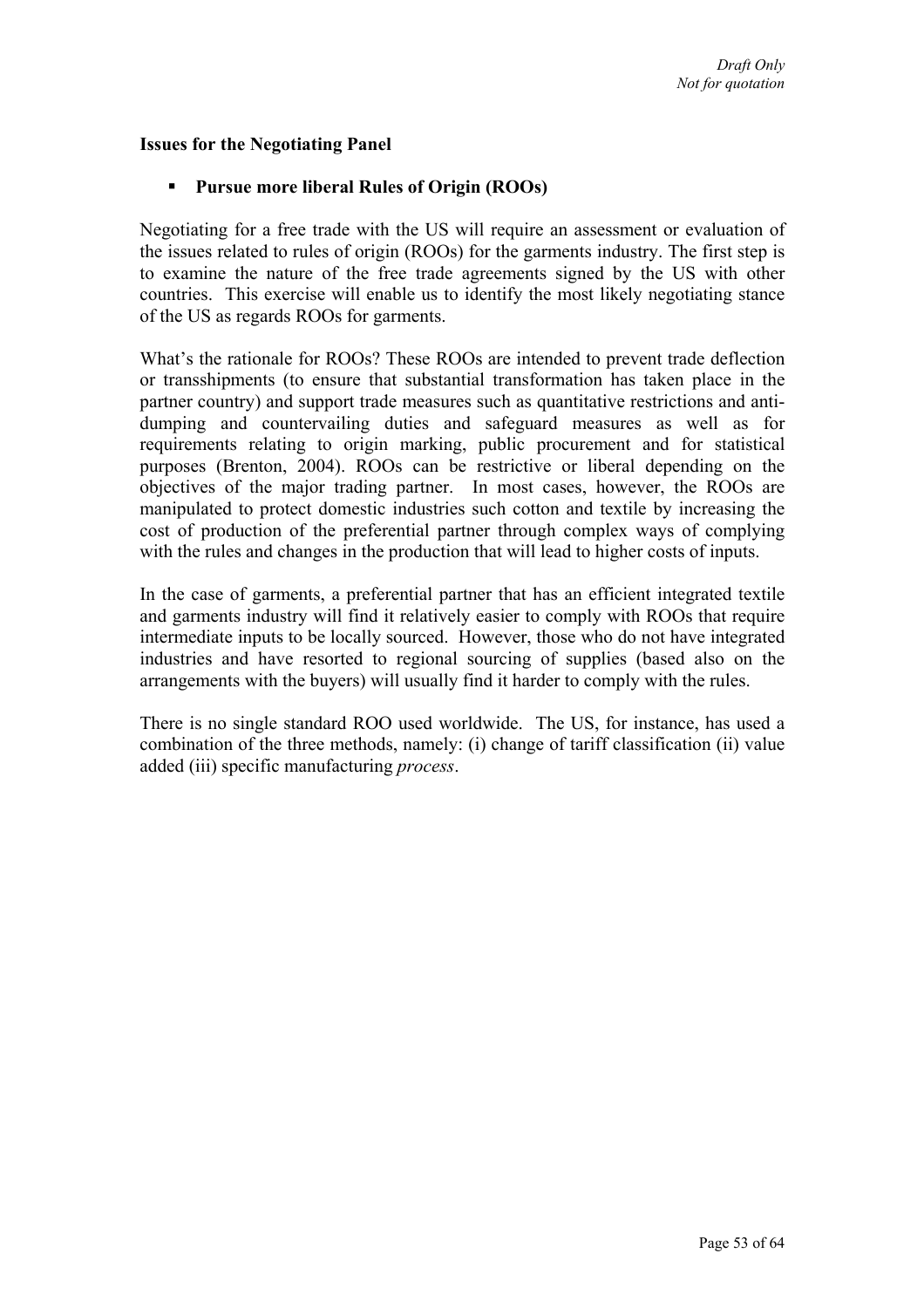|                                | <b>CTC</b> | Value-<br>Added     | <b>Specific</b><br><b>Manufacturing</b><br>process | <b>Cumulation</b> | <b>Tolerance</b> | <b>Absorption</b> |
|--------------------------------|------------|---------------------|----------------------------------------------------|-------------------|------------------|-------------------|
|                                |            | Domestic<br>Content |                                                    |                   |                  |                   |
| <b>AMERICAS</b><br>and with US |            |                     |                                                    |                   |                  |                   |
| <b>NAFTA</b>                   | <b>Yes</b> | Yes<br>(60%)        | Yes                                                | <b>Bilateral</b>  | Yes 7%           | Yes               |
| Canada-Chile                   | Yes        | Yes(35%)            | Yes                                                | Bilateral         | Yes 9%           | Yes               |
| US-Israel                      |            | Yes(35%)            |                                                    | <b>Bilateral</b>  | ΝA               | Yes               |
| ASIA/PACIFIC                   |            |                     |                                                    |                   |                  |                   |
| AFTA                           | Yes        | Yes- 60%            |                                                    | Full              | NA               |                   |
| <b>ANZERTA</b>                 | Yes        | Yes-50%             |                                                    | Full              | ΝA               |                   |
| Singapore-<br>Japan            | Yes        | $Yes -$<br>60%      | Yes                                                | <b>Bilateral</b>  | Yes              | No.               |
| Singapore-NZ                   |            | $Yes -$<br>40%      |                                                    | <b>Bilateral</b>  | <b>NA</b>        |                   |
| Singapore-US                   | Yes        | $Yes -$<br>55%      | Yes                                                | Bilateral         | Yes 10%          | No                |

Table 28. Summary of ROOs From Different Agreements

Sources: Brenton P. (2004); updated by author to include US-Chile, US-Jordan and AGOA.

The FTAs of the US usually have provisions on tolerance (*De Minimis)*. Such rules allow a certain percentage of non-originating materials to be used without affecting the origin of the final product. It should be noted that this rule applies to the change of tariff heading and the specific manufacturing rules but does not affect the value added rules. Thus, the tolerance rule can act to make it easier for products with nonoriginating inputs to qualify for preferences under the change of tariff heading and specific manufacturing process rules. However, they seldom adopt the absorption principle, which provides that parts or materials which have acquired originating status by satisfying the relevant rules of origin for that product can be treated as being of domestic origin in any further processing and transformation. In other words any non-originating materials are no longer taken into account when assessing the nature of further operations.

An examination of the various FTAs of the US would reveal the restrictiveness of the ROOs to qualify for duty-free treatment for countries that do not have efficient textile industries to support them (Table 27). Note that the NAFTA is the basic point of reference for all other FTAs of the US.

The ROO is yarn-forward (Yarn used in apparel must originate within the preferential partners) and fabric –forward (Fiber must originate within the preferential partners). Except for US-Jordan and US-Israel, the rest of the FTAs require complex rules that represent a combination of local value content, change in tariff classification and specific manufacturing processes. However, the provisions on tariff preference levels allow for some degree of tolerance. Exceptions to this basic rule are intended to give producers flexibility to import product where needed. Under the TPLs, yarn, fabric and apparel that is made in the partner country, say Philippines, but that does not meet the stricter ROOs content requirements, can be eligible for preferential duty treatment up to an agreed annual levels.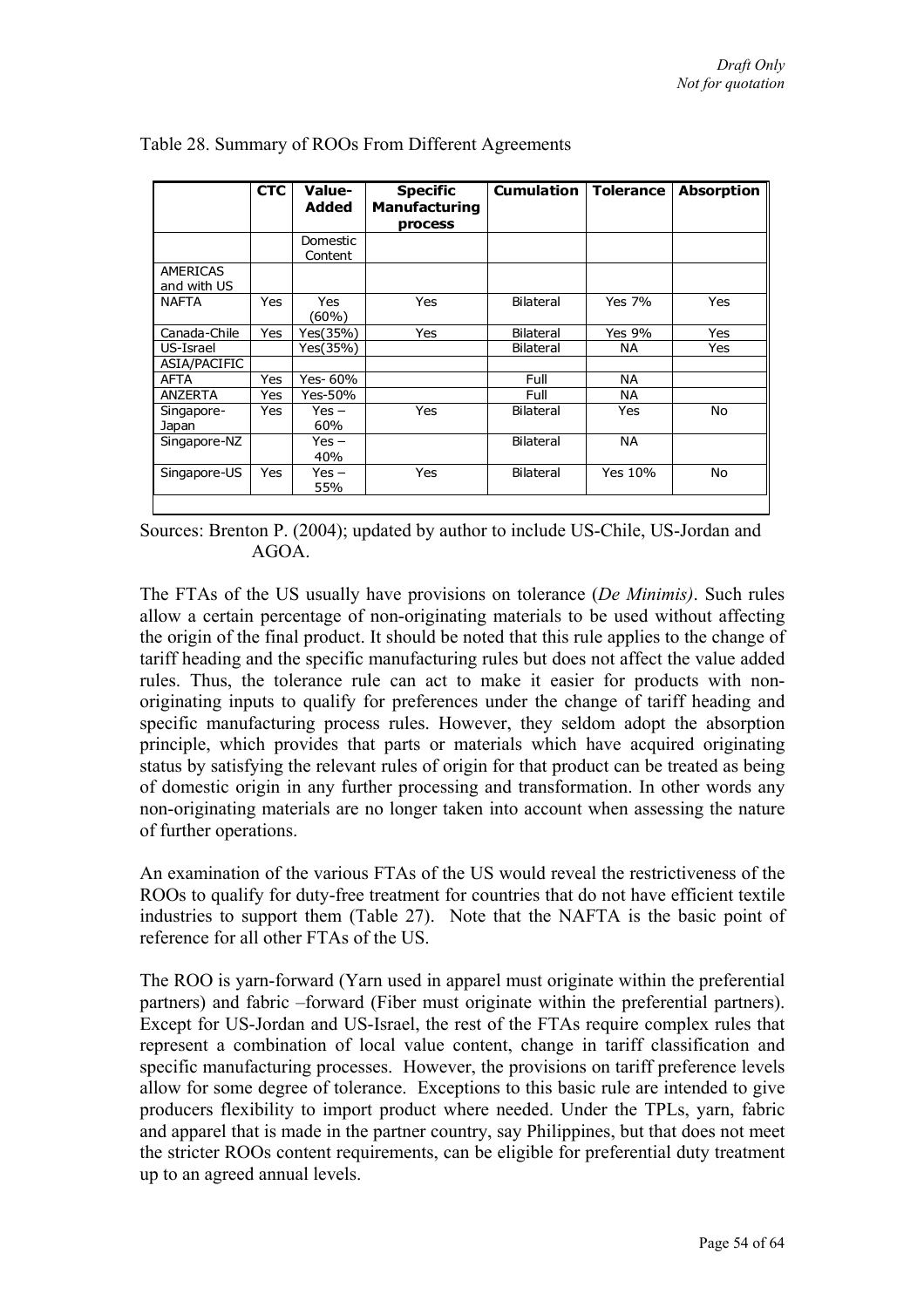|  |  | <b>Table 29. Preferential Trade Agreements</b> |
|--|--|------------------------------------------------|
|--|--|------------------------------------------------|

| <b>Trade Agreements</b> | <b>Key Features</b>                                                                                                                                                                                                                                                                                                                                                                                                                                                 |
|-------------------------|---------------------------------------------------------------------------------------------------------------------------------------------------------------------------------------------------------------------------------------------------------------------------------------------------------------------------------------------------------------------------------------------------------------------------------------------------------------------|
| North American Free     | Basic Rule of origin for apparel: varn-forward, (Yarn used in apparel must originate within a NAFTA country in order to enjoy the full benefits                                                                                                                                                                                                                                                                                                                     |
| Trade Area (NAFTA)      | of the agreement) with the following exceptions:                                                                                                                                                                                                                                                                                                                                                                                                                    |
|                         |                                                                                                                                                                                                                                                                                                                                                                                                                                                                     |
|                         | Man-made fiber sweaters are under a fiber-forward (Fiber must originate within a NAFTA country) rule between the United States and<br>Mexico;                                                                                                                                                                                                                                                                                                                       |
|                         | Apparel made from fabrics in short supply in North America (Harris tweed, velveteen, fine wale corduroy and others) are under a single                                                                                                                                                                                                                                                                                                                              |
|                         | substantial transformation rule of origin; (Apparel must be cut or knit to shape and sewn, or otherwise assembled in a NAFTA country).                                                                                                                                                                                                                                                                                                                              |
|                         | Men's dress shirts made from certain specific cotton and cotton and man-made fiber blend fabrics are under a single substantial<br>transformation rule of origin;                                                                                                                                                                                                                                                                                                   |
|                         | Nightwear and women's underwear made from fine count cotton knit fabric (greater than 100 metric) are under a single substantial<br>transformation rule of origin.                                                                                                                                                                                                                                                                                                  |
|                         | Brassieres are under a single substantial transformation rule; and                                                                                                                                                                                                                                                                                                                                                                                                  |
|                         | Silk and linen apparel are under a single substantial transformation rule.                                                                                                                                                                                                                                                                                                                                                                                          |
|                         |                                                                                                                                                                                                                                                                                                                                                                                                                                                                     |
|                         | In addition, linings are to be of NAFTA origin from the fabric stage forward for tailored clothing and coats.                                                                                                                                                                                                                                                                                                                                                       |
|                         | For textile and clothing firms that comply with the rules of origin, restrictive quotas on originating goods will be eliminated immediately. A<br>schedule for elimination is provided for the remaining quotas on non-originating products. Specific products that do not meet NAFTA rules of<br>origin can still qualify for preferential treatment up to a specified import level or "tariff preference level" which is negotiated among the three<br>countries. |
|                         | Even before NAFTA, Mexico had already enjoyed favorable access to the US market. About 45% of Mexico's exports to the US are under the<br><i>maquiladora</i> program under which duty is paid only on the value added to the assembly of US inputs into finished products, which averages 2%.<br>Another 27% enters duty-free because the duty is either MFN zero or GSP free.                                                                                      |
| Caribbean Basin         | The Caribbean Basin Economic Recovery Act of 1983 (CBERA) was institutionalized. The significance of the policy lies in the member countries'                                                                                                                                                                                                                                                                                                                       |
| Initiative (CBI)        | granting of preferential access to the United States in exchange for US economic assistance, Caribbean Basin country self-help efforts, and                                                                                                                                                                                                                                                                                                                         |
|                         | deduction on US taxes, and governments and trading partners support functions. CBERA's goal was harnessed by the implementation of the                                                                                                                                                                                                                                                                                                                              |
|                         | Caribbean Basin Economic Recovery Expansion Act of 1990 (CBERA Expansion Act) that calls for the permanent and continued support for                                                                                                                                                                                                                                                                                                                                |
|                         | growth and diversification of Caribbean Basin economies. Finally, the US-Caribbean Trade Partnership Act of 2000 (CBTPA) permitted the duty-                                                                                                                                                                                                                                                                                                                        |
|                         | free and quota-free entry into the United States of apparel manufactured in eligible CBI countries from US yarns and fabrics.                                                                                                                                                                                                                                                                                                                                       |
| African Growth and      | Lifts all existing quotas on textiles and apparel products from sub-Saharan Africa                                                                                                                                                                                                                                                                                                                                                                                  |
| Opportunities Act       | Five types of textiles and apparel products imported from eligible Sub-Saharan African countries can enter the US duty-free and quota<br>$\blacksquare$                                                                                                                                                                                                                                                                                                             |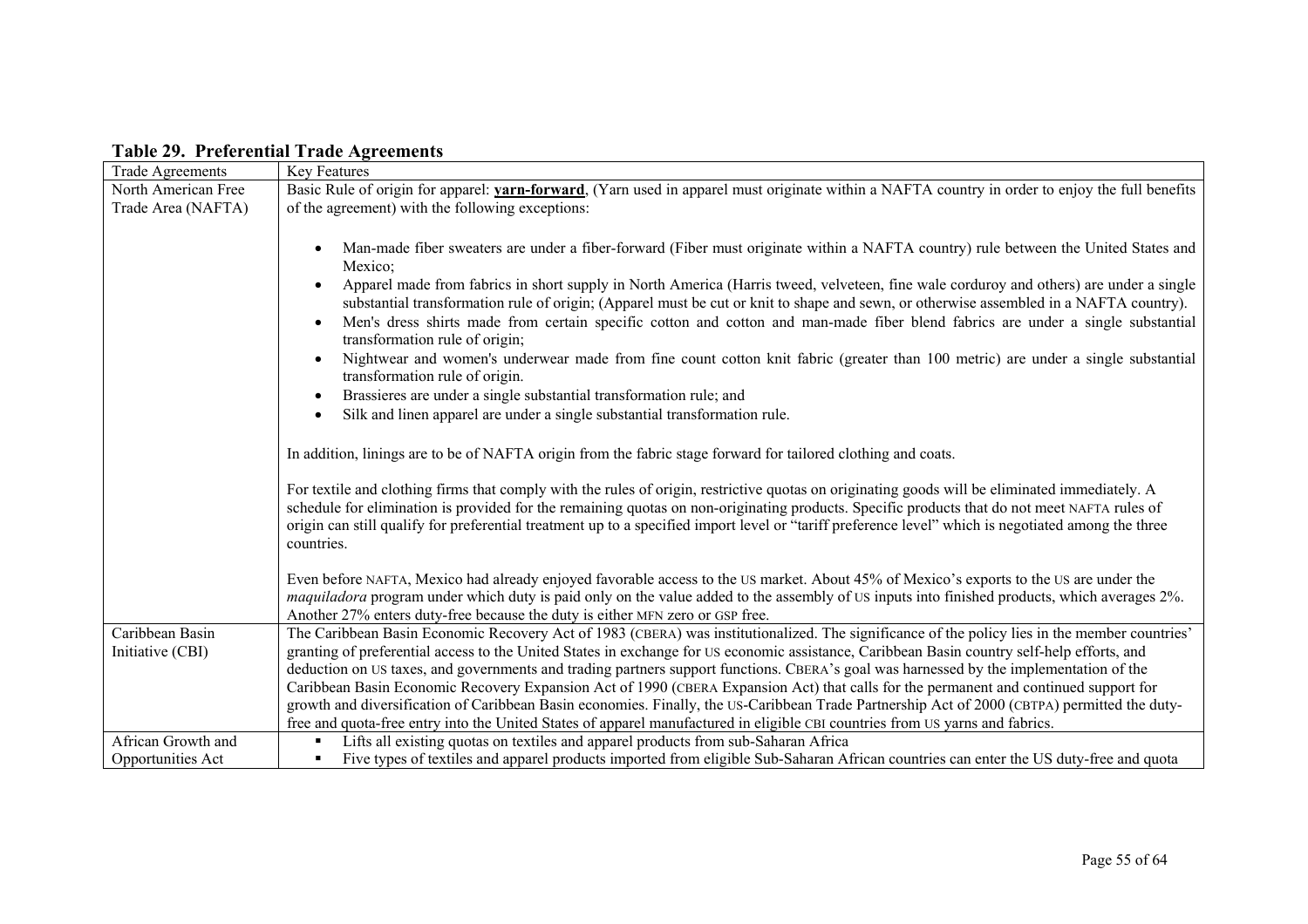| (AGOA)       | free. The rules origin for apparel include:                                                                                                                                                                                                                                                                                                                                                                                                                                                                                                                                                  |
|--------------|----------------------------------------------------------------------------------------------------------------------------------------------------------------------------------------------------------------------------------------------------------------------------------------------------------------------------------------------------------------------------------------------------------------------------------------------------------------------------------------------------------------------------------------------------------------------------------------------|
|              | *unrestricted access on apparel assembled from US formed and cut fabric from US yarn                                                                                                                                                                                                                                                                                                                                                                                                                                                                                                         |
|              | *unrestricted access on apparel assembled and further processed from US formed and cut fabric from US yarn                                                                                                                                                                                                                                                                                                                                                                                                                                                                                   |
|              | *unrestricted access on apparel cut and assembled from US fabric from US yarn and thread                                                                                                                                                                                                                                                                                                                                                                                                                                                                                                     |
|              | *tariff rate that grows from 1.5to 3.5percent of total US apparel imports for apparel assembled from regional fabric from US or African yarn                                                                                                                                                                                                                                                                                                                                                                                                                                                 |
|              | *unrestricted for four years but exports counted against the 1.5 to 3.5 percent caps specified above for apparel assembled in a lesser developed                                                                                                                                                                                                                                                                                                                                                                                                                                             |
|              | country using foreign fabric or yarn                                                                                                                                                                                                                                                                                                                                                                                                                                                                                                                                                         |
|              | *unrestricted for cashmere sweaters, knit to shape and for Merino wool sweaters, knit to shape with fibers 18.5 microns or finer                                                                                                                                                                                                                                                                                                                                                                                                                                                             |
| US-Singapore | Textiles and apparel products may qualify as originating goods under US-SFTA if they meet the requirements as specified in the Agreement. The<br>duty rate for this merchandise will be identified in the special column. Although there are differences, these requirements are similar to the<br>NAFTA.                                                                                                                                                                                                                                                                                    |
|              | Below is a summary of the type of processes required for some of the more basic products to be considered eligible for US-SFTA. There are<br>exceptions even to these requirements, depending on the specific type of product.                                                                                                                                                                                                                                                                                                                                                               |
|              | a) Yarn – generally, fiber must originate in Singapore or U.S., in order to qualify for US-SFTA treatment.                                                                                                                                                                                                                                                                                                                                                                                                                                                                                   |
|              | Fabric – generally, yarn must originate in Singapore or U.S., in order to qualify for US-SFTA treatment. Cotton and man-made knit fabric<br>b)<br>are under fiber forward rules.                                                                                                                                                                                                                                                                                                                                                                                                             |
|              | Apparel – generally, yarn must originate in Singapore or U.S., in order to qualify for US-SFTA treatment.<br>C)                                                                                                                                                                                                                                                                                                                                                                                                                                                                              |
|              | <b>US-SFTA Qualifying Based on Tariff Preference Levels (TPL)</b>                                                                                                                                                                                                                                                                                                                                                                                                                                                                                                                            |
|              | TPLs have been established for certain apparel products, of cotton and man-made fibers to allow entry under a reduced duty rate up to a specific<br>quantity of goods that are not originating goods. These goods are both cut (or knit to shape) and sewn or otherwise assembled in Singapore from<br>fabric or yarn produced or obtained outside the territory of one of the Parties. Once that quantity is reached, the product is dutiable at the column<br>1 rate and the merchandise processing fee (MPF) is due. These are contained in the U.S. Note 13, Subchapter X of Chapter 99. |
|              | A valid preferential Certificate of Origin/Eligibility (Certificate) is required whenever a TPL claim is made. This Certificate must be an original<br>and must be filed with the entry documents. This Certificate will contain a stamp by the Director General of Singaporean Customs in box 12 of<br>the form. The certificate will also contain a number in a standard visa format (i.e. 4SG123456) that must be reflected in column 34 of the CBP<br>Form 7501. For additional information see note QBT-2003-062 and 2003-063 dated December 30, 2003.                                  |
|              | For TPL goods, the Special Program Indicator (SPI) "SG" must be placed in front of the chapter 9910 HTS number when the entry is filed. In                                                                                                                                                                                                                                                                                                                                                                                                                                                   |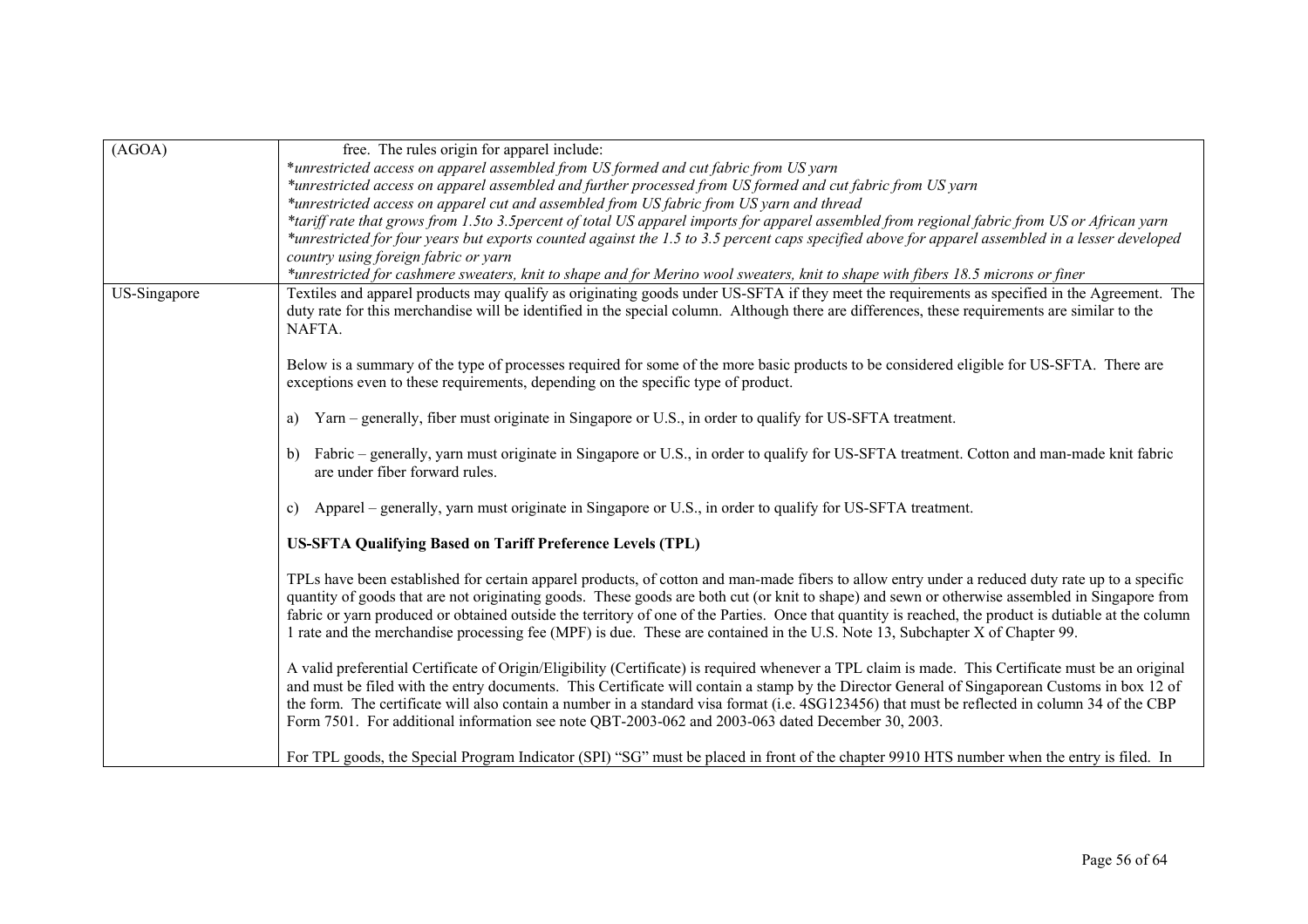|           | addition to the 9910 number, the appropriate Chapter 1-97 number must be shown. The applicable rates of duty are located in Annex II (C) of<br>USITC publication number 3651.                                                                                                                                                                                                                                                                                                                                                                                                                                                                                                                                                          |
|-----------|----------------------------------------------------------------------------------------------------------------------------------------------------------------------------------------------------------------------------------------------------------------------------------------------------------------------------------------------------------------------------------------------------------------------------------------------------------------------------------------------------------------------------------------------------------------------------------------------------------------------------------------------------------------------------------------------------------------------------------------|
| US-Moroco | "Yarn-Forward Rule of Origin<br>"Limited allowances for the use of yarn and fabric from a non-party under a Tariff Preference Level (TPL)<br>"But unlike NAFTA, the TPL in the Morocco FTA is temporary. It is set at an initial level of 30,000,000 square meters equivalent (sme) for the<br>first four years of the FTA and is reduced over the next six years and eliminated entirely after ten years. The TPL is equal to less than 1%<br>(0.08%) of total U.S. imports. After the TPL expires, all trade under the Morocco FTA must adhere to the yarn-forward rule of origin. U.S.<br>exporters also have the same TPL access to Morocco's market, allowing U.S. fabric and apparel exporters some flexibility in their inputs. |
|           | o Special allowance for the U.S. and Moroccan industry to use cotton fibers from least-developed sub-Saharan African countries, where those<br>fibers are normally required to originate in a Party. This provision is supported by the domestic cotton industry.                                                                                                                                                                                                                                                                                                                                                                                                                                                                      |
|           | <b>Reciprocal Market Access:</b>                                                                                                                                                                                                                                                                                                                                                                                                                                                                                                                                                                                                                                                                                                       |
|           | o The FTA provides fully reciprocal market access for U.S. producers. On a product-by-product basis, the U.S. and Morocco will adhere to the<br>same schedule for tariff elimination. If a U.S. tariff on any given product is eliminated immediately, Morocco's tariff on that same product is also<br>eliminated immediately.                                                                                                                                                                                                                                                                                                                                                                                                        |
|           | o For the majority of textile products, tariffs will be eliminated over six years. In addition, for selected items, the U.S. and Morocco will provide<br>duty free treatment to designated quantities of products, an innovation that enabled the United States to obtain reciprocal access to Morocco's<br>market.                                                                                                                                                                                                                                                                                                                                                                                                                    |
|           | A Special Textile Safeguard: Allows either party to re-impose MFN tariffs if imports from the other party damage domestic production. This<br>safeguard allows longer periods of relief than the textile safeguards of any other U.S. FTA.                                                                                                                                                                                                                                                                                                                                                                                                                                                                                             |
| US-Chile  | <b>US-CFTA Qualifying for Textiles and Apparel</b>                                                                                                                                                                                                                                                                                                                                                                                                                                                                                                                                                                                                                                                                                     |
|           | Textiles and apparel products may qualify as originating under US-CFTA if they meet the requirements as specified in the Agreement. The duty<br>rate for these goods will be identified in the "special" column. Although there are differences, these requirements are similar to the NAFTA.                                                                                                                                                                                                                                                                                                                                                                                                                                          |
|           | Below is a summary of the type of processes required for some of the more basic products in order for them to be considered eligible for US-<br>CFTA. There are exceptions even to these requirements, depending on the specific type of product it is.<br>a) Yarn – generally, fiber must originate in Chile or U.S. in order to qualify for preferential tariff treatment.                                                                                                                                                                                                                                                                                                                                                           |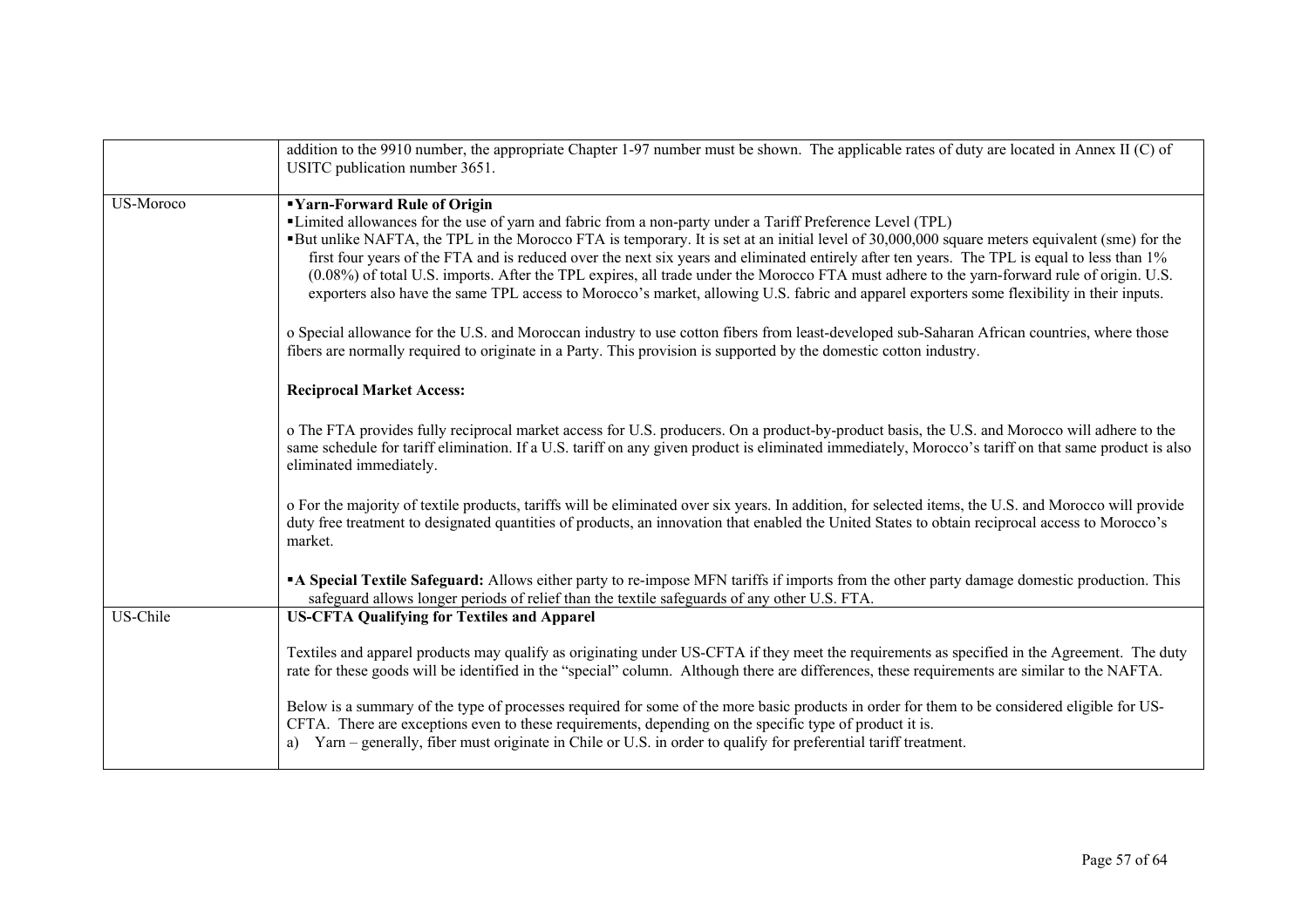|           | Fabric – generally, yarn must originate in Chile or U.S. to qualify for preferential tariff treatment. Cotton and man-made knit fabric are<br>b)<br>under fiber forward rules.                                                                                                                                                                                                                                                                                        |
|-----------|-----------------------------------------------------------------------------------------------------------------------------------------------------------------------------------------------------------------------------------------------------------------------------------------------------------------------------------------------------------------------------------------------------------------------------------------------------------------------|
|           | c) Apparel – generally, yarn must originate in Chile or U.S. in order to qualify for preferential tariff treatment.                                                                                                                                                                                                                                                                                                                                                   |
|           | <b>US-CFTA Qualifying Based on a Tariff Preference Level (TPL)</b>                                                                                                                                                                                                                                                                                                                                                                                                    |
|           | A TPL has been established for certain fabric goods of cotton and man-made fibers provided for in Chapters 52, 54, 55, 58 and 60 of the HTS.                                                                                                                                                                                                                                                                                                                          |
|           | In Chapters 52, 54 and 55 the TPL covers woven fabrics (Headings 5208 to 5212; 5407 and 5408; 5512 to 5516). These goods must be wholly<br>formed in Chile from yarn produced or obtained outside the territories of the Parties.                                                                                                                                                                                                                                     |
|           | For Chapters 58 and 60, these goods must be wholly formed in Chile from fibers or yarn produced or obtained outside the territories of the<br>Parties.                                                                                                                                                                                                                                                                                                                |
|           | In addition, a TPL was established for certain apparel of cotton and man made fibers. This TPL requires that the apparel must be both cut (or knit<br>to shape) and sewn or otherwise assembled in Chile from fabric or yarn produced or obtained outside the territory of one of the Parties.                                                                                                                                                                        |
| US-Israel | The free trade agreements (FTAs) with Israel and Jordan allow for the use of unlimited third-country yarn and fabric in apparel eligible for duty-<br>free treatment.                                                                                                                                                                                                                                                                                                 |
|           | "country of origin" requires that an article or material, not wholly the growth, product, or manufacture of a Party, be substantially transformed<br>into a new and different article of commerce, having a new name, character, of use, distinct from the article or material from which it was so<br>transformed.                                                                                                                                                   |
|           | 5. For purposes of determining the 35 percent domestic content requirement under this Agreement, the cost or value of materials which are used<br>in the production of an article in one Party, and which are products of the other Party, may be counted in an amount up to 15 percent of the<br>appraised value of the article. Such materials must in fact be products of the importing Party under the country of origin criteria set forth in this<br>Agreement. |
|           | 6. (a) For the purposes of this Agreement, the cost or value of materials produced in a Party includes:<br>(i) The manufacturer's actual cost for the materials,<br>(ii) When not included in the manufacturer's actual cost for the materials, the freight, insurance, packing, and all other costs incurred in<br>transporting the materials to the manufacturer's plant.                                                                                           |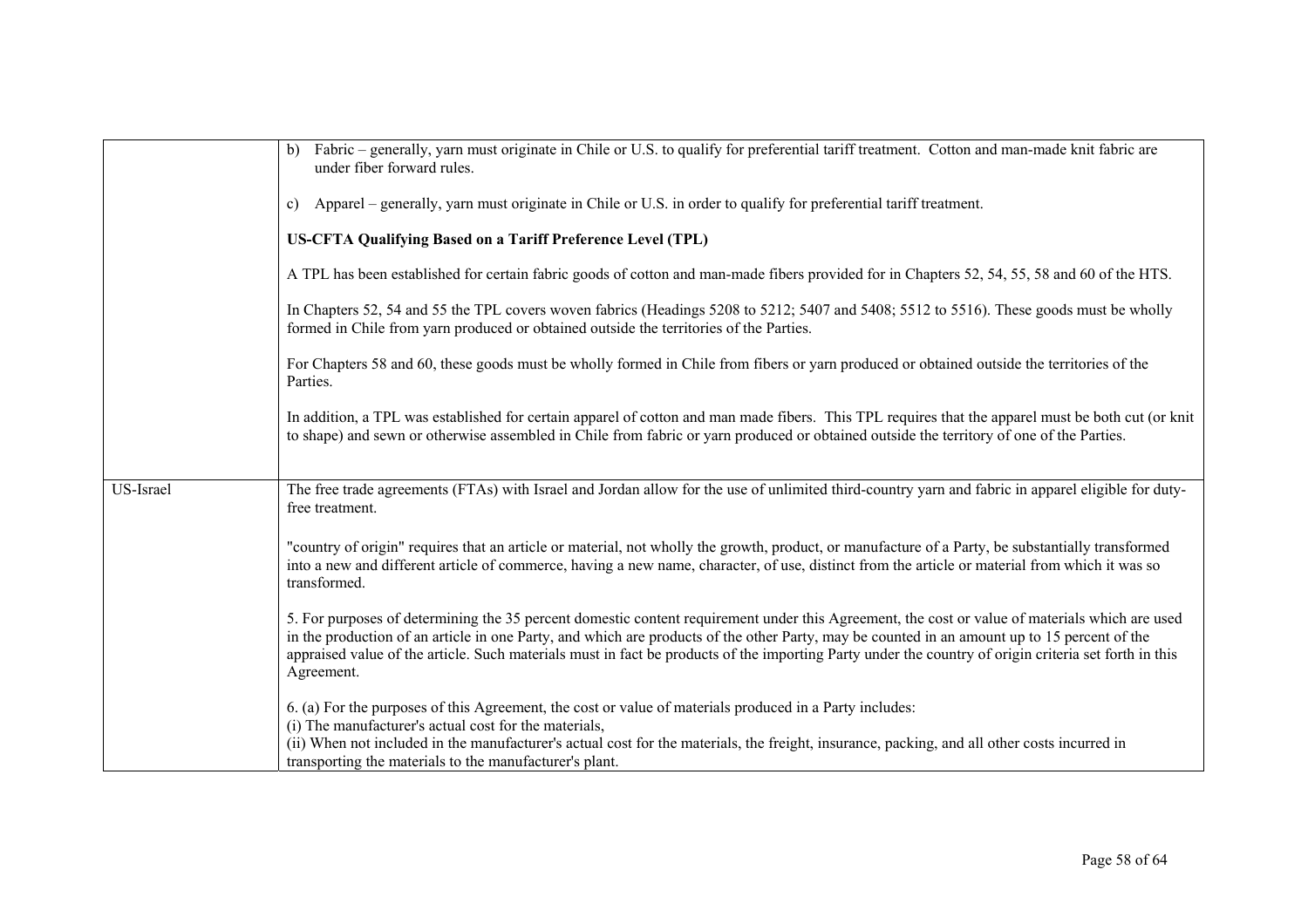| (iii) The actual cost of waste or spoilage (material list), less the value of recoverable scrap, and<br>(iv) Taxes and/or duties imposed on the materials by a Party, provided they are not remitted upon exportation. |
|------------------------------------------------------------------------------------------------------------------------------------------------------------------------------------------------------------------------|
| (b) Where a material is provided to the manufacturer without charge, or at less than fair market value, its cost or value shall be determined by                                                                       |
| computing the sum of:                                                                                                                                                                                                  |
| (i) All expenses incurred in the growth, production, or manufacture of the material, including general expenses;                                                                                                       |
| (ii) An amount for profit, and<br>(iii) Freight, insurance, packing, and all other costs incurred in transporting the material to the manufacturer's plant. If the pertinent information                               |
| needed to compute the cost or value of a material is not available, the appraising officer may ascertain or estimate the value thereof using all                                                                       |
| reasonable ways and means at his disposal.                                                                                                                                                                             |

Source: US International Trade Commission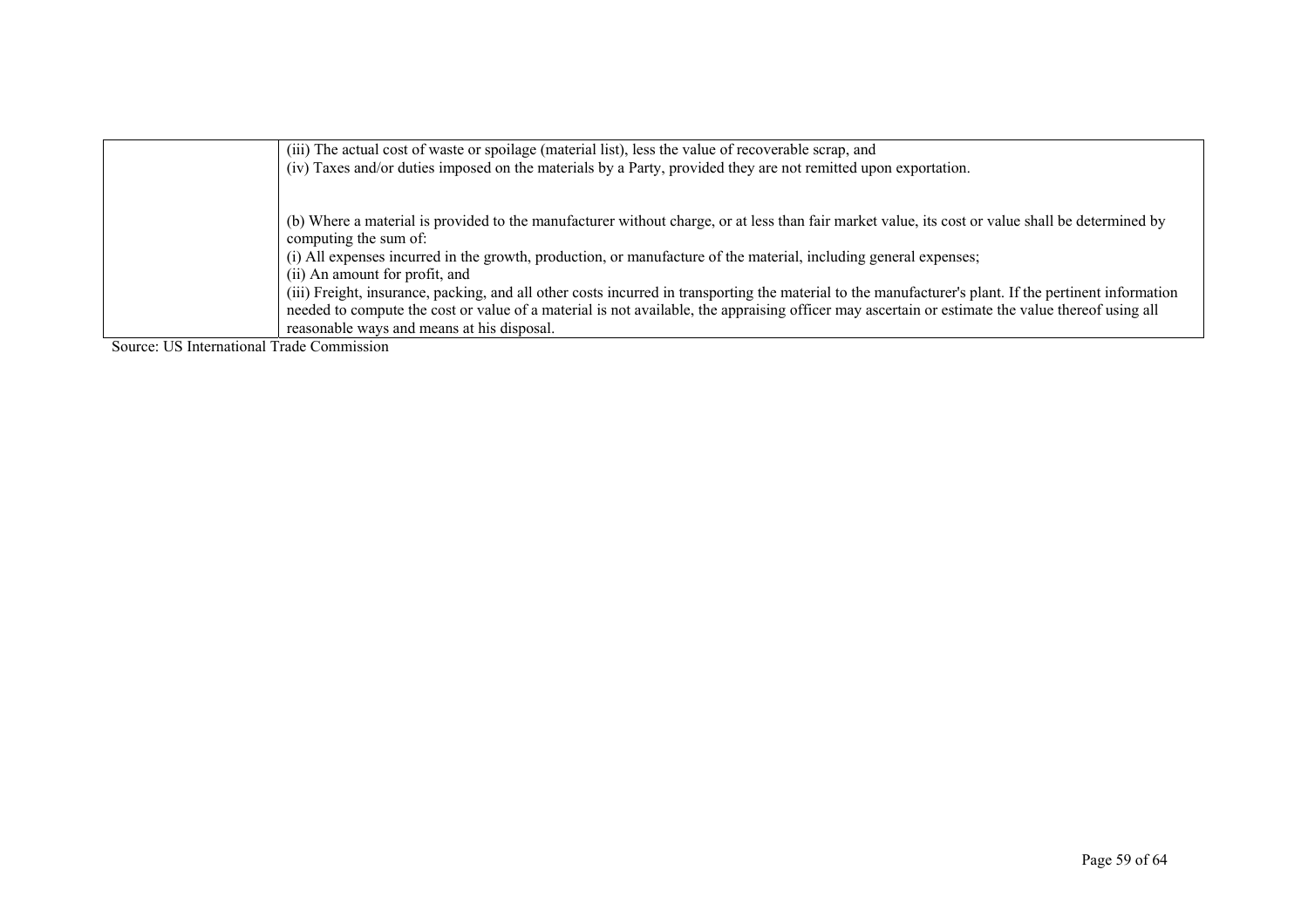Notice that the FTAs of the US are restrictive in the sense that they intend to protect the domestic cotton and textile industries. For the Philippines, meeting the yarnforward requirement for 100 percent duty-free access will not be easy to comply with given the state of our local textile industry.

However, we should seek to negotiate for liberal tariff preference levels should the US and Philippines conclude a yarn-forward rule. The Philippines should negotiate for more liberal rules of origin with the US, particularly in negotiating for the tariff preference levels for goods where the materials are sourced or obtained from outside the US and the Philippines. The transition period should allow the government and industry time to remove the institutional bottlenecks and to move up the value chain. This way, the relatively higher costs of manufacturing due to labor and infrastructure costs are compensated by the value created for the buyers and the differentiation made in the market. Such differentiation will allow the exporters to command higher prices for their product.

The mode should be as simple as possible. The CTC is the least burdensome in terms of administration and the easiest to implement among the three. A combination of the three modes can only lead to higher transaction costs for exporters since they will need to comply with complex rules instead of just one simple rule. This can likewise open up venues or opportunities for graft and corruption with customs officials. Local value content rule is applied as a single rule in the US-Israel and US-Jordan agreements. Proving local content rule requires a number of tasks to establish the origin of raw materials.

The government should continue to actively push ASEAN to form an FTA with the US rather than the US pursuing complex web of bilateral agreements with more countries. Such US-ASEAN FTA will also deepen regional integration among ASEAN economies.

To prepare for the negotiations, a more detailed study on the ROOs needs to be undertaken to determine the appropriate value content that the Philippines can meet and investigate further the issues related to using CTC and specific manufacturing processes as other criteria.

## *Trade Facilitation*

Apart from tariffs, the implementation of the Customs Trade Partnership Against Terrorism (C-TPAT) wherein the Philippines customs and port facilities do not have the technology to conform with the port security initiatives facilitating efficient security check and faster release of goods bound for the US serve as non-tariff barrier. A lot of transactions will have to be handled by customs – from clearance procedures to documenting and certifying rules of origin. Trade can be facilitated if the standards of custom practices are harmonized between the Philippines and the United States.

This will give us more capabilities to prevent smuggling, illegal transshipments and enable customs officials to accurately declare data or information for rules of origin and for security purposes.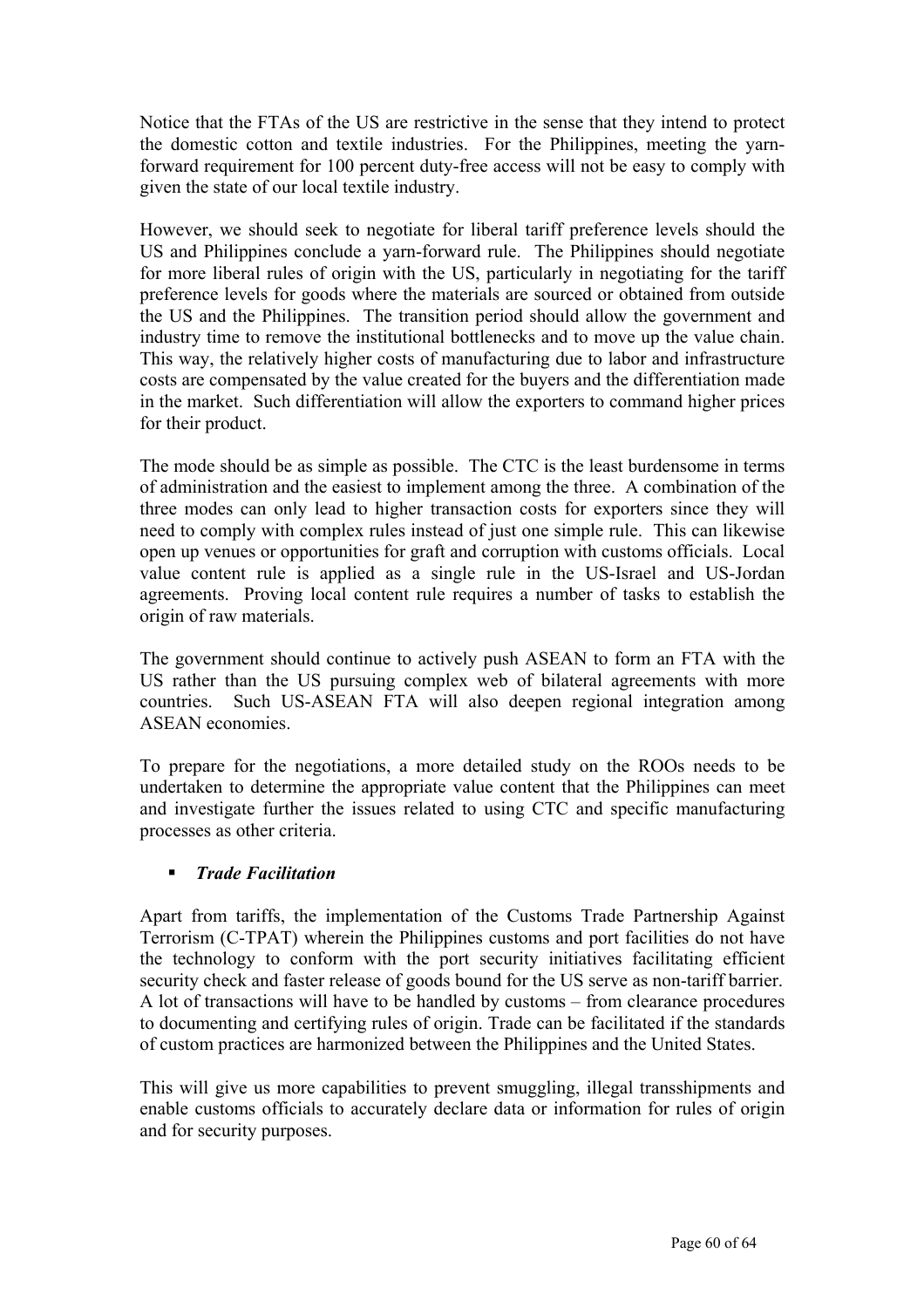## **5 Conclusion and Recommendations**

This paper looked into the issues affecting the performance of the garments industry along its value chain. The findings reveal that business models should be geared towards competition, product differentiation and value creation for the markets. At this stage of the industry's development, it would merit for the industry to manage its value chain and its supply chain rather than push for building integrated textile and garments industry. Value creation can start in the finishing and dyeing sectors of the textile industry and in the design and logistics portion of the garments value chain. Other issues that need to be urgently addressed are sourcing and logistics, productivity-based wages, access to financing and establishing networks with buyers abroad.

The US market is a major trading partner which the Philippines cannot neglect and where the Philippines should seek for preferential access through free trade. At this stage, all suppliers are at par with each other. And those (like China) who can offer competitive prices have an advantage to capture the gains from the quota phase-out. If garments can enjoy duty-free access to the US, the exporters will be able to compete. But it takes time to negotiate with the US. And the Philippines is racing against time given that Thailand is also pursuing an FTA with the US. Cambodia recently made an announcement about its intention to pursue the same FTA.

Thus, given that more ASEAN members intend to enjoy preferential treatment from the US, it is necessary that ASEAN as a whole negotiate as one trading block with the US. This will deepen ASEAN regional integration and increase the bargaining power of ASEAN members.

As pointed out in the previous section, the ROOs will be a major issue during the negotiations. The US FTAs are all prohibitive. The Philippines should seek to request that our exporters be allowed to source fabric from third countries and not be restricted by the rules of origin imposed in NAFTA or even AGOA.

Among the three modes of ROOs, the change in tariff classification is relatively the easiest to implement. The simpler the rule, the better for the industry. The Philippines should likewise negotiate for tariff preference levels that will allow the industry to implement reforms such as clustering during the transition period provided for by the TPLs. Thus, when the end of the transition period comes, more products may be able to qualify for the basic rules of origin. A study pertaining to the rules or origin of the industry should be done to support negotiators in determining the acceptable ROOs that will support our industry's development.

The Philippines is no longer competitive in the assembly portion but relatively competitive in fashion-related goods. This is where consolidation among firms, investments generation for productivity-enhancement technologies and measures are greatly needed.

While negotiations for an FTA are being done, the industry should continue to advocate for the removal of all unnecessary transaction costs discussed in the paper. In particular, inbound and outbound logistics concerns should be a priority since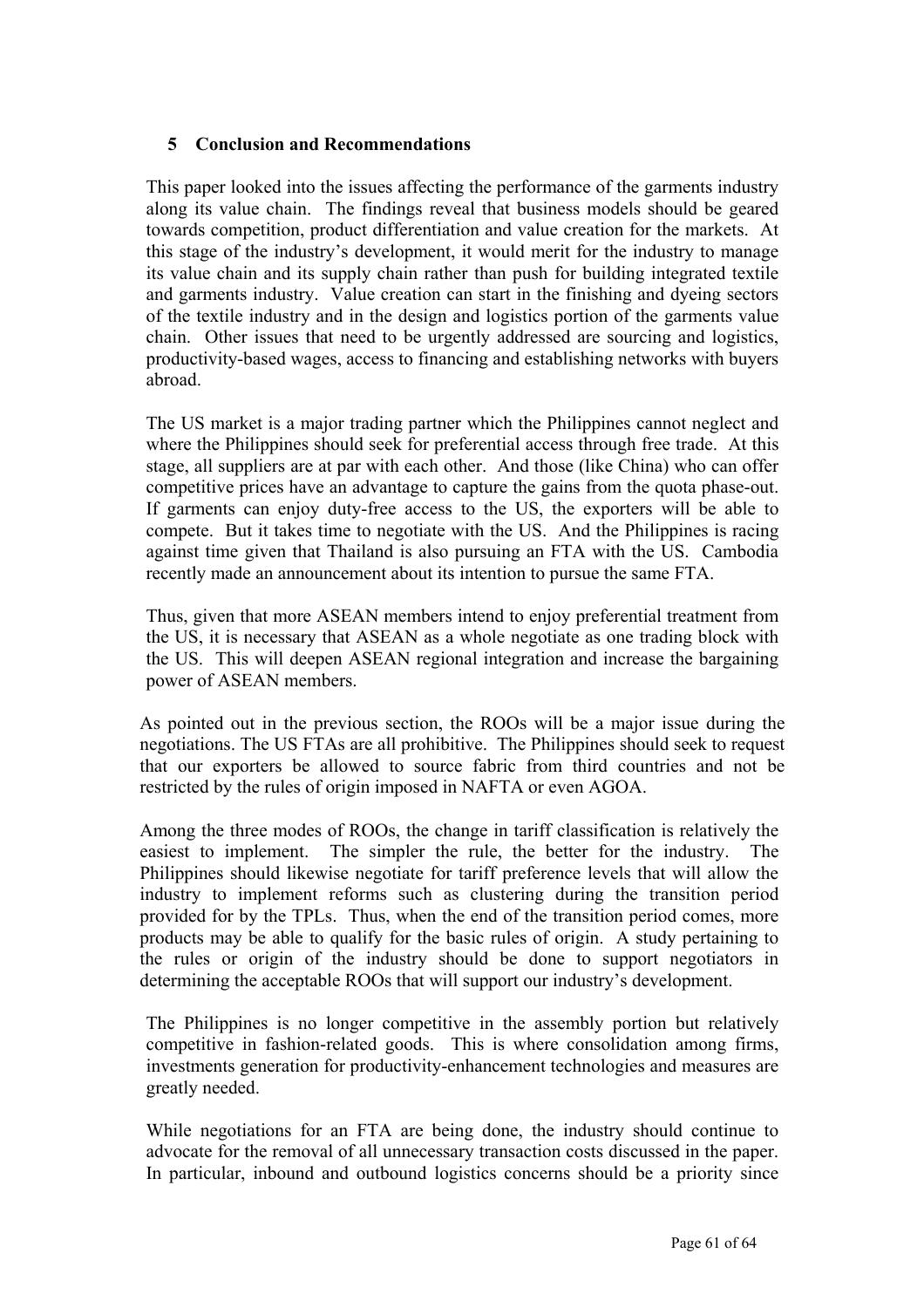most of the firms affected are those located outside of the PEZA areas. These are the firms likely suspected of smuggling.

Investments are needed to improve the clustering programs between garments producers and textile firms. They will help enhance productivity as evidenced in the Chinese garments industry and in the experiences of Philippine export firms that made a big leap in investing in ICT and training. Furthermore, investments can address the financing concerns of many firms, particularly the subcontractors who are now losing orders to China.

Based on results of quantitative studies on the effects of the quota phase-out, the Philippines is not considered an immediate winner because of the lack of cost advantage to compete with China, Indonesia, Vietnam, India, Morocco and Turkey. However, the net gains (welfare effects) for the country are positive especially when tariffs are eliminated. The Philippines enjoys certain advantages which can be maximized. These include flexible labor and very good communication and interpersonal skills. We are very good in interpreting the designs of buyers such that there are firms which can graduate from mere contractor operations to full package provider. This implies the ability to reduce lead time (from product development to distribution) from 52 weeks to 32 weeks as in the case of Liz Claiborne.

Lastly, the paper recommends that the reforms started under the transformation plan be accelerated.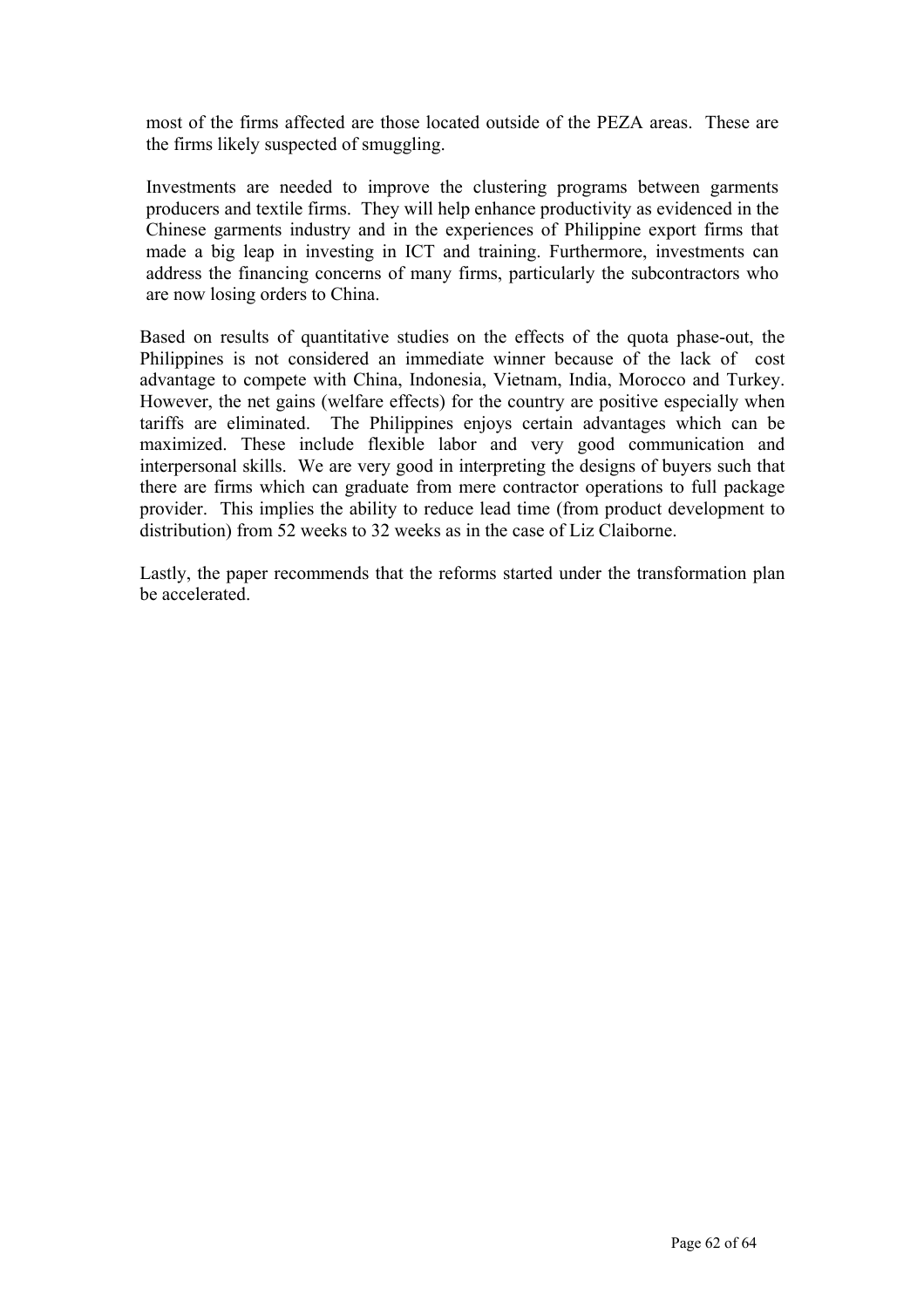#### **REFERENCES**

Alci, Kirkor (2004). Value-Added Full Service Provider: The Next Generation Manufacturer. Material World Seminar, May 17, 2004. Florida.

Amin, M (2004). Use of Value Chain Analysis to Support Investment Climate Reform. Private Sector Forum, Value Chain Session Presentation, World Bank Group. April 20, 2004.

Anson, R. (2002) Textile and Apparel Sourcing Options to 2005 and Beyond: Can Asia Compete with Mexico, Sub-Saharan Africa and the Euro-Periphery? Paper presented during the Interstoff Asia Autumn 2002. Hong Kong. (http://www.textilesintelligence.com)

Appelbaum, Richard (2004). Assessing the Impact of the Phasing Out of the Agreement on Textiles and Clothing on Apparel Exports on the Least Developed and Developing Countries. Center for Global Studies, Institute for Social, Behavioral and Economic Research, University of California. (http://www.repositories.cdlib.org.isber/cgs/05)

 Austria, M. (1994). Textile and Garments Industry: Impact ofTrade Policy Reforms on performance, Competitiveness and Structure. Research paper Series No.94-06. Philippine Institute of Development Studies. Makati City.

\_\_\_\_\_\_\_\_\_\_\_ (1996). The Effects of the MFA Phase-Out on the Philippine Garments and Textile Industries. Discussion Paper Series No. 96-07. Philippine Institute for Development Studies. Makati City.

Avisse R. and Fouquin M (2001). Textile and Clothing Trade: Comparing Multilateral Agreement to Regional FTAs. Paper prepared for the CEPII-IDB Conference on the Impacts of Trade Liberalization Agreements on Latin America and the Caribbean. Washington.

Bair J and Gereffi G (2003). Upgrading, uneven development and jobs in the North American Apparel Industry. GlobalNetworks 3, 2 (2003) pp. 143-169. Blackwell Publishing Ltd and Global Networks Partnership.

Brenton P. (2004). Notes on the Rules of Origin with Implications for Regional Integration in South East Asia. Poverty Reduction and Economic Management International Trade Development. World Bank. Washington D.C.

Development Academy of the Philippines (2004). Value Chain Cost Structure for Selected Apparel Exporting Companies in 2003: An Assessment. Sponsored by the Department of Trade and Industry and the Garments and Textile Export Board.

Doeringer P. and Crean S. (2004). Can Fast Fashion Save the US Apparel Industry? Paper sponsored by the National Science Foundation and the Alfred P. Sloan Foundation and the Harvard University Center forTextile and Apparel Research.

Garments and Textile Export Board.